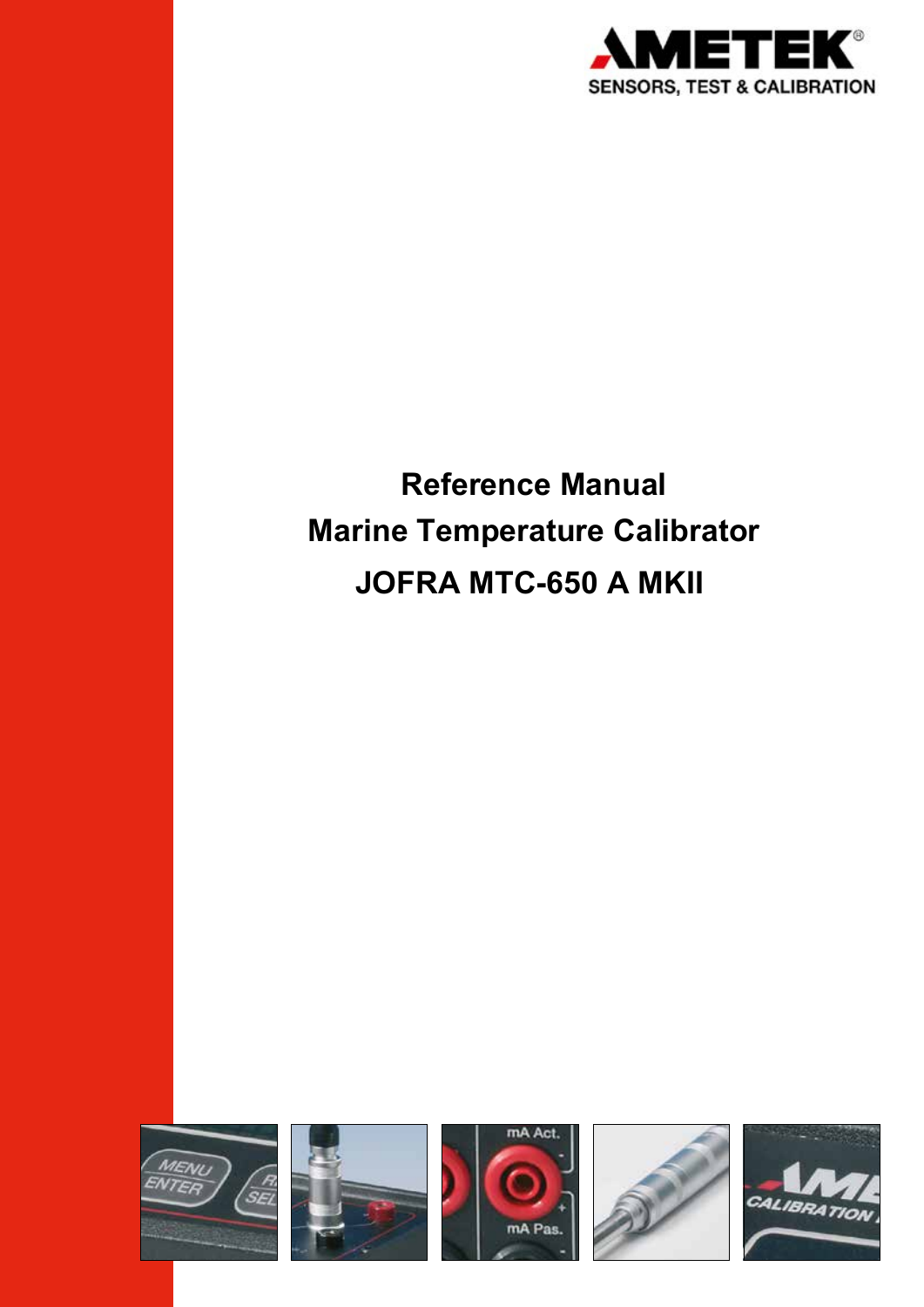# **Reference Manual Marine Temperature Calibrator JOFRA MTC-650 A MKII**

Copyright 2019 AMETEK Denmark A/S

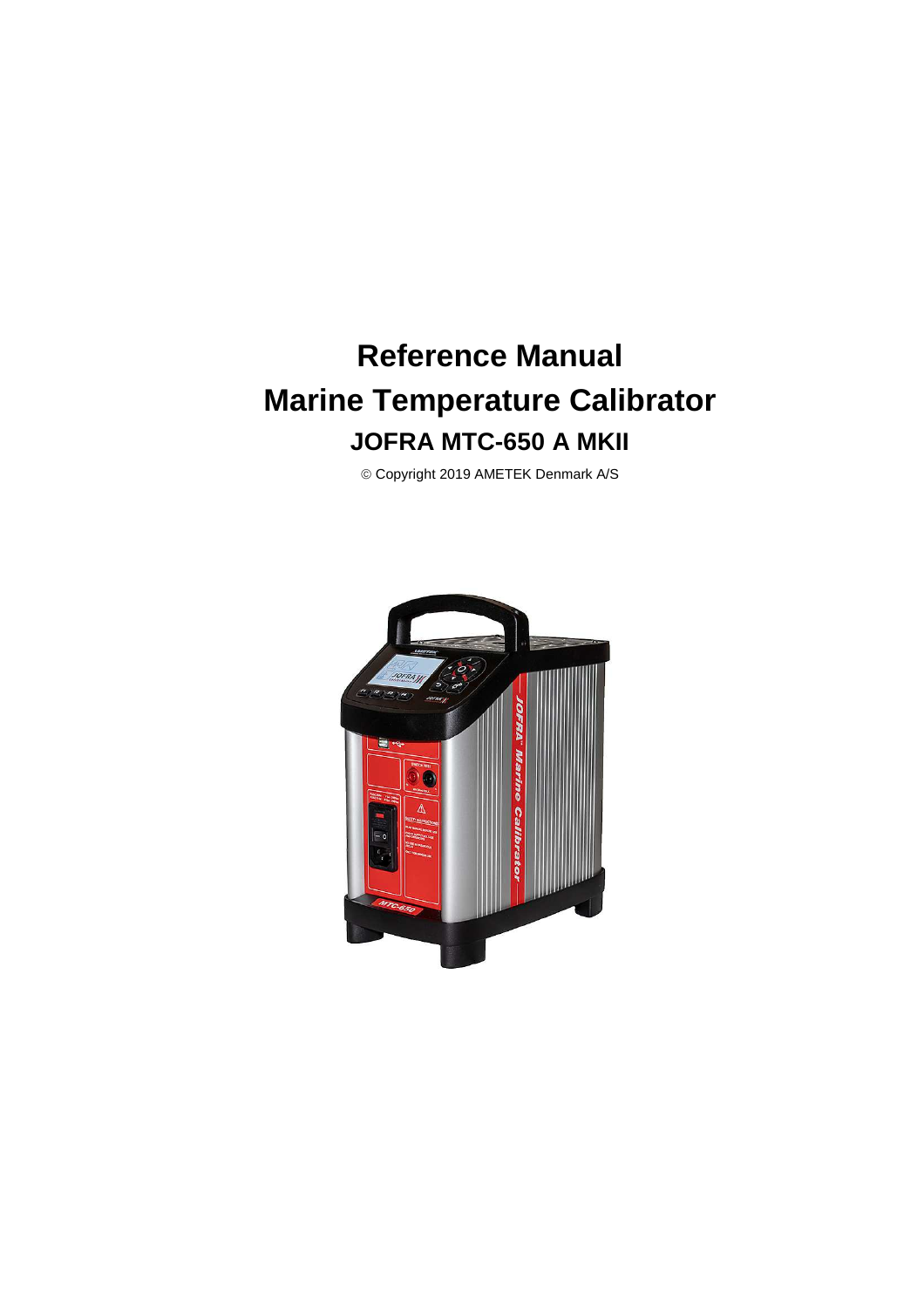#### • **The structure of the manual**

This reference manual is aimed at users who are familiar with AMETEK calibrators, as well as those who are not. The manual is divided into 11 sections which describe how to set up, operate, service and maintain the calibrator. The technical specifications are described and accessories may be ordered from the list of accessories.

#### • **Safety symbols**

This manual contains a number of safety symbols designed to draw your attention to instructions which must be followed when using the instrument, as well as any risks involved.



#### **Warning**

Conditions and actions that may compromise the safe use of the instrument and result in considerable personal or material damage.



#### **Caution…**

Conditions and actions that may compromise the safe use of the instrument and result in slight personal or material damage.



#### **Note…**

Special situations which demand the user's attention.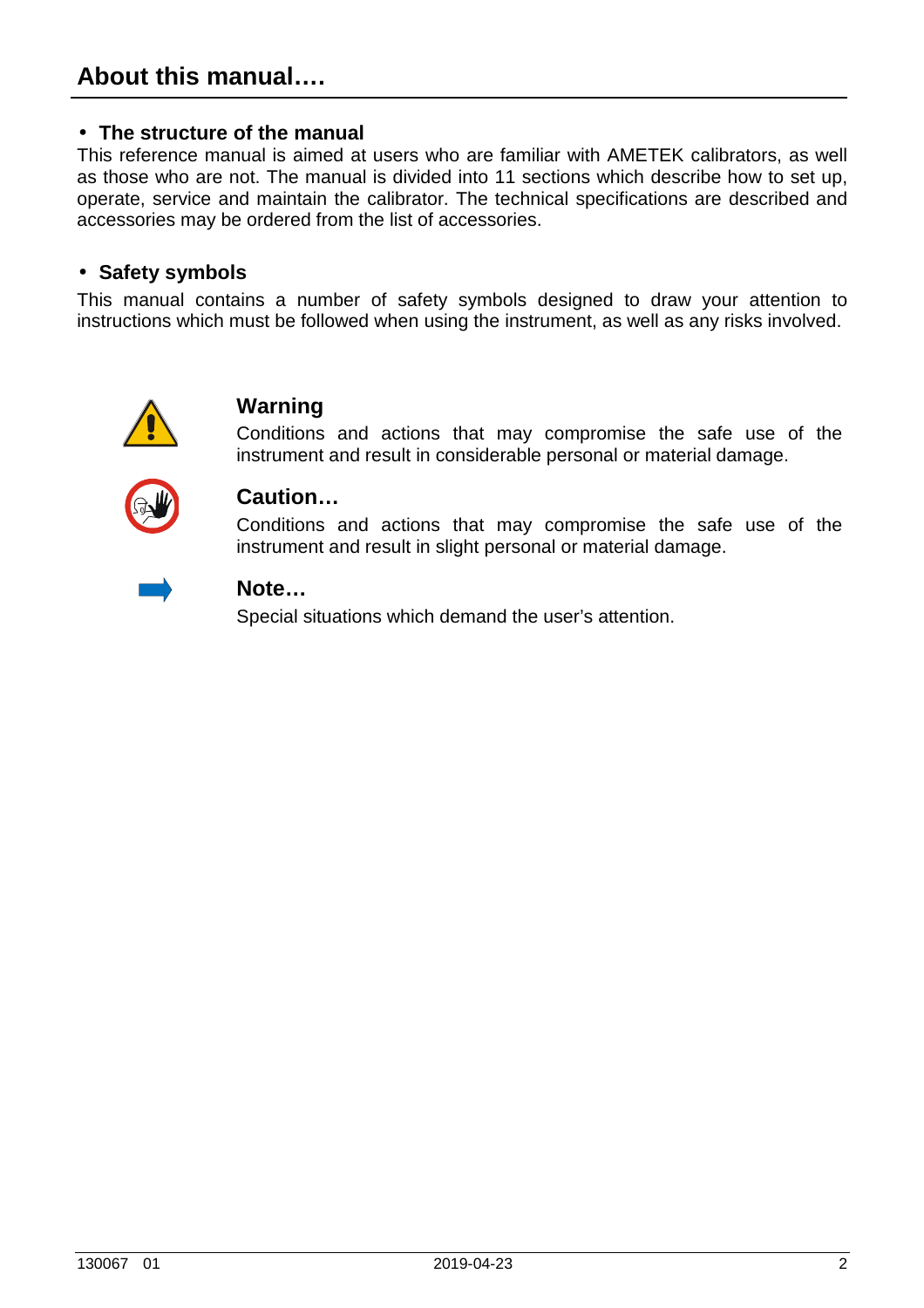# **List of contents**

| 1.0 |     |                |  |  |  |  |
|-----|-----|----------------|--|--|--|--|
|     |     |                |  |  |  |  |
|     |     |                |  |  |  |  |
|     |     |                |  |  |  |  |
| 2.0 |     |                |  |  |  |  |
| 3.0 |     |                |  |  |  |  |
|     |     |                |  |  |  |  |
|     |     |                |  |  |  |  |
|     |     | 3.2.1          |  |  |  |  |
|     |     |                |  |  |  |  |
| 4.0 |     |                |  |  |  |  |
|     |     |                |  |  |  |  |
|     |     |                |  |  |  |  |
|     |     | 4.2.1<br>4.2.2 |  |  |  |  |
|     |     |                |  |  |  |  |
| 5.0 |     |                |  |  |  |  |
|     |     |                |  |  |  |  |
|     |     | 5.1.1          |  |  |  |  |
|     |     |                |  |  |  |  |
|     |     |                |  |  |  |  |
|     |     | 5.4.1          |  |  |  |  |
|     |     |                |  |  |  |  |
|     |     | 5.5.1          |  |  |  |  |
|     |     | 5.5.2          |  |  |  |  |
|     |     |                |  |  |  |  |
|     |     | 5.6.1<br>5.6.2 |  |  |  |  |
| 6.0 |     |                |  |  |  |  |
| 7.0 |     |                |  |  |  |  |
|     |     |                |  |  |  |  |
| 8.0 |     |                |  |  |  |  |
| 9.0 |     |                |  |  |  |  |
|     | 9.1 |                |  |  |  |  |
|     |     |                |  |  |  |  |
|     |     |                |  |  |  |  |
|     |     |                |  |  |  |  |
|     |     |                |  |  |  |  |
|     |     |                |  |  |  |  |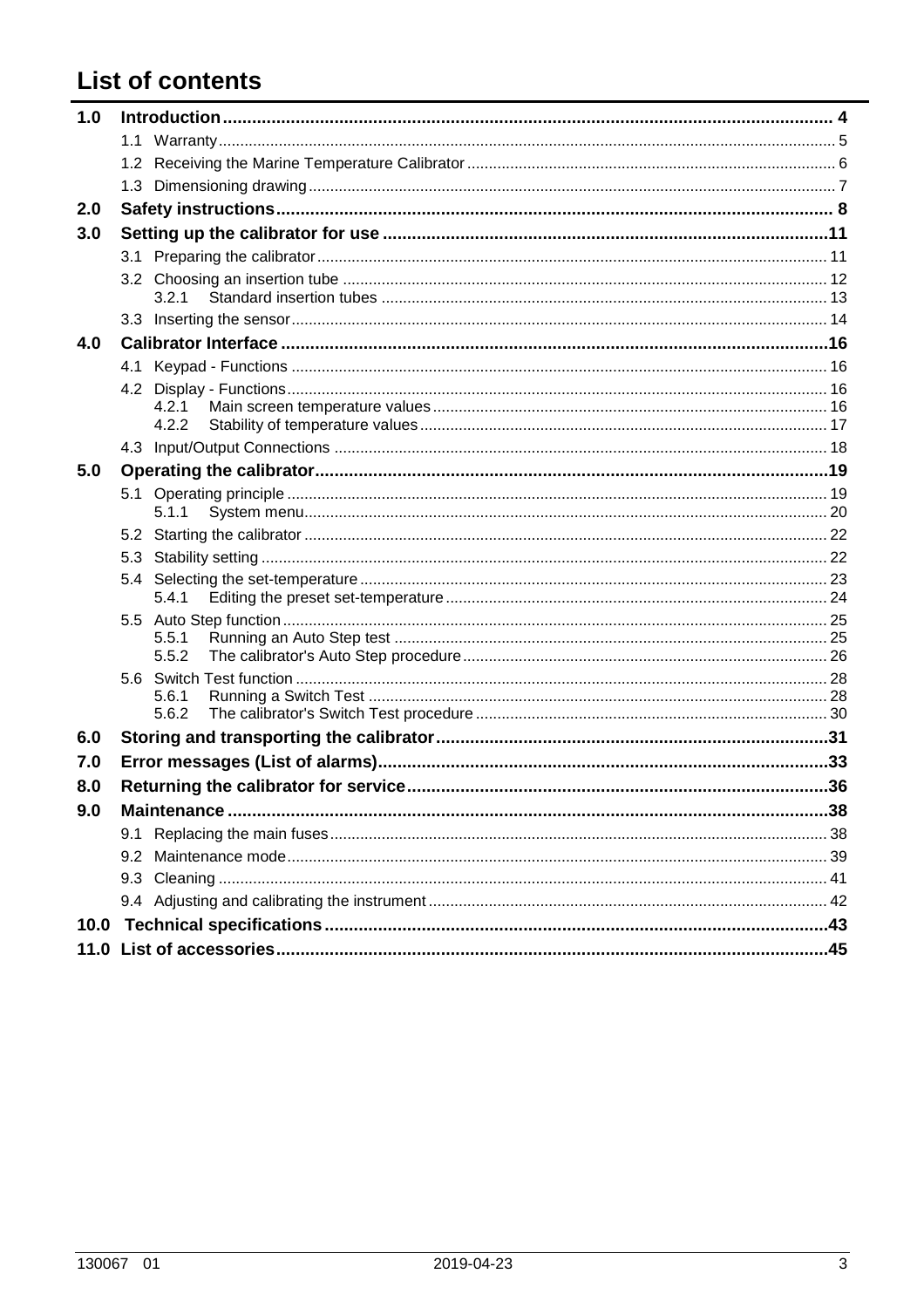#### **Congratulations on your new AMETEK JOFRA MTC Calibrator!**

With the AMETEK JOFRA Marine Temperature Calibrator, you have chosen an extremely effective instrument which we hope will live up to all your expectations.

This MTC calibrator is a fast, timesaving, and reliable true industrial temperature calibrator designed for on-site use.

During the past several years, we have acquired extensive knowledge of industrial temperature calibration. This expertise is reflected in our products which are all designed for daily use in an industrial environment. Please note that we would be very interested in hearing from you if you have any ideas or suggestions for changes to our products.

This reference manual applies to the following instrument:

#### • **JOFRA MTC-650 A MKII – Temperature calibrator**

The calibrator has the following features and functions:

- Wide temperature range
- Fast heating and cooling time as well as a short stabilization time
- Multi-Information colour Display and Function keys
- Useful features such as Set function, Preset mode, Auto Switch Test and Auto Stepping
- IRI Intelligent Recalibration Information
- Broad range of inserts
- Silent mode operation
- JOFRACAL calibration software
- Protective carrying case with compartments for inserts, cables, manuals, plugs etc.

#### **ISO-9001 certified**

AMETEK Denmark A/S was ISO-9001 certified in September 1994 by Bureau Veritas Certification Denmark.

#### **CE-label**

# $\epsilon$

Your new temperature calibrator bears the CE label and conforms to the Electromagnetic Compatibility (EMC) Directive 2014/30/EU and the Low Voltage Directive 2014/35/EU and RoHS Recast (RoHS II) Directive 2011/65/EU\*.

<sup>\*</sup> MTC-650 A from serial no. xxxxxx-00001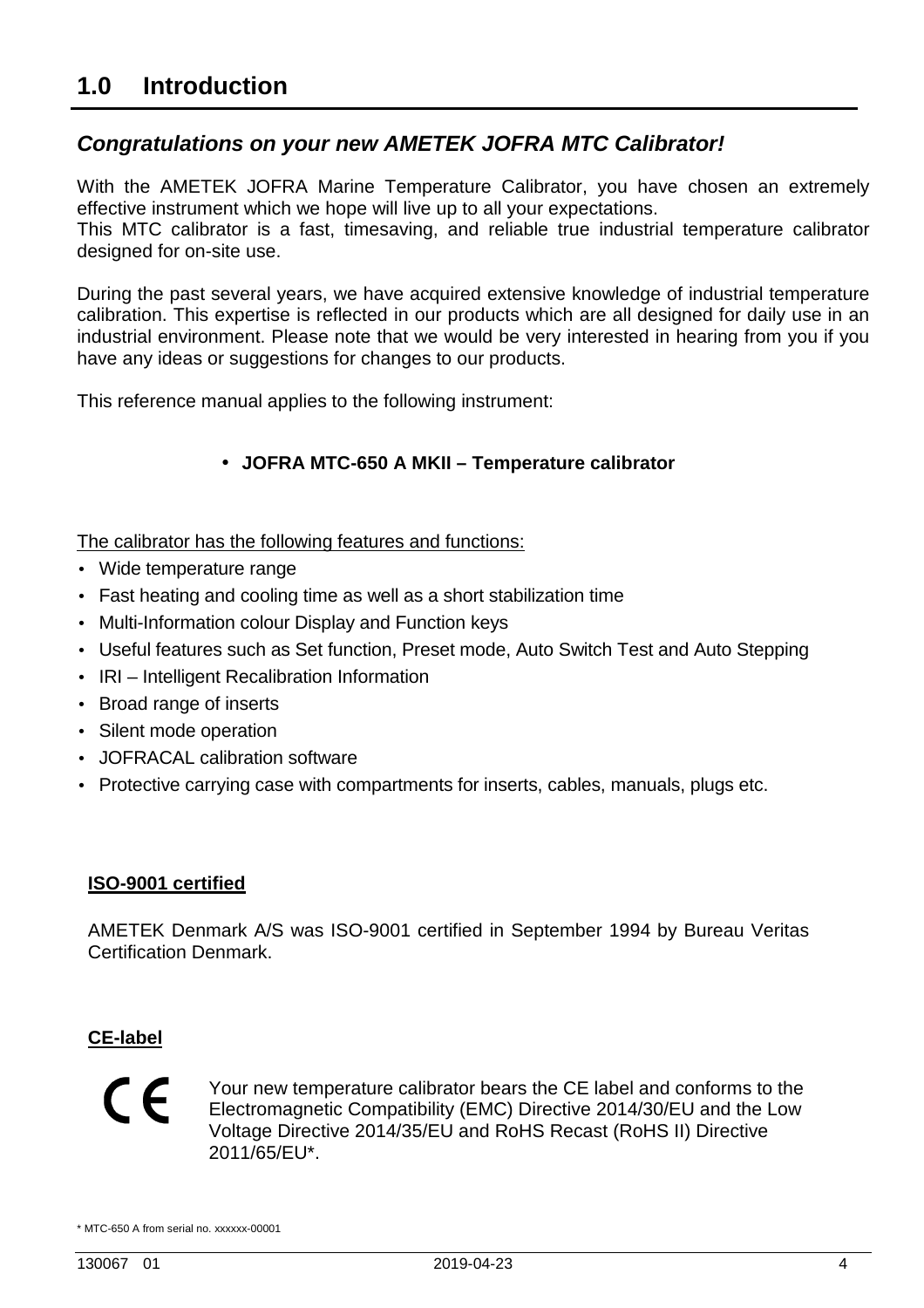#### **Technical assistance**

Please contact the dealer from whom you acquired the instrument if you require technical assistance.

#### **1.1 Warranty**

This instrument is warranted against defects in workmanship, material and design for two (2) years from date of delivery to the extent that AMETEK will, at its sole option, repair or replace the instrument or any part thereof which is defective, provided, however, that this warranty shall not apply to instruments subjected to tampering or, abuse, or exposed to highly corrosive conditions.

THIS WARRANTY IS IN LIEU OF ALL OTHER WARRANTIES WHETHER EXPRESS OR IMPLIED AND AMETEK HEREBY DISCLAIMS ALL OTHER WARRANTIES, INCLUDING, WITHOUT LIMITATION, ANY WARRANTY OF FITNESS FOR A PARTICULAR PURPOSE OR MERCHANTABILITY. AMETEK SHALL NOT BE LIABLE FOR ANY INCIDENTAL OR CONSEQUENTIAL DAMAGES, INCLUDING, BUT NOT LIMITED TO, ANY ANTICIPATED OR LOST PROFITS.

This warranty is voidable if the purchaser fails to follow any and all instructions, warnings or cautions in the instrument's User Manual.

If a manufacturing defect is found, AMETEK will replace or repair the instrument or replace any defective part thereof without charge; however, AMETEK's obligation hereunder does not include the cost of transportation, which must be borne by the customer. AMETEK assumes no responsibility for damage in transit, and any claims for such damage should be presented to the carrier by the purchaser.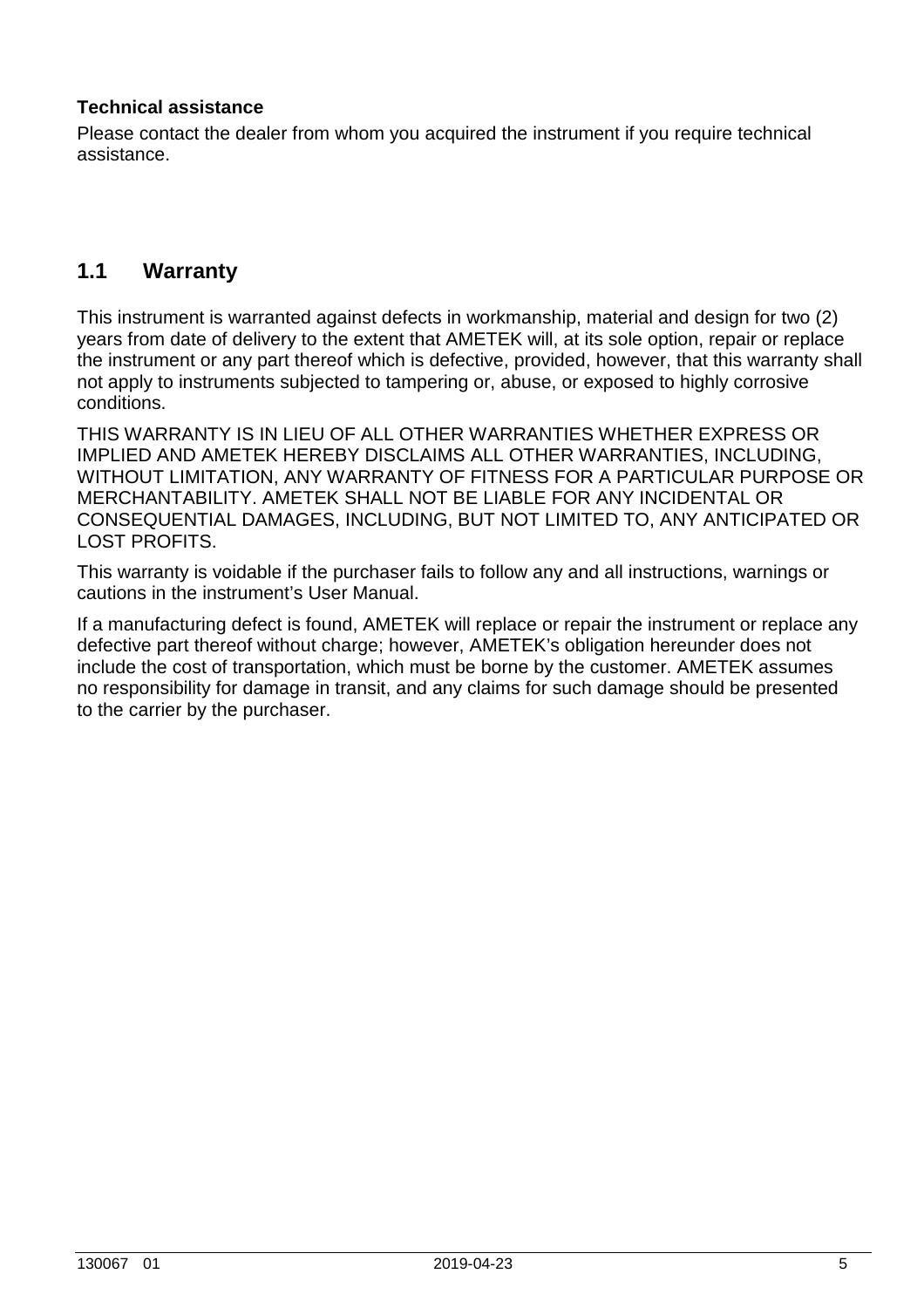#### **1.2 Receiving the Marine Temperature Calibrator**

#### **When you receive the instrument…**

- 1) Unpack and check the calibrator and the accessories carefully.
- 2) Check the parts according to the list shown below.

If any of the parts are missing or damaged, please contact the dealer who sold you the calibrator.

#### **You should receive:**

- 1 MTC Calibrator
- 1 USB memory stick containing electronic Reference manual and software package JOFRACAL
- 1 mains cable
- 1 sets of test leads and test clips (black and red)
- Thermal protection shield
- 1 tool for insertion tube
- 1 USB cable
- 1 Calibration certificate (International traceable)

When reordering, please specify the part numbers according to the list of accessories, section 11.0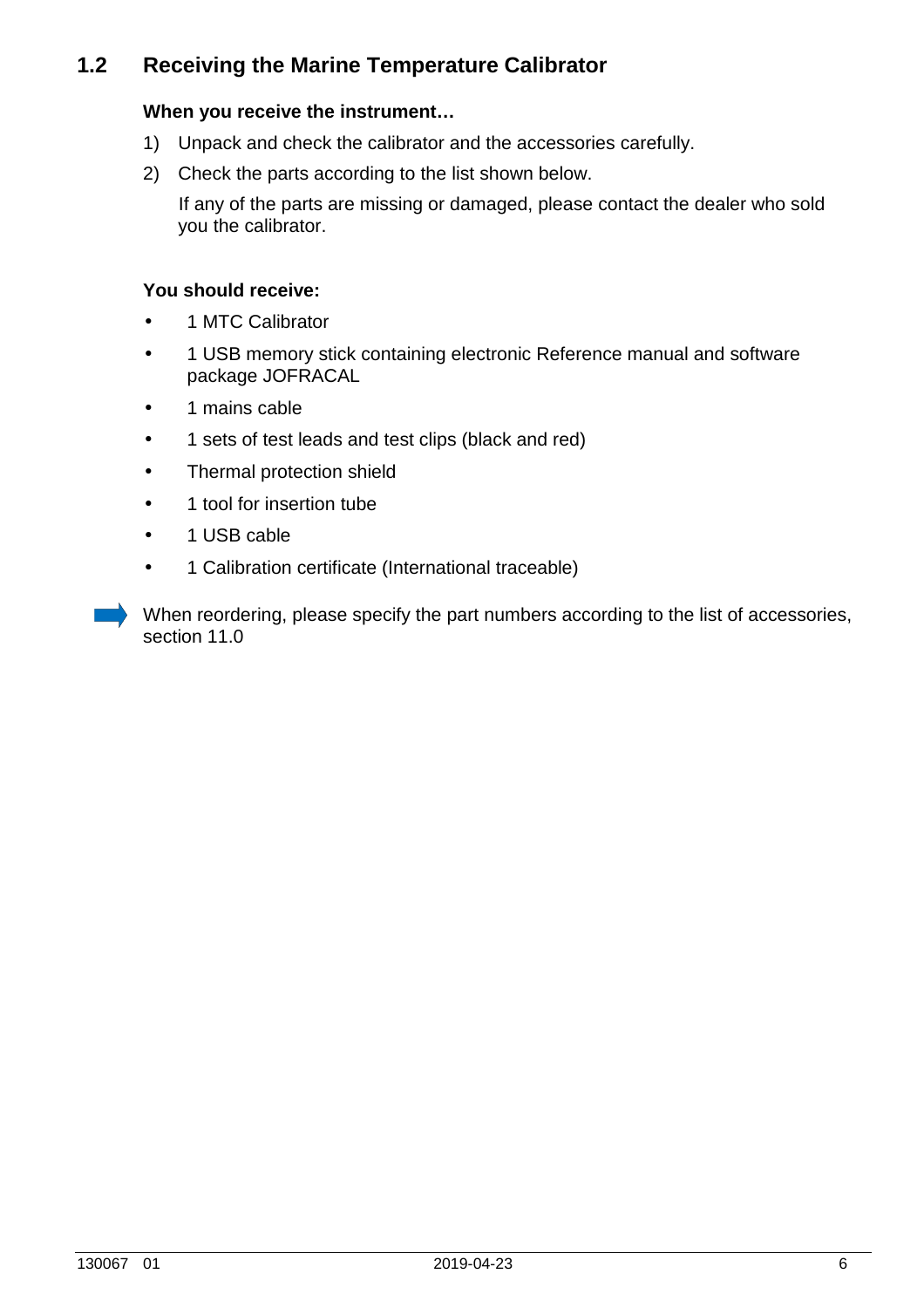

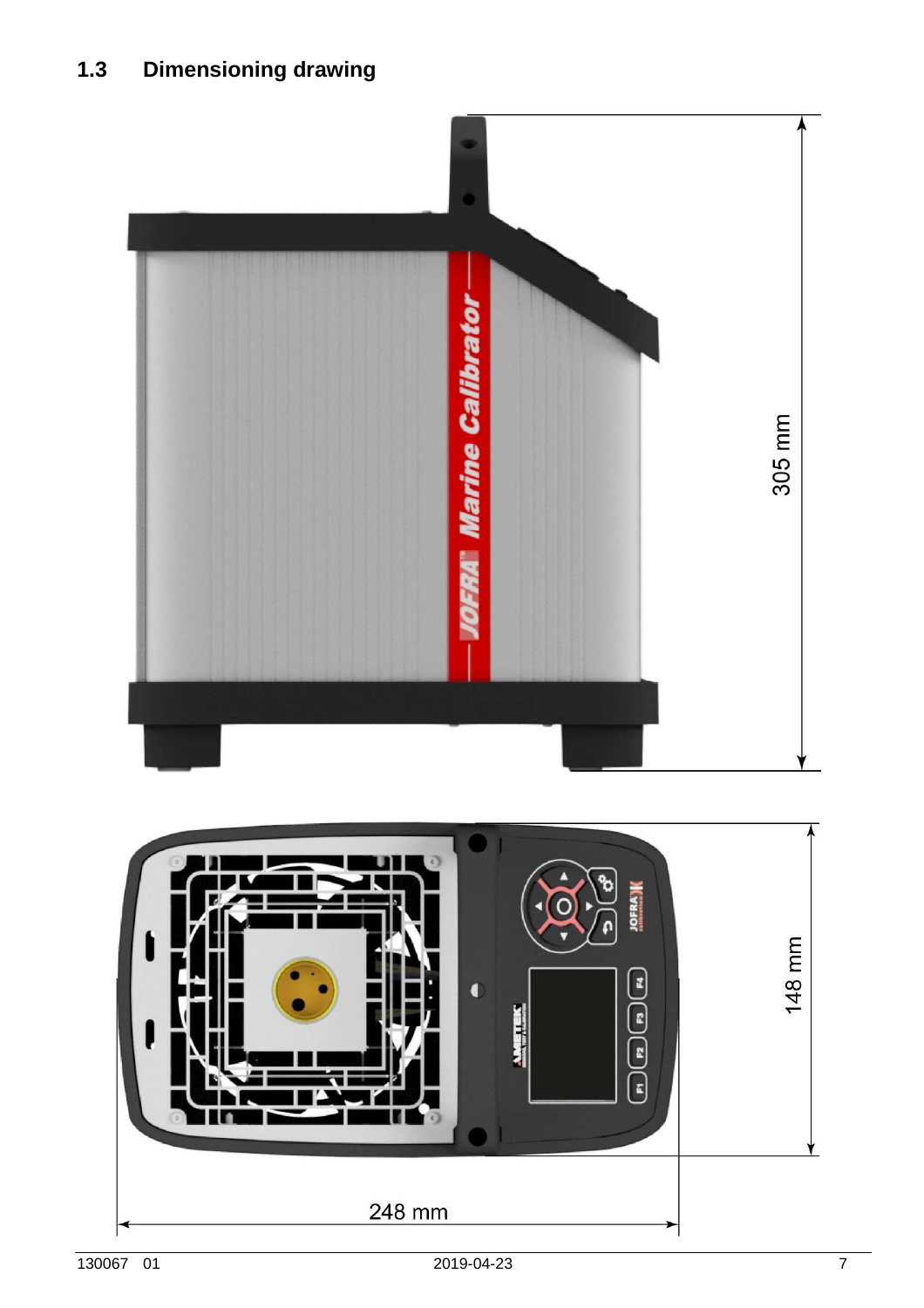

#### **Read this manual carefully before using the instrument!**

Please follow the instructions and procedures described in this manual. They are designed to allow you to get the most out of your calibrator and avoid any personal injuries and/or damage to the instrument.



#### **Disposal – WEEE Directive**

These calibrators contain Electrical and Electronic circuits and must be recycled or disposed of properly (in accordance with the WEEE Directive 2012/19/EU).



## **Warning**

#### **About the use:**

- The calibrator **must not** be used for any purposes other than those described in this manual, as protection provided by the calibrator may be impaired and it might cause a hazard.
- The calibrator has been designed for **indoor use only** and is not to be used in wet locations.
- The calibrator is **not to be used in hazardous areas**, where vapour or gas leaks, etc. may constitute a danger of explosion.
- The calibrator is **not** designed for operation in altitudes above 2000 meters.
- The calibrator is a CLASS I product and must be connected to a mains outlet with a protective earth connection. Ensure the ground connection of the calibrator is properly connected to the protective earth before switching on the calibrator. Always use a mains power cable with a mains plug that connects to the protective earth.
- To ensure the connection to protective earth any extension cord used **must** also have a protective earth conductor.
- Only use a mains power cord with a current rating as specified by the calibrator and which is approved for the voltage and plug configuration in your area.
- **Always** make sure to position the power cord and other connected cables in a secure way to prevent the risk of personnel falling.
- To prevent the calibrator from tipping over and causing damage to equipment or systems, please avoid pulling the cables connected to the calibrator.
- Before switching on the calibrator make sure that it is set to the voltage of the mains electricity supply.
- **Always** position the calibrator to enable easy and quick disconnection of the power source (mains inlet socket).
- The calibrator **must** be kept clear within an area of 20 cm on all sides and 1 metre above the calibrator due to fire hazard.
- **Never** use heat transfer fluids such as silicone, oil, paste, etc. in the dry-block calibrators. These fluids may penetrate the calibrator and cause electrical hazard, damage or create poisonous fumes.
- The calibrator **must** be switched off before any attempt to service the instrument is made. There are no user serviceable parts inside the calibrator.
- When cleaning the well or the insertion tube, **REMEMBER** to wear goggles when using compressed air!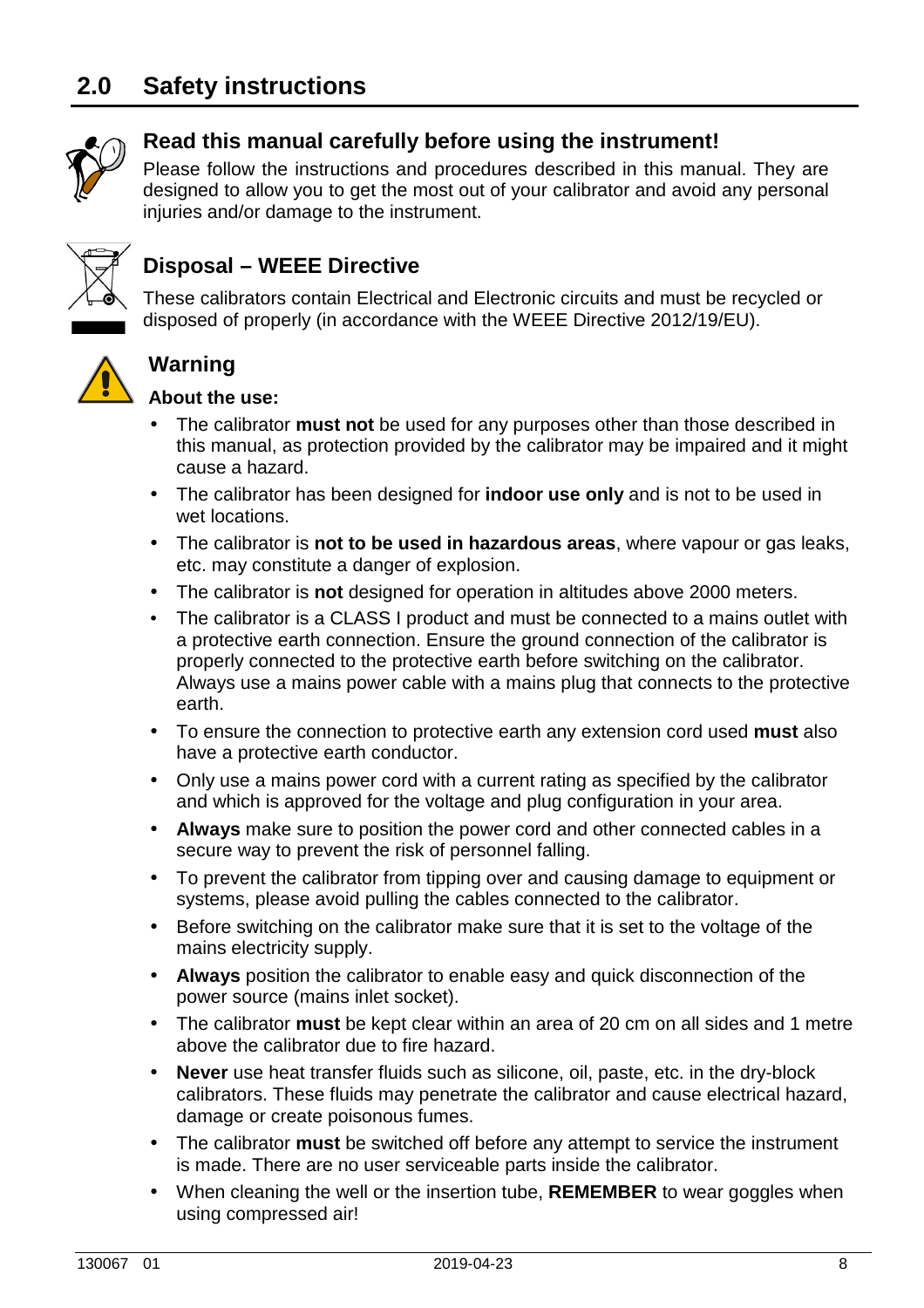• Remember to use appropriate protective equipment or get help when carrying the calibrator (for a longer distance) in order to prevent injuries from dropping the calibrator.

#### **About the frontpanel:**

- The connectors, on the front panel of the calibrator, must **NEVER** be connected to a voltage source.
- Thermostats connected to the switch test input must **not** be connected to any other voltage source during a test.

#### **About insertion tubes and insulation plugs:**

- **Never** leave hot insertion tubes, which have been removed from the calibrator, unsupervised – they may constitute a fire hazard or personal injury. If you intend to store the calibrator in the aluminium carrying case after use, you **must** ensure that the instrument has cooled down to a temperature **below 50°C/122°F** before placing it in the carrying case.
- **Never** place a hot insertion tube in the optional carrying case.

#### **About the fuses:**

- The fuse box must not be removed from the power control switch until the mains cable has been disconnected.
- The two main fuses must have the specified current and voltage rating and be of the specified type. The use of makeshift fuses and the short-circuiting of fuse holders are prohibited and may cause a hazard.



#### **Caution – Hot surface**



- **Do not touch** the grid plate, the well or the insertion tube as the calibrator is heating up – they may be very hot and cause burns.
- **Do not touch** the tip of the sensor when it is removed from the insertion tube/well – it may be very hot and cause burns.
- **Do not touch** the handle of the calibrator during use it may be very hot and cause burns.
- **Over 50°C/122°F**

 If the calibrator has been heated up to temperatures above 50°C/122°F, you must wait until the instrument reaches a temperature **below 50°C/122°F** before you switch it off.

• **Do not** remove the insert from the calibrator before the insert has cooled down to less than 50°C/122°F.



#### **Caution…**

#### **About the use:**

- **Do not** use the instrument if the internal fan is out of order.
- Before cleaning the calibrator, you **must** switch it off, allow it to cool down and remove all cables.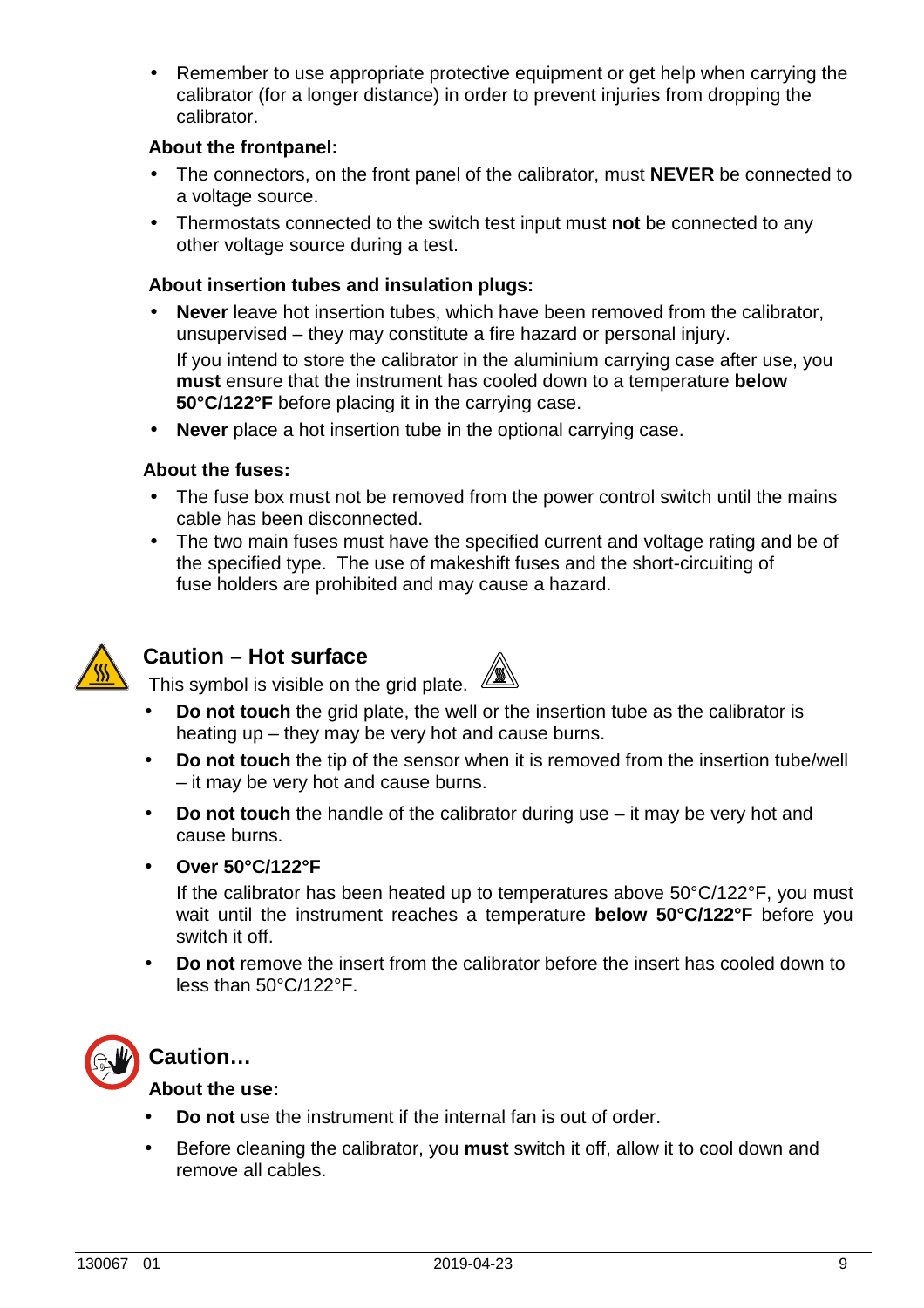#### **About the well, insertion tube and grid plate:**

- The well and the insertion tube **must** be clean and dry before use.
- **Do not** pour any form of liquids into the well. It might damage the well or cause a hazard.
- Scratches and other damage to the insertion tubes should be avoided by storing the insertion tubes carefully when not in use.
- The insertion tube must **never** be forced into the well. The well could be damaged as a result, and the insertion tube may get stuck.
- **Before** using new insertion tubes for the calibration, the insertion tubes **must** be heated up to maximum temperature 650°C (1202°F) for a period of minimum 30 minutes.
- The insertion tube must **always** be removed from the calibrator after use. The humidity in the air may cause corrosion oxidation on the insertion tube inside the instrument. There is a risk that the insertion tube may get stuck if this is allowed to happen.
- If the calibrator is to be transported, the insertion tube **must** be removed from the well to avoid damage to the instrument.



#### **Note…**

The product liability **only** applies if the instrument is subject to a manufacturing defect. This liability becomes void if the user fails to follow the instructions set out in this manual or uses unauthorised spare parts.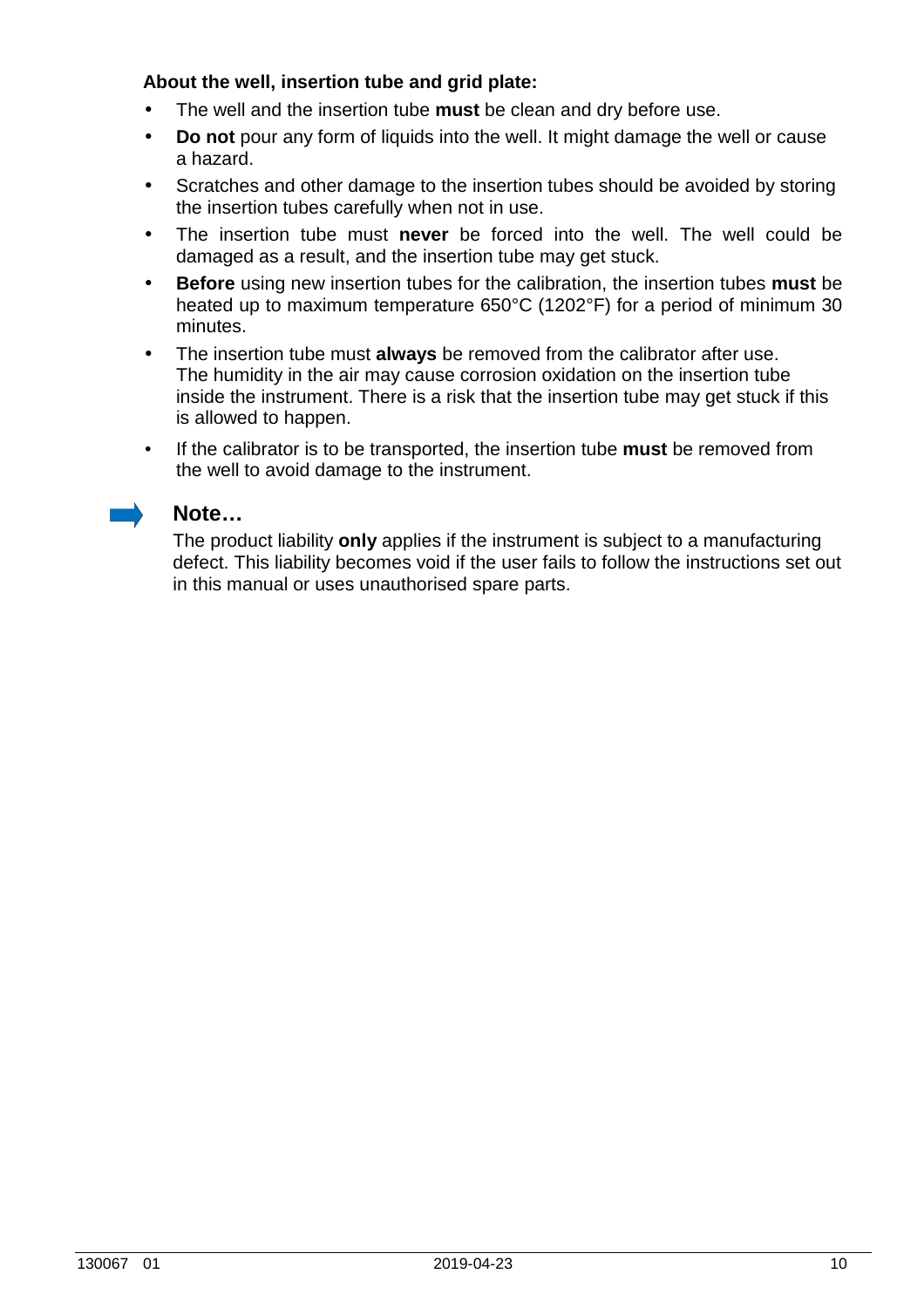#### **3.1 Preparing the calibrator**



#### **Warning**

- The calibrator has been designed for **indoor use only** and is not to be used in wet locations.
- The calibrator is **not to be used in hazardous areas**, where vapour or gas leaks, etc. may constitute a danger of explosion.
- The calibrator is **not** designed for operation in altitudes above 2000 meters.
- The calibrator is a CLASS I product and must be connected to a mains outlet with a protective earth connection. Ensure the ground connection of the calibrator is properly connected to the protective earth before switching on the calibrator. Always use a mains power cable with a mains plug that connects to the protective earth.
- To ensure the connection to protective earth any extension cord used **must** also have a protective earth conductor.
- Only use a mains power cord with a current rating as specified by the calibrator and which is approved for the voltage and plug configuration in your area.
- **Always** make sure to position the power cord and other connected cables in a secure way to prevent the risk of personnel falling.
- To prevent the calibrator from tipping over and causing damage to equipment or systems, please avoid pulling the cables connected to the calibrator.
- Before switching on the calibrator make sure that it is set to the voltage of the mains electricity supply.
- **Always** position the calibrator to enable easy and quick disconnection of the power source (mains inlet socket).
- The calibrator **must** be kept clear within an area of 20 cm on all sides and 1 metre above the calibrator due to fire hazard.



#### **Note…**

The instrument must **not** be exposed to draughts.

#### **When setting up the calibrator, you must…**

 $(1)$  Place the calibrator on an even horizontal surface where you intend to use it.



#### **Caution…**

**Do not** use the instrument if the internal fan is out of order.

- 2 Ensure a free supply of air to the internal fan located at the bottom of the instrument (pos. 2). The area around the calibrator should be free of draught, dirt, flammable substances etc.
- 3 Check that the fuse size corresponds to the applied voltage on (pos. 3). The fuse is contained in the power control switch (on/off switch (230V/115V)). To check; do as follows (see Fig. 1):

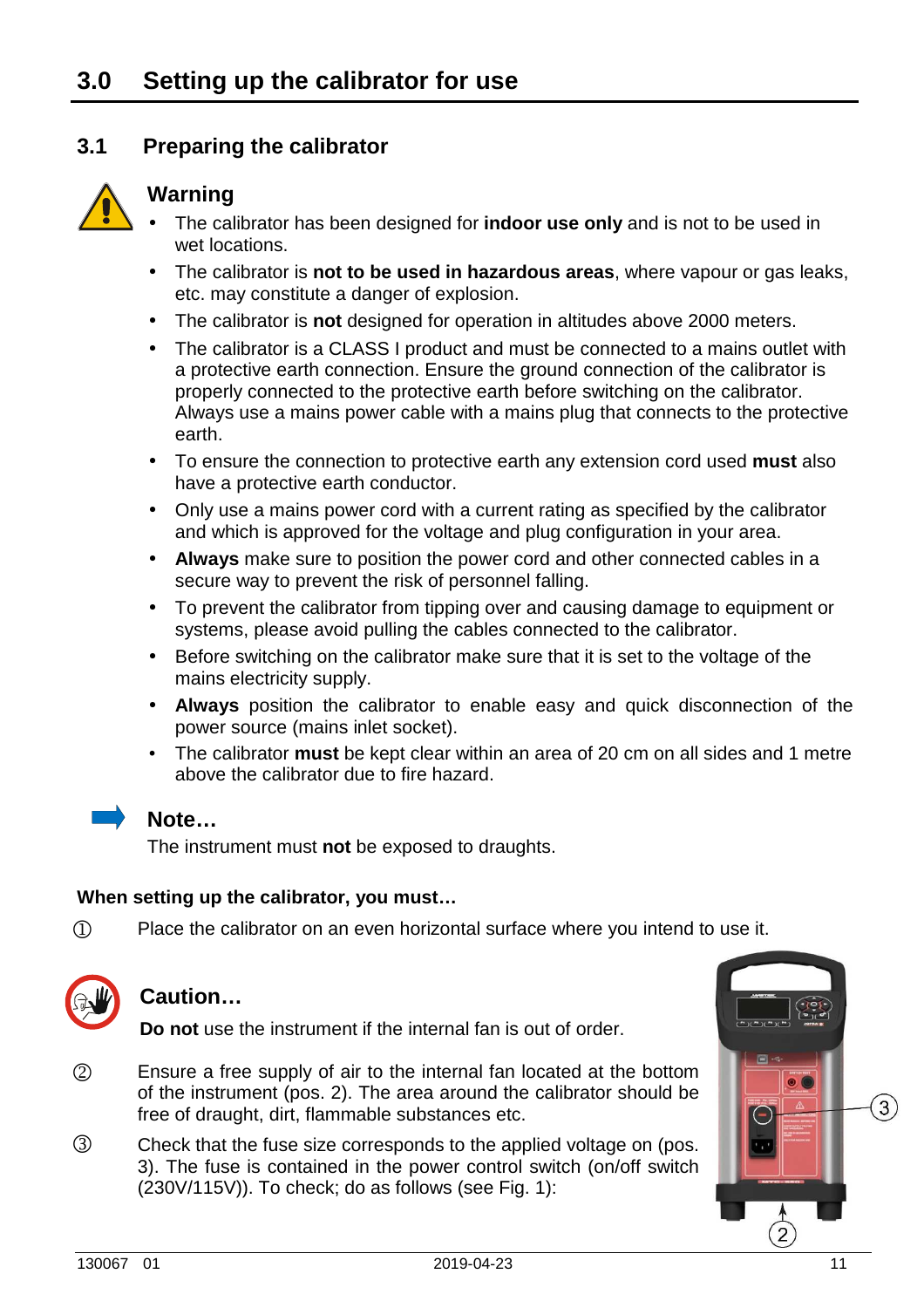

## **Warning**

 The two main fuses must have the specified current and voltage rating and be of the specified type. The use of makeshift fuses and the short-circuiting of fuse holders are prohibited and may cause a hazard.



- **A.** Open the fuse box lid using a screwdriver.
- **B.** Take out the fuse box.
- **C.** Remove both fuses replacing them with two new fuses. These must be identical and should correspond to the line voltage. See section 11.0.
- **D.** Slide the fuse box back into place.
- 4 Check that the earth connection for the instrument is present and attach the cable.
- $(5)$ Select an insertion tube with the correct bore diameter. See section 3.2 for information on how to select insertion tubes.

The calibrator is now ready for use.

#### **3.2 Choosing an insertion tube**



#### **Caution…**

To get the best results out of your calibrator, the insertion tube dimensions, tolerance and material are critical. We highly advise using the JOFRA insertion tubes, as they guarantee trouble free operation. Use of other insertion tubes may reduce performance of the calibrator and cause the insertion tube to get stuck.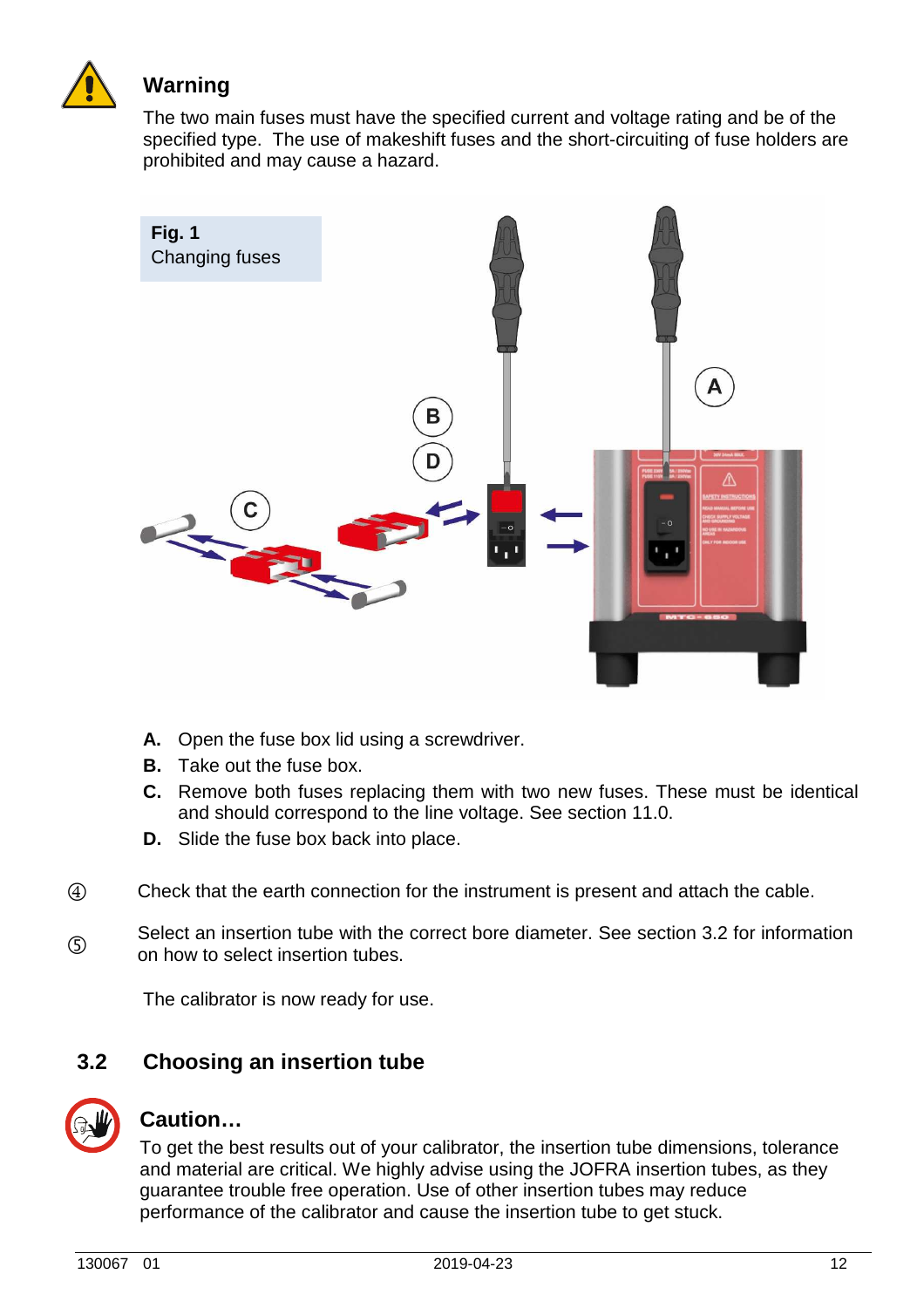

#### **Caution…**

**Before** using new insertion tubes for the calibration in the MTC-650 instrument the insertion tubes **must** be heated up to maximum temperature 650°C (1202°F) for a period of minimum 30 minutes.

Insertion tubes are selected on the basis of the diameter of the sensor to be calibrated.

Use the table for insertion tubes in section 3.2.1 to find the correct parts number.

Alternatively, you may order an undrilled insertion tube and drill the required hole yourself. The finished dimension should be as follows:

- Sensor diameter ød +0.2mm +0.05 / -0.00mm.
- Reference sensor hole ø4.2mm +0.05 / -0.00mm.
- When drilling the holes it is important that the distance of the material between the drillings is at least 2mm. If the distance is less than 2 mm the calibration result could be compromised.

#### **3.2.1 Standard insertion tubes**



#### **Caution…**

To get the best results out of your calibrator, the insertion tube dimensions, tolerance and material are critical. We highly advise using the JOFRA insertion tubes, as they guarantee trouble free operation. Use of other insertion tubes may reduce performance of the calibrator and cause the insertion tube to get stuck.

| <b>PARTS NO. FOR STANDARD INSERTION TUBES</b><br><b>SINGLE HOLES</b> |                |                       |                |  |  |  |
|----------------------------------------------------------------------|----------------|-----------------------|----------------|--|--|--|
| <b>Sensor</b><br>size                                                | <b>MTC-650</b> | <b>Sensor</b><br>size | <b>MTC-650</b> |  |  |  |
| 3 mm                                                                 | 129459         | Undrilled             | 129475         |  |  |  |
| 4 mm                                                                 | 129460         | Undrilled/ref.        | 129476         |  |  |  |
| $5 \text{ mm}$                                                       | 129461         | hole                  |                |  |  |  |
| 6 mm                                                                 | 129462         | 1/8"                  | 129477         |  |  |  |
| 7 mm                                                                 | 129463         | 3/16"                 | 129478         |  |  |  |
| 8 mm                                                                 | 129464         | 1/4"                  | 129479         |  |  |  |
| $9 \text{ mm}$                                                       | 129465         | 5/16"                 | 129480         |  |  |  |
| $10 \text{ mm}$                                                      | 129466         | 3/8"                  | 129481         |  |  |  |
| $11 \text{ mm}$                                                      | 129467         | 7/16"                 | 129482         |  |  |  |
| $12 \text{ mm}$                                                      | 129468         | 1/2"                  | 129483         |  |  |  |
| $13 \text{ mm}$                                                      | 129469         | 9/16"                 | 129484         |  |  |  |
| $14 \text{ mm}$                                                      | 129470         | 5/8"                  | 129485         |  |  |  |
| $15 \text{ mm}$                                                      | 129471         | $11/16"$ *            | 129486         |  |  |  |
| $16 \text{ mm}^*$                                                    | 129472         | 13/16"*               | 129487         |  |  |  |
| $18 \text{ mm}^*$                                                    | 129473         | $3/4"$ *              | 129488         |  |  |  |
| $20 \text{ mm}^*$                                                    | 129474         |                       |                |  |  |  |



**\*Note:** Insertion tubes without reference holes.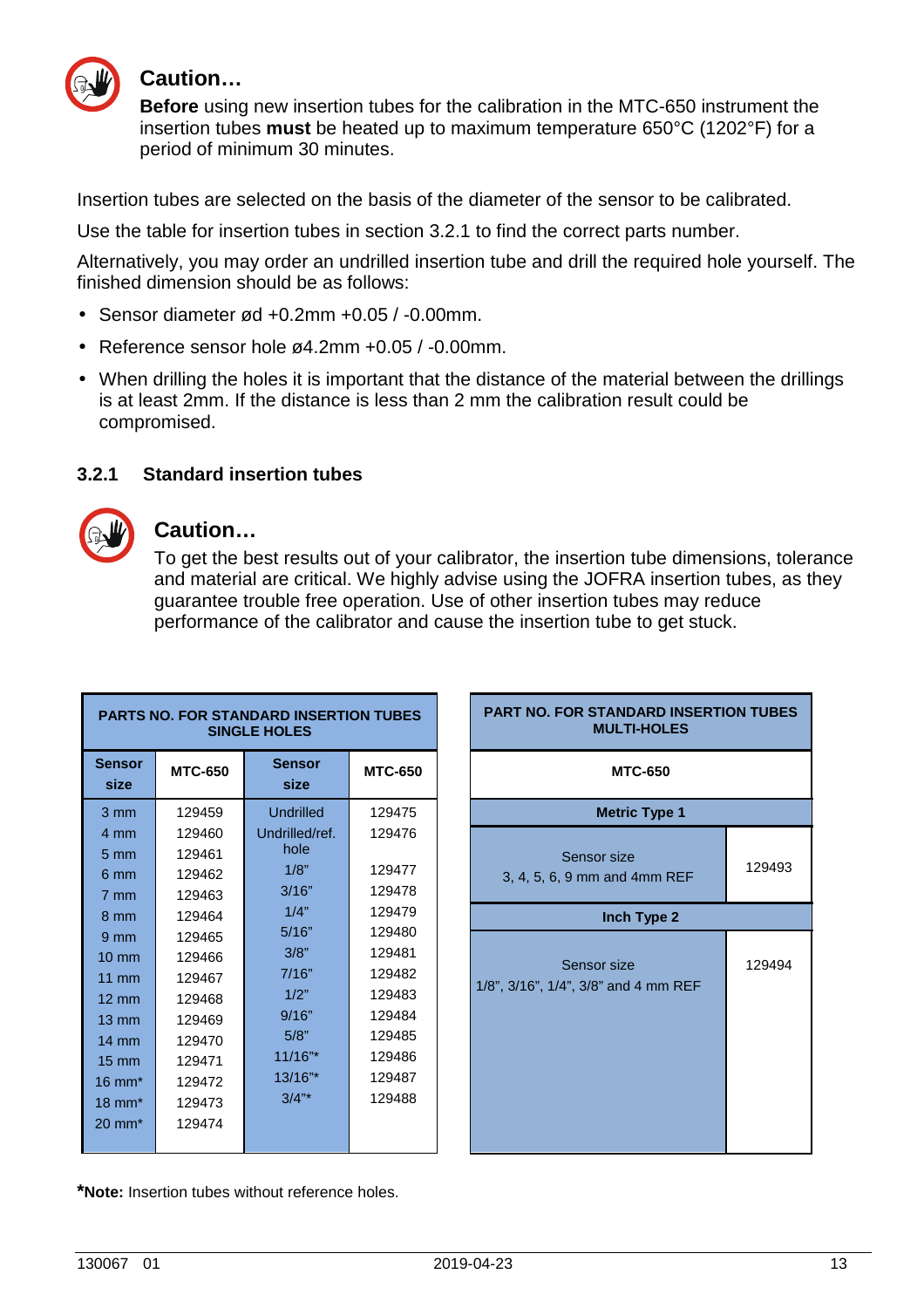#### **3.3 Inserting the sensor**

Before inserting the sensor and switching on the calibrator, please note the following important warning:



#### **Warning**

• **Never** use heat transfer fluids such as silicone, oil, paste, etc. in the dry-block calibrators.

 These fluids may penetrate the calibrator and cause electrical hazard, damage or create poisonous fumes.

• **Never** try to modify the insulation plugs to make them fit the sensor. Use only insulation plugs supplied by AMETEK Denmark A/S.

Insert the sensor as shown below in fig. 2.

| Fig. 2               |  |
|----------------------|--|
| Inserting sensor and |  |
| insertion tube       |  |



In order to spare the sensor and its connections it is recommended to use a thermal protection shield (129264) at high temperatures.



## **Caution…**

- The well and the insertion tube **must** be clean before use.
- **Do not** pour any form of liquids in the well. It might damage the well.
- Scratches and other damage to the insertion tubes should be avoided by storing the insertion tubes carefully when not in use.
- The insertion tube must **never** be forced into the well. The well could be damaged as a result, and the insertion tube may get stuck.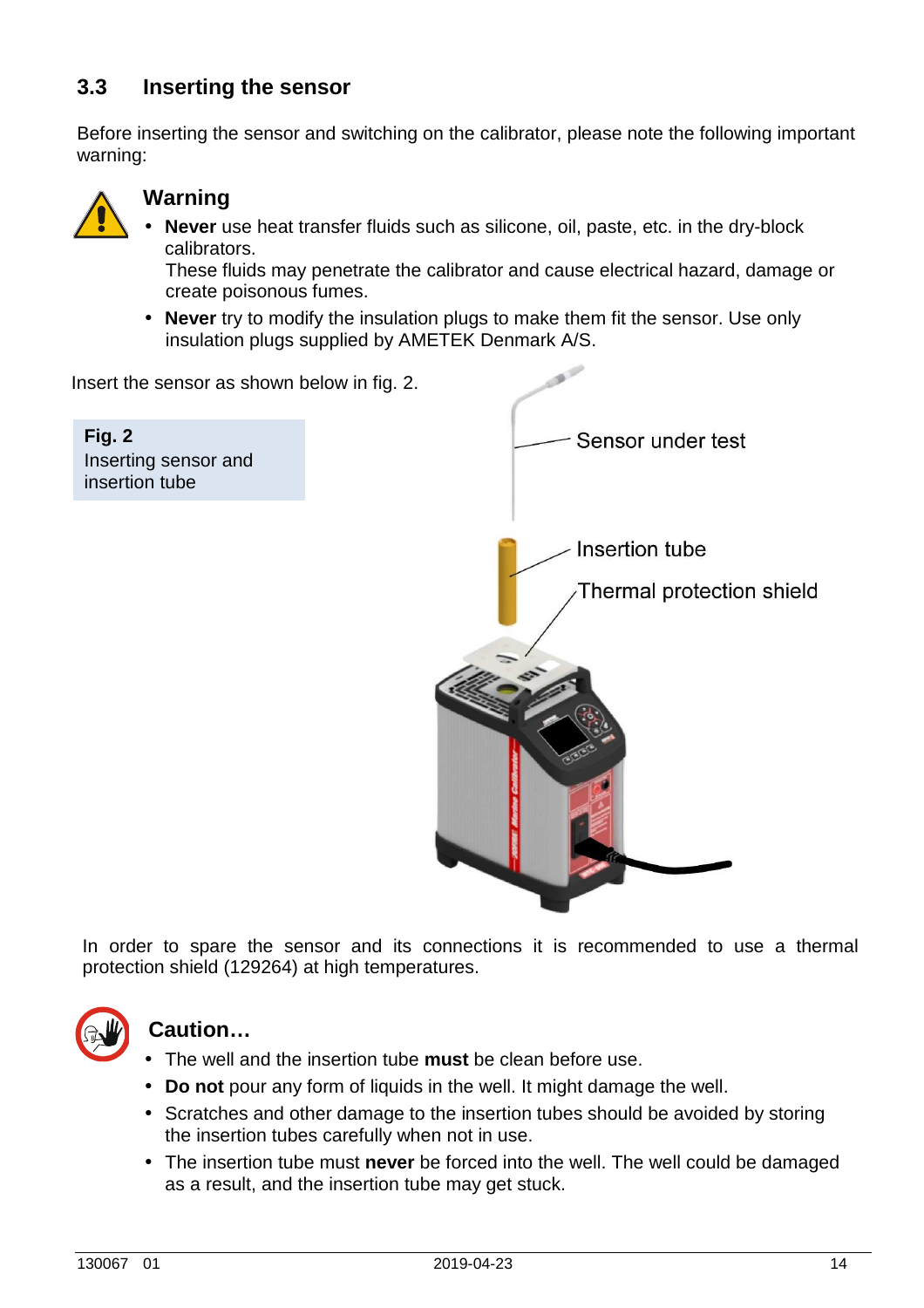

#### **Caution – Hot surface**

- **Do not touch** the grid plate, the well or the insertion tube as the calibrator is heating up – they may be very hot and cause burns.
- • **Do not touch** the tip of the sensor when it is removed from the insertion tube/well – it may be very hot and cause burns.
- **Do not touch** the handle of the calibrator during use it may be very hot and cause burns.
- **Do not remove** the insertion tube from the calibrator before the insertion tube has cooled down to less than 50°C/122°F.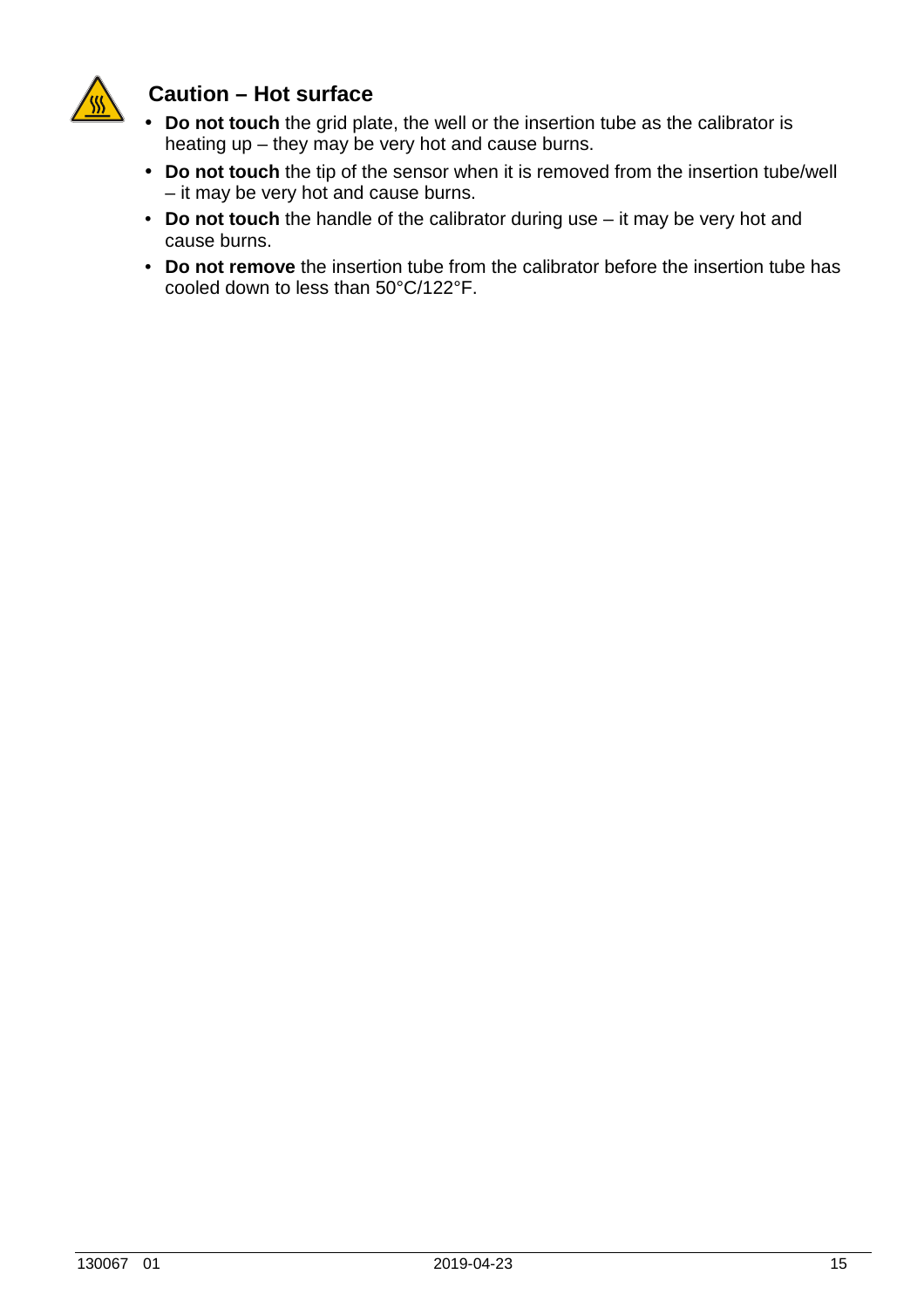## **4.1 Keypad - Functions**



**Arrow Keys** 

Serve different functions

## **4.2 Display - Functions**

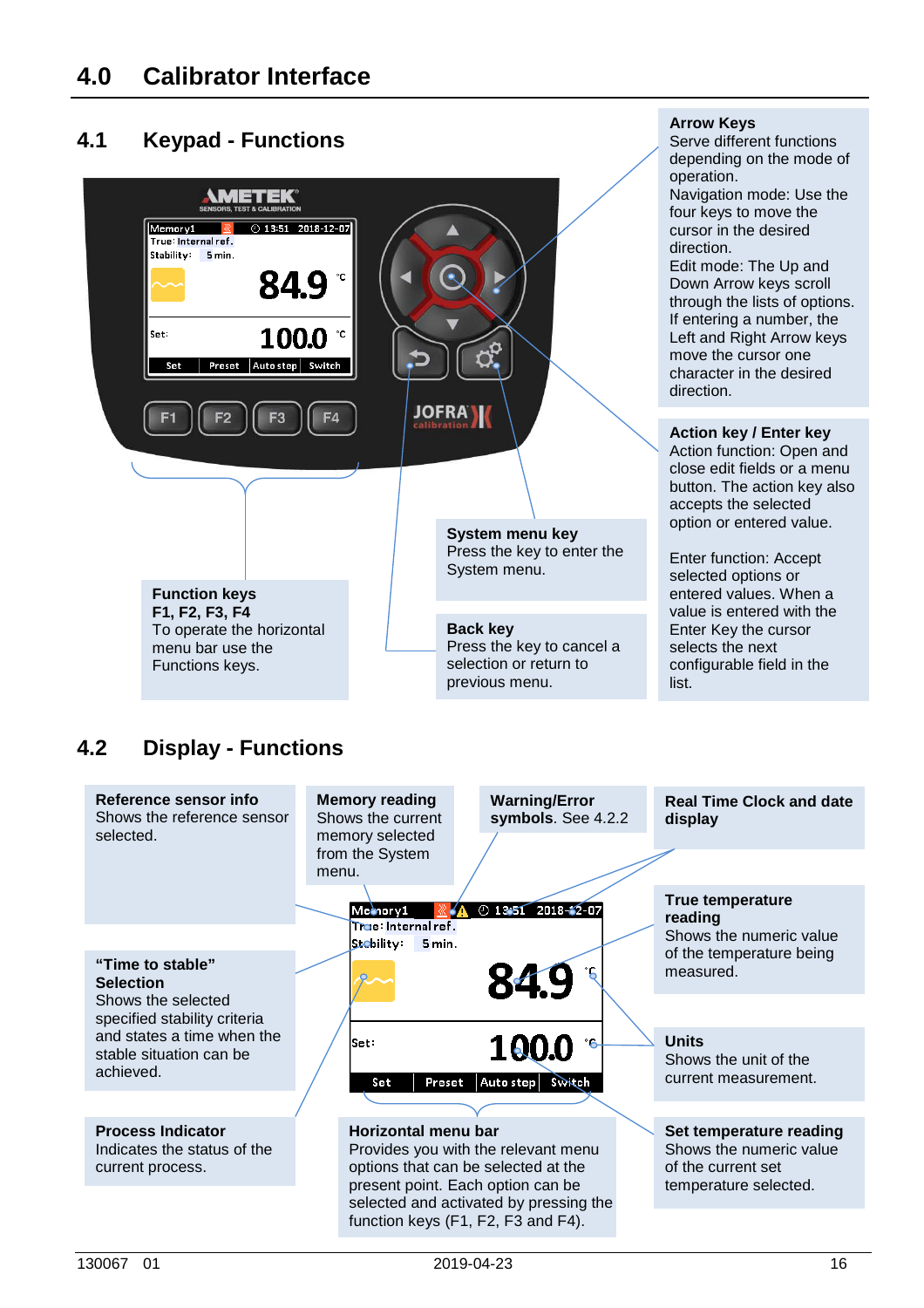#### **4.2.1 Main screen temperature values**

Two temperatures are always displayed:

- TRUE temperature: This is the reference temperature of the calibrator.
- SET temperature: This is the target temperature for the well. SET temperature displays the last value entered. If no value has been entered previously, "---,--" is displayed.

#### **4.2.2 Stability of temperature values**

The stability of the TRUE temperature is indicated by the following messages:

- "Not stable": Indicates that the measured temperature is not yet within the specified stability criteria.
- Indicates "Time to stable": The temperature changes are within a specified stability criteria and states a time (in minutes and seconds) when the stable situation can be  $4:29$ achieved.
- Indicates that the "stable" situation is achieved and for how long the calibrator has been stable. When the calibrator has been stable for more than 99 minutes, only the  $7:00$ stable sign is displayed (time is no longer displayed).

When the instrument is heating up and cooling down indication of this will be shown as following symbols

- The instrument is heating up.
- The instrument is cooling down.

Heating and cooling symbols will be displayed in the upper black info bar when:

- $\mathbb{R}$  the well temperature is below 5°C.
- $\bullet$   $\bullet$   $\bullet$  the well temperature is above 45°C.

Warning and error symbols will be displayed in the upper black info bar indicating that action needs to be taken:

- *I* Warning symbol.
- **\*** Error symbol.

If a warning or an error symbol occurs during operation, a list of alarms will be displayed showing the warning and/or error messages. See section 7.0 – Error messages.

## **Note…**

A warning will always surpass an error, even if the error occurs after the warning.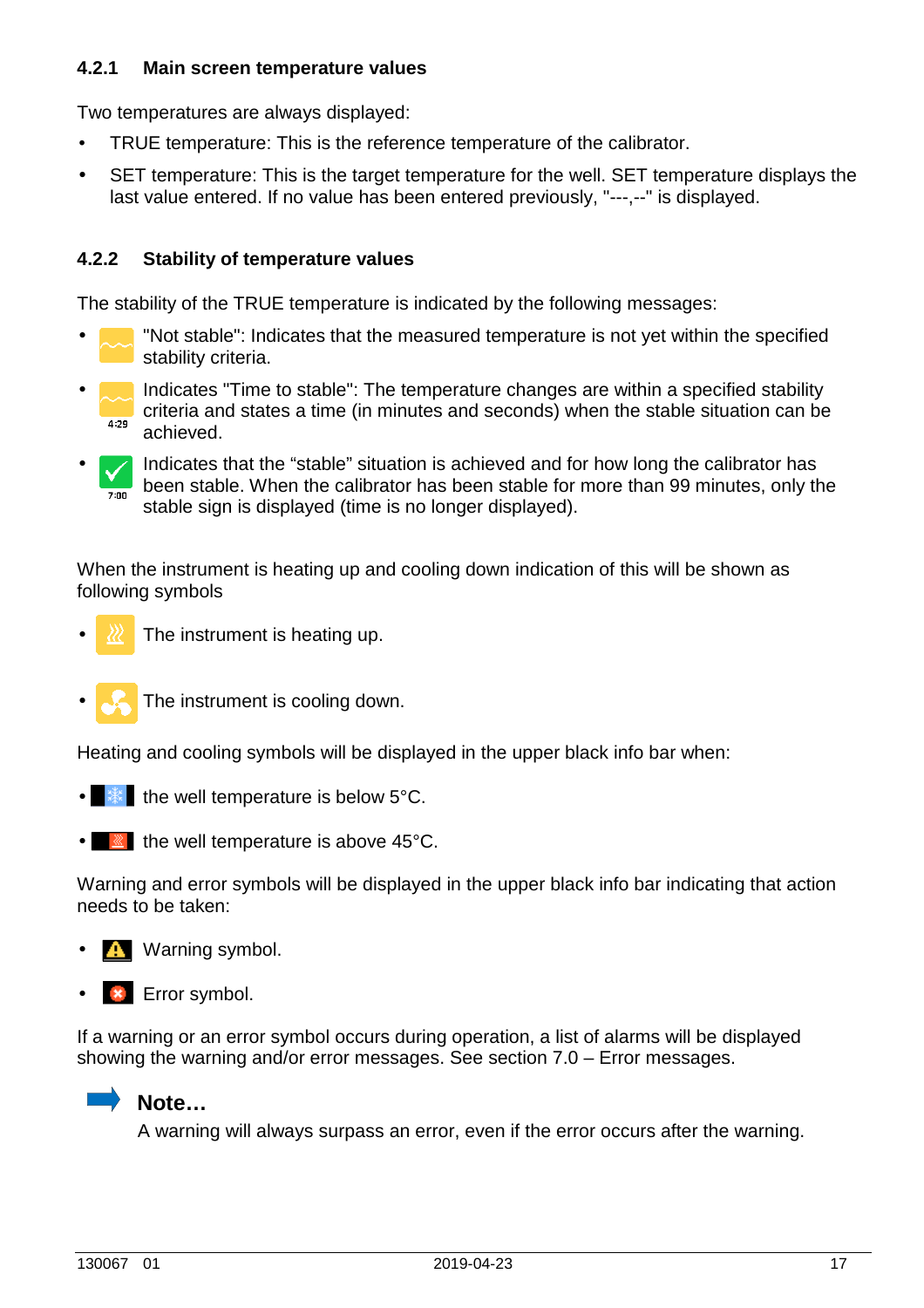#### **4.3 Input/Output Connections**



#### **Warning**

• The input terminals must **NEVER** be connected to voltage exceeding 30V with reference to ground.



**Switch Test**  Connection for thermostat switch test. **Note** that this connection is for voltage free switches.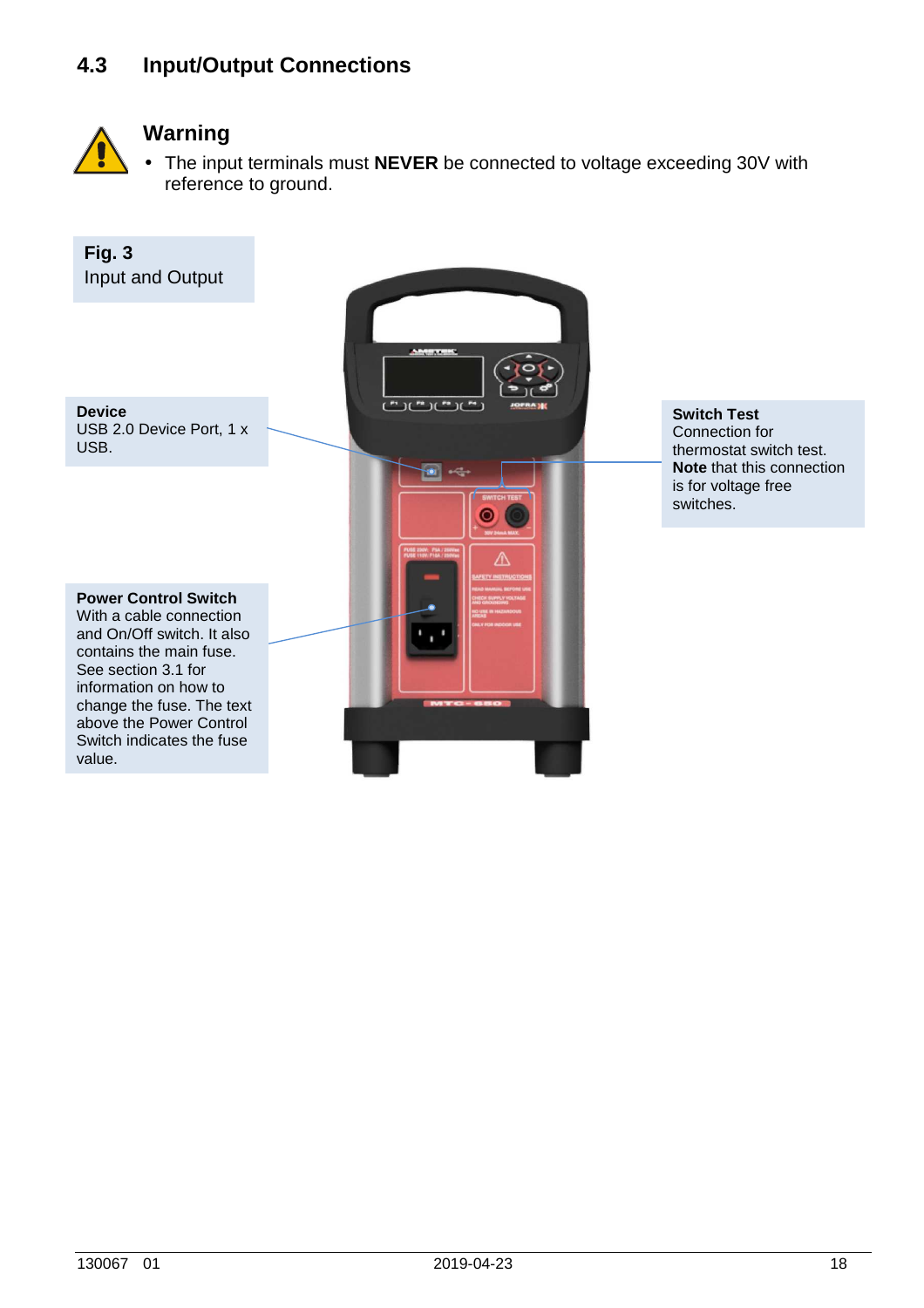

**Please inspect** the Safety Instructions in section 2.0 before using the instrument.

#### **5.1 Operating principle**

The calibrator is operated using the Functions keys, the Arrow keys and the Action/Enter key.

**1.** Press the Functions keys to operate the horizontal menu bar.



- **2.** Press any of the (Arrow) keys to enter Navigation Mode. Editable fields will be highlighted in blue.
- **3.** Use the (Arrow) keys to move between the configurable fields within the display. Selected fields will be highlighted in **dark blue..**



- **4.** Press the  $\bigcirc$  (Enter) key to access the selected field for editing.
- **5.** Use the  $\triangle$  (Up) and  $\nabla$  (Down) Arrow keys to select a new value.
- **6.** Press the  $\bigcirc$  (Enter) key to accept the new value
- **7.** To exit the Navigation Mode press the  $\bigcirc$  (Back) key. The  $\bigcirc$  (Back) key is also used to cancel a selection or to return to a previous menu.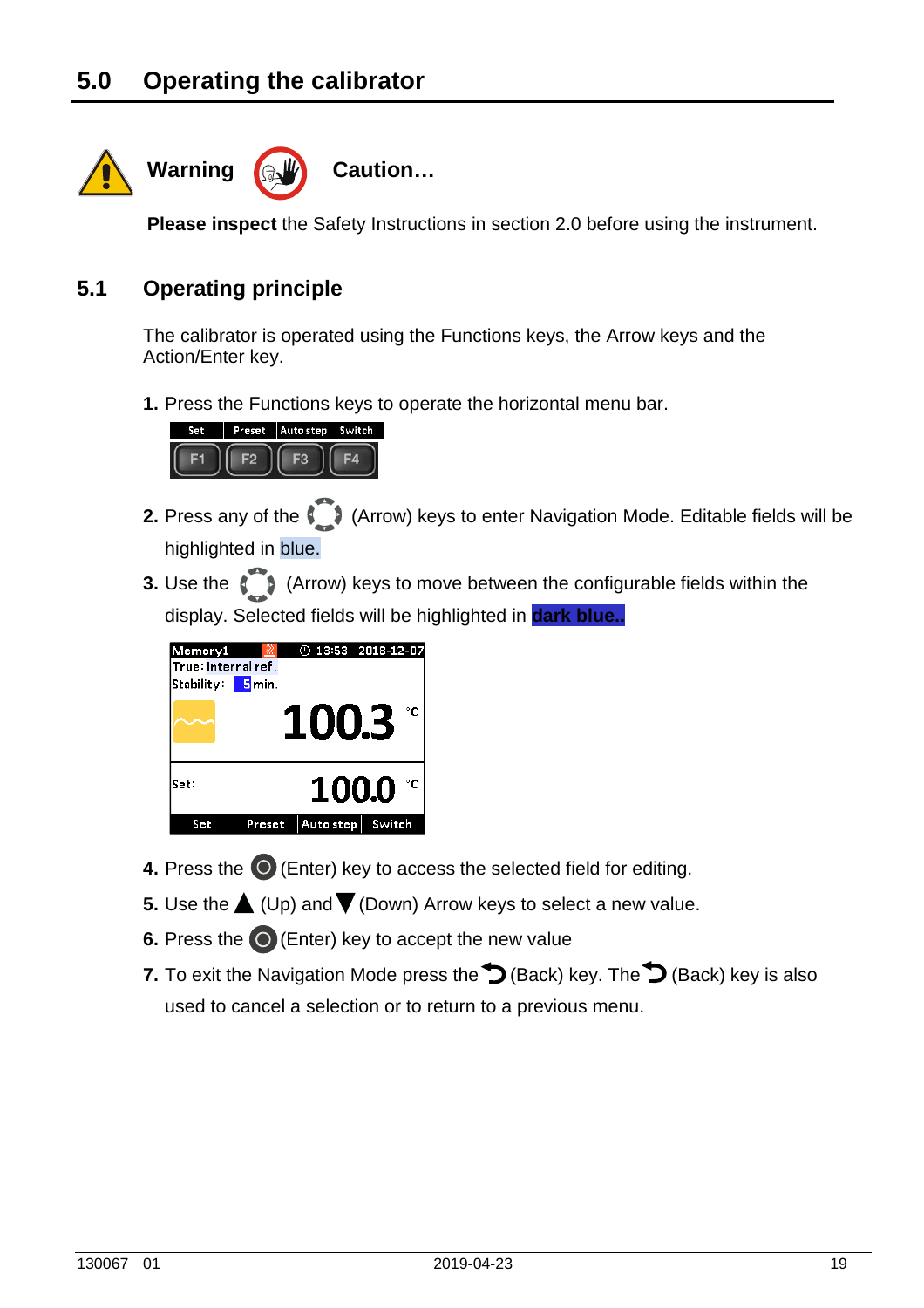The System menu can be accessed at any stage of operation:

- **1.** Press the  $\bullet$  (System) key to display the System menu.
- **2.** Use the  $\triangle$  (Up) and  $\nabla$  (Down) Arrow keys to scroll in the list.



#### **System Settings menu**

| <b>System Settings</b> |                |  |  |  |  |
|------------------------|----------------|--|--|--|--|
| Min. SET Temp:         | 0.0 °C         |  |  |  |  |
| Max. SET Temp:         | 650.0 °C       |  |  |  |  |
| <b>Resolution:</b>     | $0.1\degree$ C |  |  |  |  |
| Temperature unit:      | ۰c             |  |  |  |  |
| Silent mode:           | ☑              |  |  |  |  |
| Date                   | 2018-12-07     |  |  |  |  |
| Time                   | 13:54          |  |  |  |  |
| Calibration interval:  | 12 Months      |  |  |  |  |
|                        |                |  |  |  |  |

**1.** Use the  $\bigcirc$  (Enter) key and the  $\bigtriangleup$  (Up) and  $\bigvee$  (Down) Arrow keys to access editable fields, select new values and accept new values.



#### **Note…**

- If the current set-temperature is higher than the new max-temperature, you will need to adjust the set-temperature. The instrument will immediately begin to cool (if required) as soon as the new max-temperature is accepted.
- The calibration interval can be set between 1 and 99 months. When the calibration interval is exceeded, a yellow warning symbol  $\bigwedge$  will appear in the upper part of the display.
- If Silent mode is selected, the cooling speed will be reduced.

#### **Presets menu**

| <b>Preset Temperature Settings</b>                                                                   |                                                                           |  |  |  |  |  |
|------------------------------------------------------------------------------------------------------|---------------------------------------------------------------------------|--|--|--|--|--|
| Preset temperature F1:<br>Preset temperature F2:<br>Preset temperature F3:<br>Preset temperature F4: | 50.0 <sup>°</sup> C<br>75.0 °C<br>100.0 °C<br>$150.0\,^{\circ}\mathrm{C}$ |  |  |  |  |  |
|                                                                                                      |                                                                           |  |  |  |  |  |

The preset temperatures can be changed manually using the (Arrows) keys.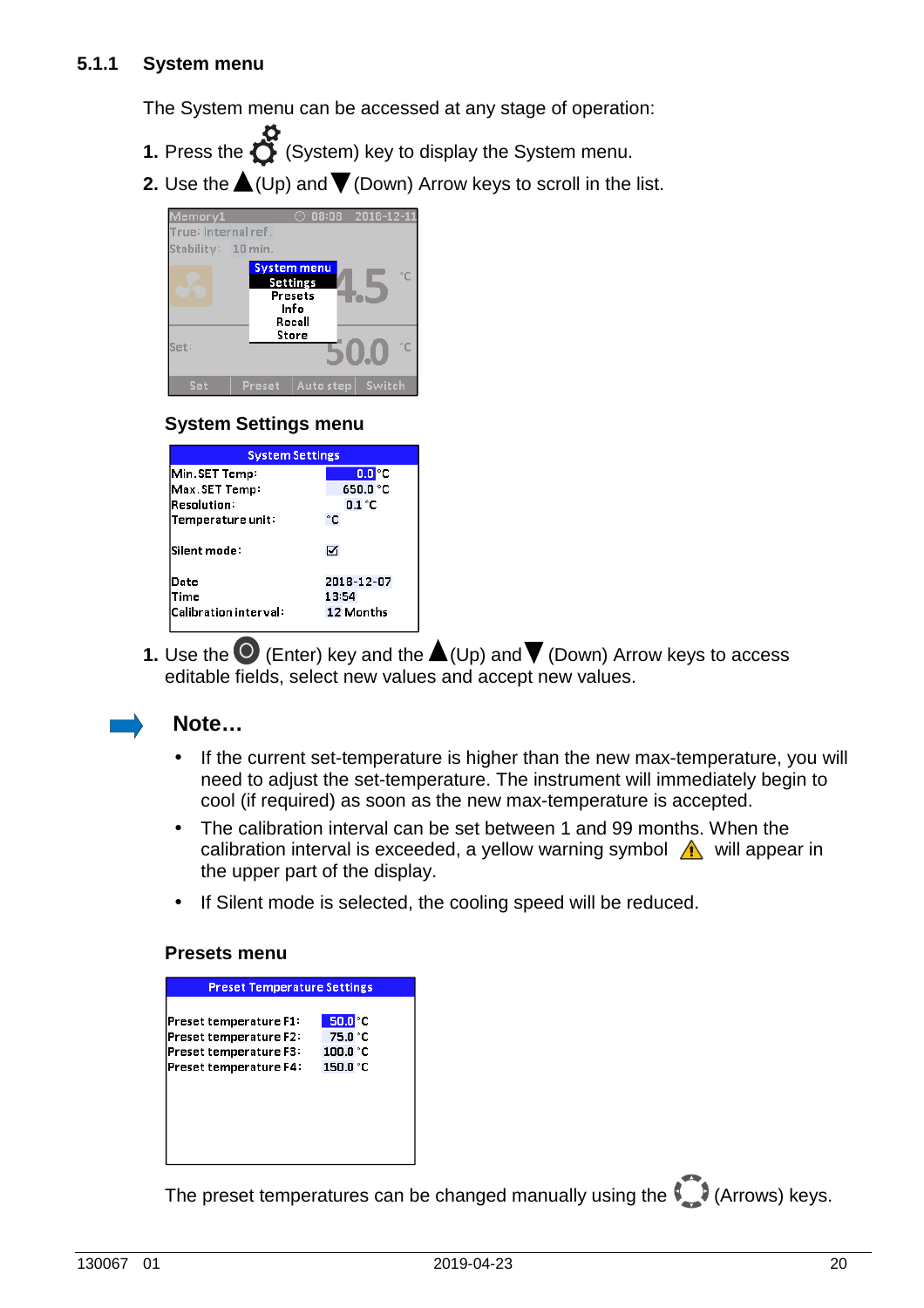

#### **Note…**

Temperature range is limited by Min. SET Temp. and Max. SET Temp. settings editable in the System Settings menu.

#### **System Info menu**

| System Info - MTC-650A MKII |                        |            |  |  |  |  |
|-----------------------------|------------------------|------------|--|--|--|--|
| ls/N:                       | 641488-00002           |            |  |  |  |  |
| Version: 1.27.0             |                        |            |  |  |  |  |
|                             | Calibrator calibrated: | 2018-10-03 |  |  |  |  |
|                             |                        |            |  |  |  |  |
|                             |                        |            |  |  |  |  |
|                             |                        |            |  |  |  |  |
|                             |                        |            |  |  |  |  |
|                             |                        |            |  |  |  |  |
|                             |                        |            |  |  |  |  |
|                             |                        |            |  |  |  |  |

In the System Info menu important information such as serial numbers and calibration dates of the instrument are given.

It is not possible to edit any fields in this menu.

#### **Store menu (Save Settings)**

| <b>Save Settings</b> |      |  |  |  |  |  |
|----------------------|------|--|--|--|--|--|
| 1- Memory1           |      |  |  |  |  |  |
| 2-Memory2            |      |  |  |  |  |  |
| 3- Memory3           |      |  |  |  |  |  |
| 4- Memory4           |      |  |  |  |  |  |
| 5-Memory5            |      |  |  |  |  |  |
|                      |      |  |  |  |  |  |
|                      |      |  |  |  |  |  |
|                      |      |  |  |  |  |  |
|                      |      |  |  |  |  |  |
| Back                 | Save |  |  |  |  |  |
|                      |      |  |  |  |  |  |

After you have configured the instrument, you can save the setup for future use using the Store function.

- **1.** Use the  $\triangle$  (Up) and  $\blacktriangledown$  (Down) Arrow keys to select the Memory-setup you want to modify, and press **F3** (Save). The new configuration is now saved.
- **2.** You can change the name of the highlighted saved setup by pressing  $\bigcirc$  (Enter), and then using the  $\triangle$  (Up) and  $\nabla$  (Down) Arrow keys to change the characters. The name is limited to seven (7) characters.
- **3.** Press **F3** to save the new name.

#### **Recall menu**

| 2018-12-07                                                                       | R                                 |
|----------------------------------------------------------------------------------|-----------------------------------|
| ⊙ 13:58                                                                          | $\odot$ 17:31 2018-12-07          |
| Memory1                                                                          | Memory1                           |
| True: Internal ref.                                                              | True: Internal ref.               |
| Stability:<br>5 min.<br>Recall<br>°С<br>Memory1<br>Memory2<br>Memory3<br>Memory4 | Stability:<br>5 min.<br>۰c<br>745 |
| Memory5<br>Factory default<br>°C.<br>Set:                                        | ۰c<br>lSet:<br>75.0               |
| <b>Switch</b>                                                                    | Auto step                         |
| <b>Set</b>                                                                       | Switch                            |
| Auto step                                                                        | Set                               |
| <b>Preset</b>                                                                    | Preset                            |

To recall your memory setups select the Recall function.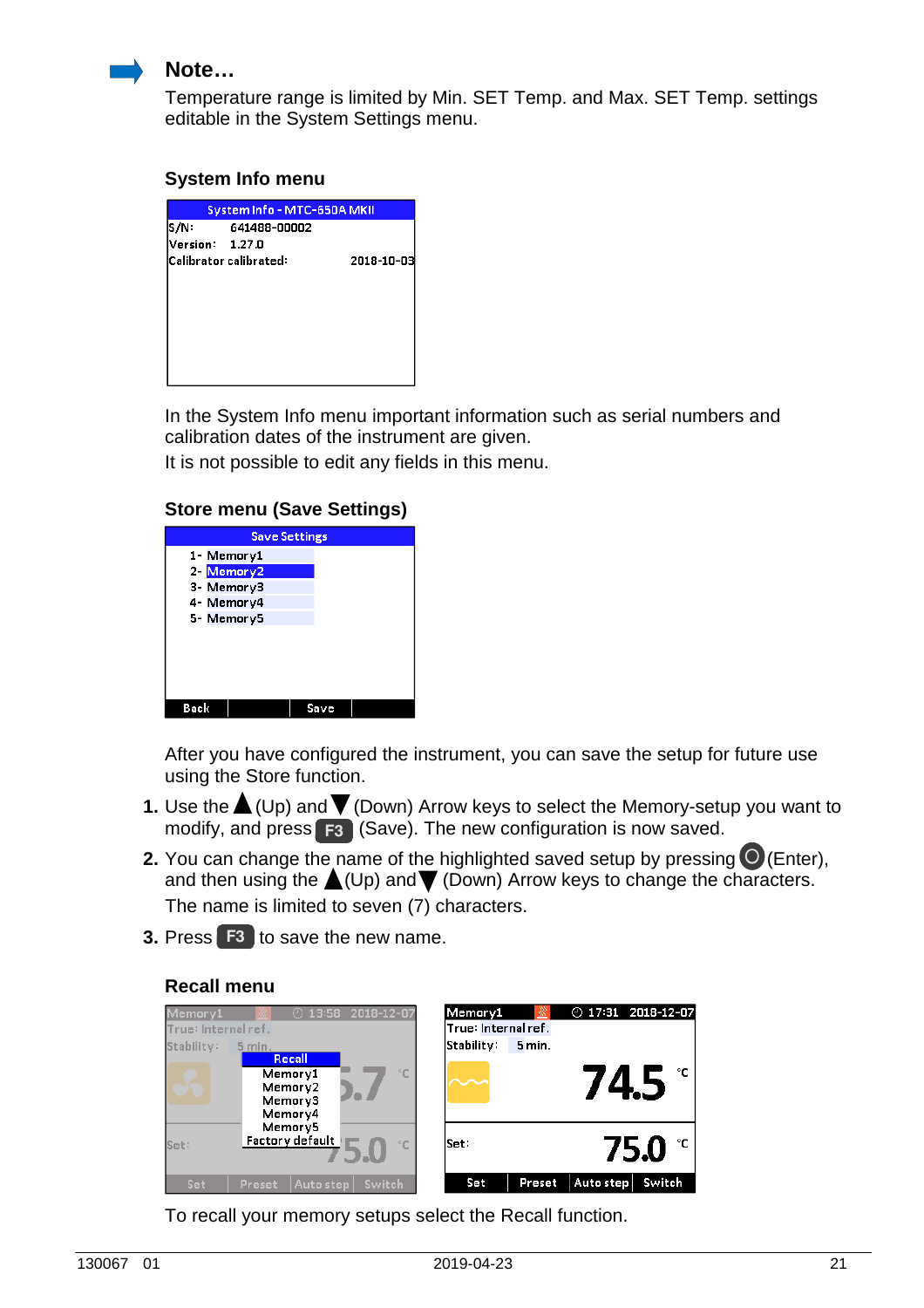- **1.** Use the  $\triangle$  (Up) and  $\nabla$  (Down) Arrow keys to to scroll in the setup-list.
- **2.** Select the requested setup, and press  $\bigcirc$  (Enter).

The name of the setup will appear in the upper-left corner of the display.

If selecting the Factory default function the active setup will be reset and change to the initial setting.

#### **5.2 Starting the calibrator**

 Switch on the calibrator using the power control switch (see section 4.3). A start up screen is displayed and then replaced with the main menu screen:

| Memory1<br> True: Internal ref. |        | $②$ 17:55 2018-12-07 |        |
|---------------------------------|--------|----------------------|--------|
| Stability:                      | 5 min. | 33.3                 | °C     |
| lSet:                           |        |                      | °C     |
| Set                             | Preset | Auto step            | Switch |

The functions in the horizontal menu bar are available using the Functions soft keys F1 – F4. For Operating principle – See section 5.1.

#### **5.3 Stability setting**

When internal reference is selected the calibrator uses a set of minimum internal stability criteria that shall be met before stability is indicated.

The stability time can be adjusted from the minimum internal stability time (typical 5 min) up to 99 min.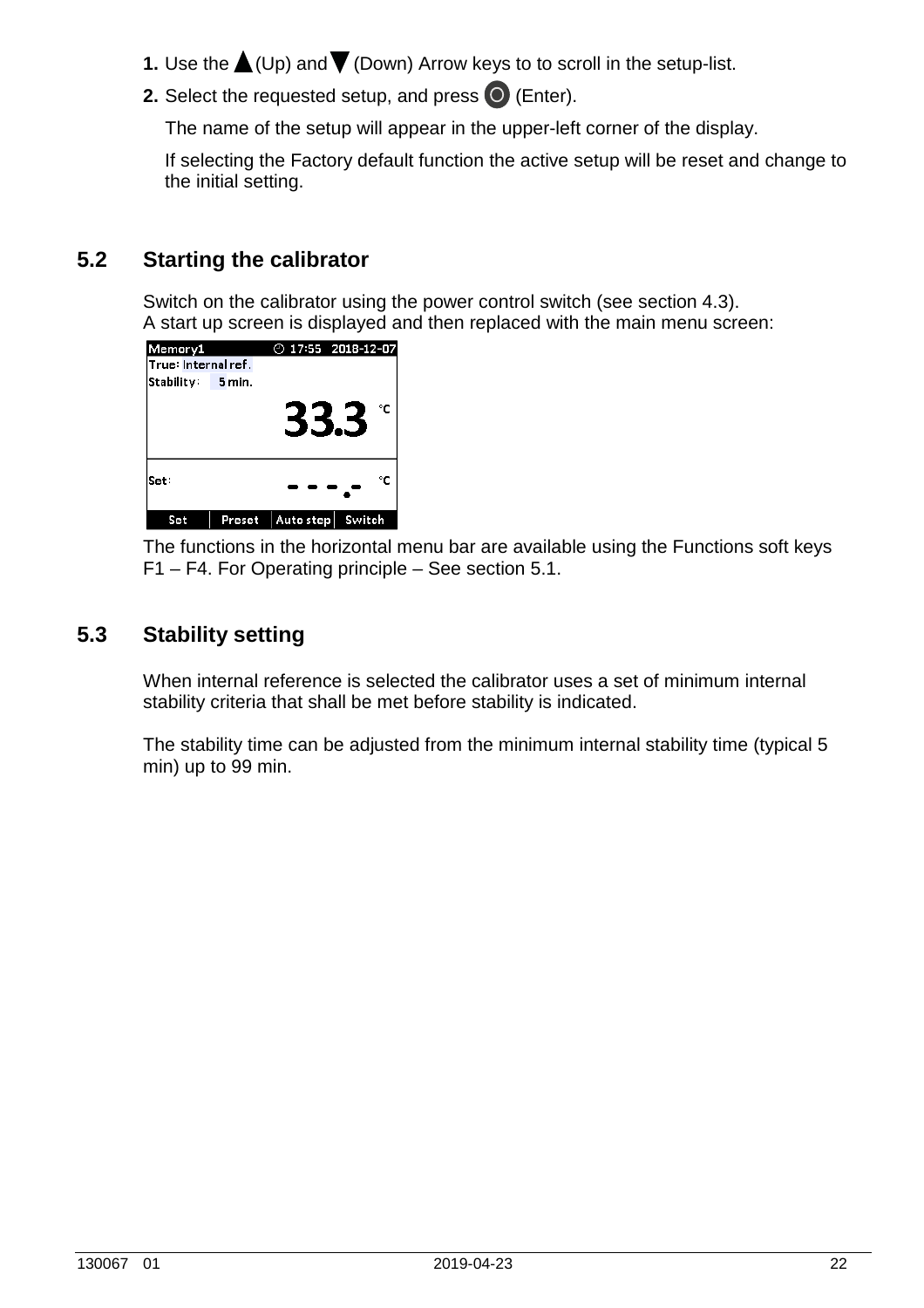#### **5.4 Selecting the set-temperature**

#### **Note…**

Temperature range is limited by Min. SET Temp. and Max. SET Temp. settings editable in the System Settings menu.

The set-temperature can be entered both manually and by selecting a preset temperature.

- **1.** For manually use press **F1** (Set)
- **2.** Use the (Arrow) keys to enter the temperature requested.
- **3.** Press  $\bigcirc$  (Enter) to accept the entered temperature.

| Memory1<br>lTrue: Internal ref. |        | ① 17:57 2018-12-07    |
|---------------------------------|--------|-----------------------|
| Stability: 10 min.              |        |                       |
| 9:02                            |        | $\circ$<br>33.0       |
| Set:                            |        | 055.0                 |
| Set                             | Preset | Auto step  <br>Switch |

- **1.** For selecting the preset temperature press **F2** (Preset).
- **2.** Select one of the 4 temperature options available from the menu bar by pressing the correspondent Function key  $(F1 - F4)$ .
- **3.** The set-temperature is selected, once the Function key has been pressed.

| Memory1<br> True: Internal ref. | $\odot$ 17:59 2018-12-07<br>Memory1              | $\odot$ 18:00 2018-12-07<br>True: Internal ref. |
|---------------------------------|--------------------------------------------------|-------------------------------------------------|
| Stability: 10 min.              |                                                  | Stability: 10 min.                              |
|                                 | <b>33.0</b><br>忽                                 | $37.2^{\circ}$                                  |
| lSet:                           | °C<br>lSet:                                      | $150.0 \degree$                                 |
| 50.0°C<br>75.0°C                | $100.0^\circ$ C<br>$150.0^\circ$ C<br><b>Set</b> | Switch<br>Auto step<br>Preset                   |

The calibrator will now heat up / cool down.

 The starting point is the last chosen set-temperature (even if the instrument has been switched off).

 The top display continuously shows the read-temperature and the lower display shows the set-temperature.

 In the top display the calibrator will indicate the estimated time in whole minutes until the calibrator will be stable.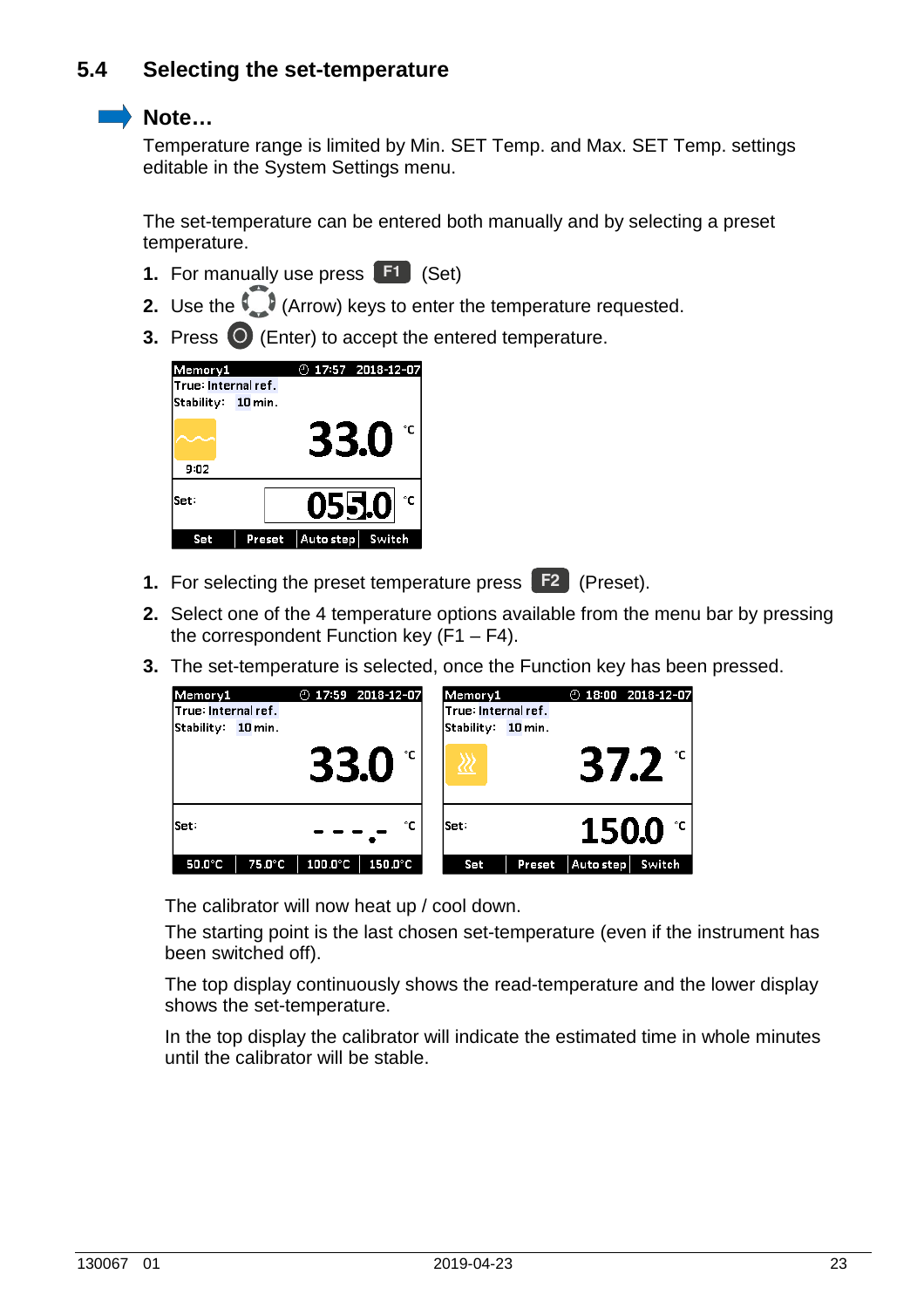

When the calibrator is stable the display will show a green  $\frac{1}{700}$  checkmark symbol and the instrument will emit an audible alarm. The instrument will indicate in minutes and seconds for how long the instrument has been stable.

#### **5.4.1 Editing the preset set-temperature**

It is possible to change the preset set temperature to whatever value desired.

- **1.** Press **F2** (Preset).
- **2.** Press one of the (Arrow) keys and an editable field displaying the preset set temperatures appears.
- **3.** Navigate to the set temperature field using the arrows.



- **4.** Press  $\bigcirc$  (Enter) to access the editable field and use the arrows  $\bigcirc$  (Up) and  $\bigvee$ (Down) to select a new set value.
- **5.** Press  $\bigcirc$  (Enter) to accept the new set value.
- **6.** Press  $\sum$  (Back) to return to the previous menu.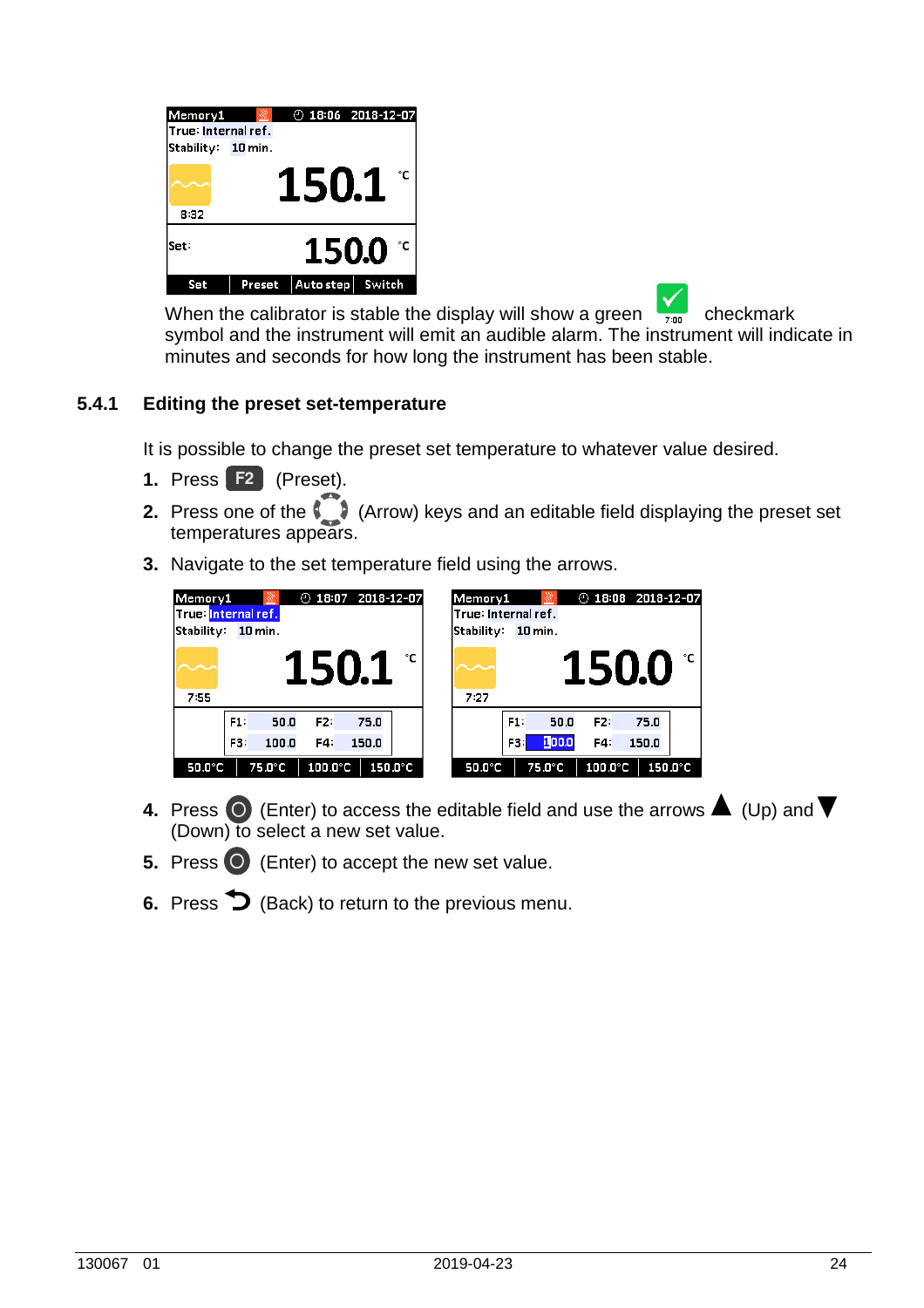#### **5.5 Auto Step function**

Auto Step is used to step automatically between a range of different calibration temperatures. This is useful when calibrating sensors in places which are hard to reach, and when calibrating sensors for which the output is displayed in a different location.



The function can be illustrated using the following example:

- Calibrator stable  $\bullet$
- $\Delta$ Calibrator starts working towards next temperature

#### **Note…**

Temperature range is limited by Min. SET Temp. and Max. SET Temp. settings editable in the System Settings menu.

#### **5.5.1 Running an Auto Step test**

**1.** Press **F3** (Auto Step) to access the Auto Step setup. If you wish to return to the

Main screen press **F1** (Main).

|                                         | True: Internal ref.     |                      |  |  |                       |                                  |  |
|-----------------------------------------|-------------------------|----------------------|--|--|-----------------------|----------------------------------|--|
|                                         | Stability: 10 min.      |                      |  |  |                       |                                  |  |
|                                         | Steps: 12 Hold: 10 min. |                      |  |  |                       |                                  |  |
|                                         |                         |                      |  |  |                       | Step Temp. Step Temp. Step Temp. |  |
| 1                                       |                         | 33.0°C 5             |  |  | $437.0^{\circ}$ C 9   | $400.0^{\circ}$ C                |  |
|                                         | $2\,$ 134.0 °C 6        |                      |  |  |                       | 538.0 °C 10 342.0 °C             |  |
| $\mathbf{3}$                            | $235.0^{\circ}$ C 7     |                      |  |  |                       | 639.0 °C 11 243.0 °C             |  |
| 4                                       |                         | 336.0 $^{\circ}$ C 8 |  |  | 540.0 $^{\circ}$ C 12 | $44.0^{\circ}$ C                 |  |
| Int.ref.: 150.0 °C<br>150.0 °C<br> Set: |                         |                      |  |  |                       |                                  |  |
| Main                                    |                         |                      |  |  |                       |                                  |  |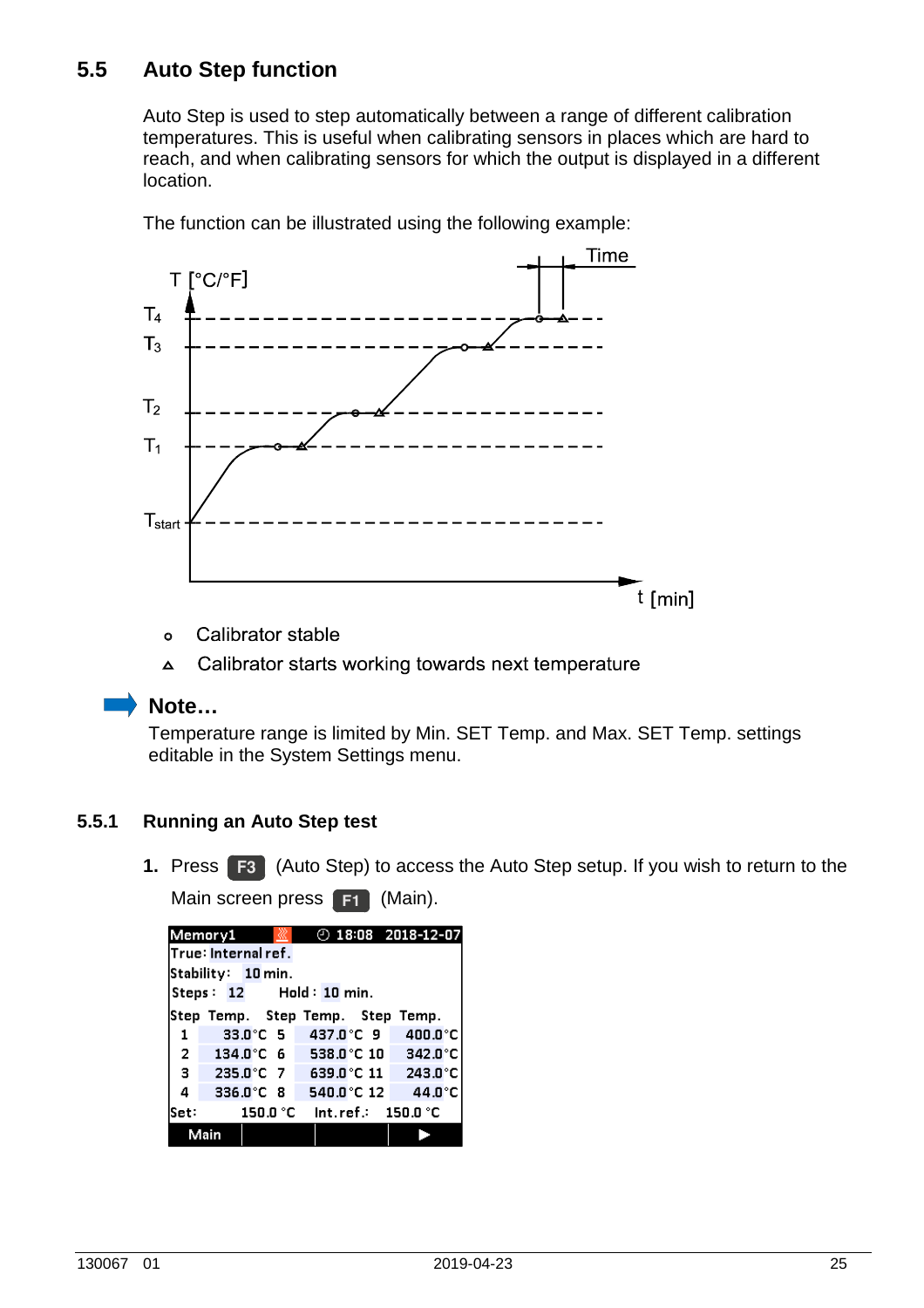- **2.** Press one of the (Arrow) keys to access the editable fields for new values:
	- **No of steps:** the number of temperature steps per direction  $(T_1 \rightarrow T_x)$  can be set using integers from 2 to 12. You must select minimum 2 steps, maximum 12 steps.
	- **Hold time**: defines the time (in minutes) the temperature is maintained (after it is stable) for each step.
	- **Step** values: must be set within the sensors permitted range.
- **3.** Press **Fig. 3.** (F4) to start the Auto Step test.

| Memory1<br> True: Internal ref.<br>Stability: 10 min. | - 98 | $②$ 18:09 2018-12-07 |      |              |
|-------------------------------------------------------|------|----------------------|------|--------------|
|                                                       |      | 150.0                |      | °C           |
| Auto step<br>Step 1/12:                               |      |                      | 33.0 | $^{\circ}$ c |
|                                                       | ĸ    |                      |      |              |

The Auto Step test is now in progress.

While the Auto Step test is in progress, 4 options are available:

|                 | Stop:        | Press $\Box$ (F1) to stop the Auto Step test. The process will<br>end.                                                                  |
|-----------------|--------------|-----------------------------------------------------------------------------------------------------------------------------------------|
|                 |              | Pressing the $\geq$ (F4) key the process will start again running<br>step 1.                                                            |
|                 | • Previous : | Press $\mathbb{K}$ (F2) to force the test to jump a step backwards to the<br>previous running step regardless of the step's stability.  |
| $\bullet$ Next: |              | Press $\Sigma$ (F3) to force the test to jump a step forwards to the<br>next running step regardless of the step's stability.           |
| • Pause :       |              | $(F4)$ to pause the test. Pressing start $\Box$ (F4)<br>Press  <br>Ш<br>again, the process will continue running from the current step. |

#### **5.5.2 The calibrator's Auto Step procedure**

- 1) Once the Auto Step test is started, the calibrator starts working towards the given set-temperature. An audible alarm will be emitted once the calibrator is stable.
- 2) The calibrator will wait the specified amount of hold time. The instrument indicates this by counting down the amount of time remaining:
- 3) The calibrator will then go to the next step. The procedure is the same as for the first step. This process will be repeated until the last step has been executed and the function has been completed.
- 4) The measured TRUE temperatures for each step are displayed during operation.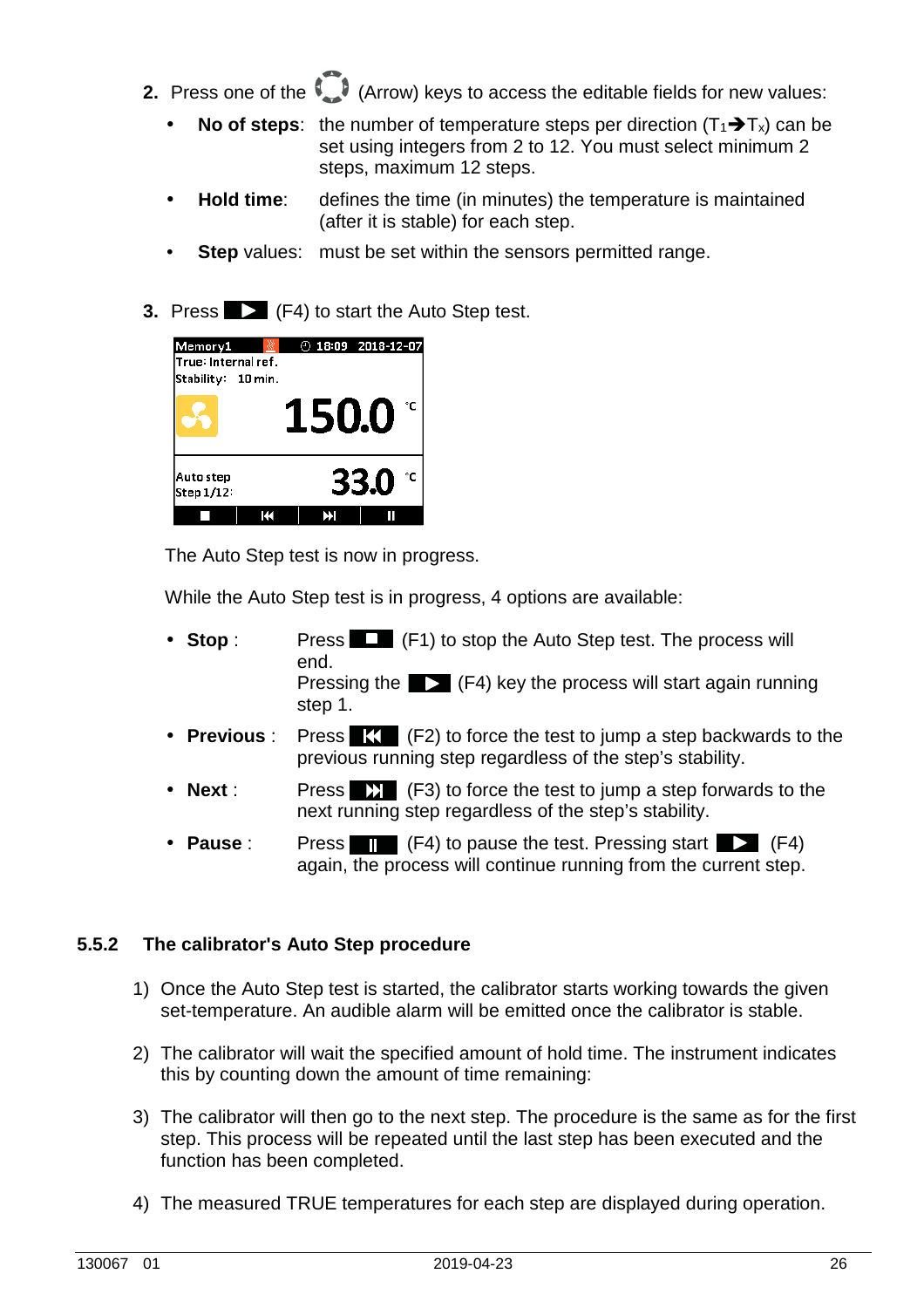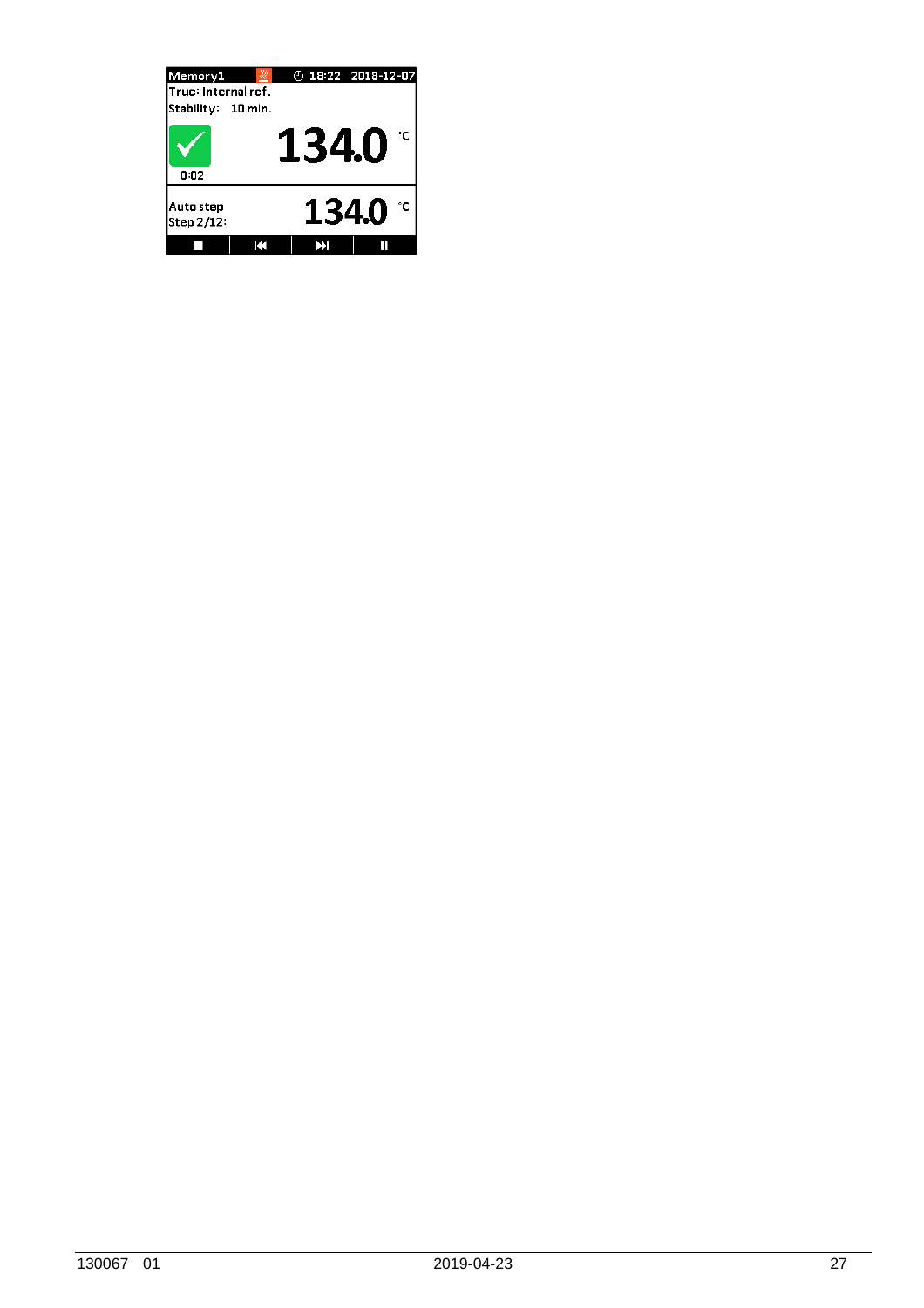#### **5.6 Switch Test function**

Switch Test automatically locates the switch temperature of a thermostat.

Three parameters are required:

- Start temperature  $(T_1)$
- End temperature  $(T_2)$
- Rate of change in temperature pr. minute (Rate).

Dead band of a thermostat can also be determined here. Where the dead band determines the tolerance between the upper switch temperature and the lower switch temperature of the thermostat.

The function can be illustrated using the following example:



#### **5.6.1 Running a Switch Test**

## **Note…**

 Before running the Switch Test, make sure that the switch is connected to the Switch Test input.



**Fig. 4**  Switch Test input



Temperature range is limited by Min. SET Temp. and Max. SET Temp. settings editable in the System Settings menu.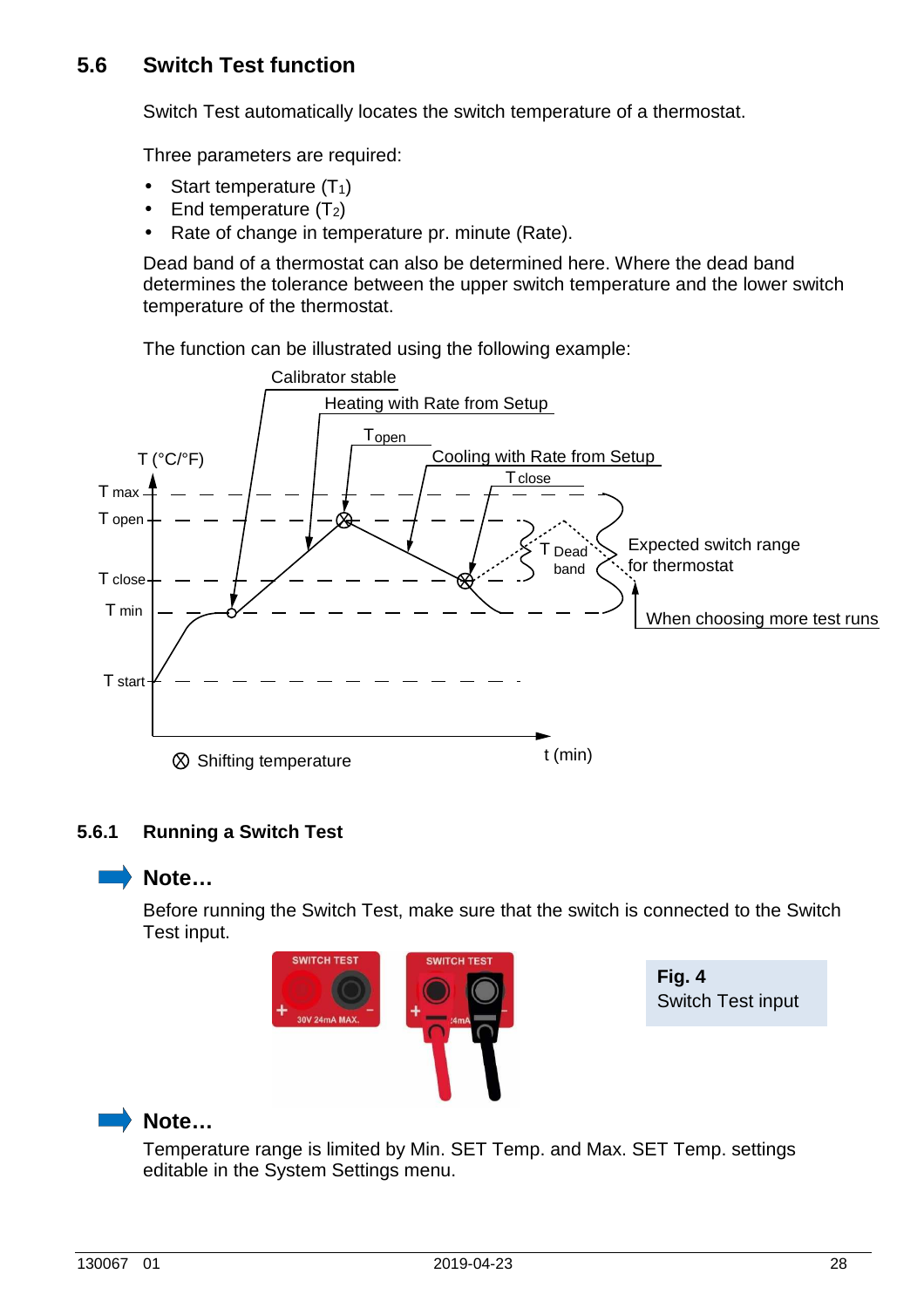**1.** Press **F4** (Switch) to access the Switch Test setup. If you wish to return to the Main screen press **F1** (Main).

| Memory1             |              |                                 | $②$ 10:14 2018-12-10 |
|---------------------|--------------|---------------------------------|----------------------|
| True: Internal ref. |              |                                 |                      |
| Stability: 10 min.  |              |                                 |                      |
|                     |              | Temp.                           |                      |
|                     | T1           | 115.0 $^{\circ}$ C              |                      |
|                     | T2.          | 135.0 $°C$                      |                      |
|                     | Rate:        | 1.00 °C / min.                  |                      |
|                     | Test runs: 3 |                                 | Dead Band: Yes       |
|                     |              |                                 |                      |
| lSet:               |              | $--- ^ cC$ Int.ref.: 21.7 $^cC$ |                      |
| Main                |              |                                 |                      |

The small graph illustrates the current  $T_1$ ,  $T_2$  and dead band selections. Note that  $T_1$ can be greater than  $T_2$ .

- **2.** Press one of the (Arrow) keys to access the editable fields for new values:
	- **T<sup>1</sup>**: First set temperature
	- **T2** : Second set temperature
	- **Dead band** : To determine dead band, toggle between "Yes" (a two-way temperature measurement) and "No" (a one-way-temperature measurement). A dead band result is only measured when dead band is set to "Yes".
	- **Rate**: The permitted range is 0.01 10.0°C/min. / 0.02 18.0°F/min.
	- **Test runs:** Can be set from 1 to 3 making it possible to run the test more

#### **Note…**

the Rate should be set so that the thermostat sensor can follow the temperature in the calibrator's well.

**3.** Press  $\geq$  (F4) to start the Switch Test.



The Switch test is now in progress.

While the Switch Test is in progress, 2 options are available:

• **Stop** : Press **Fig. 1** (F1) to stop the Switch Test. The process will end and the results will be deleted from the results list. Pressing the  $\Box$  (F4) key the process will start from the beginning heating towards  $T_1$ .

۰c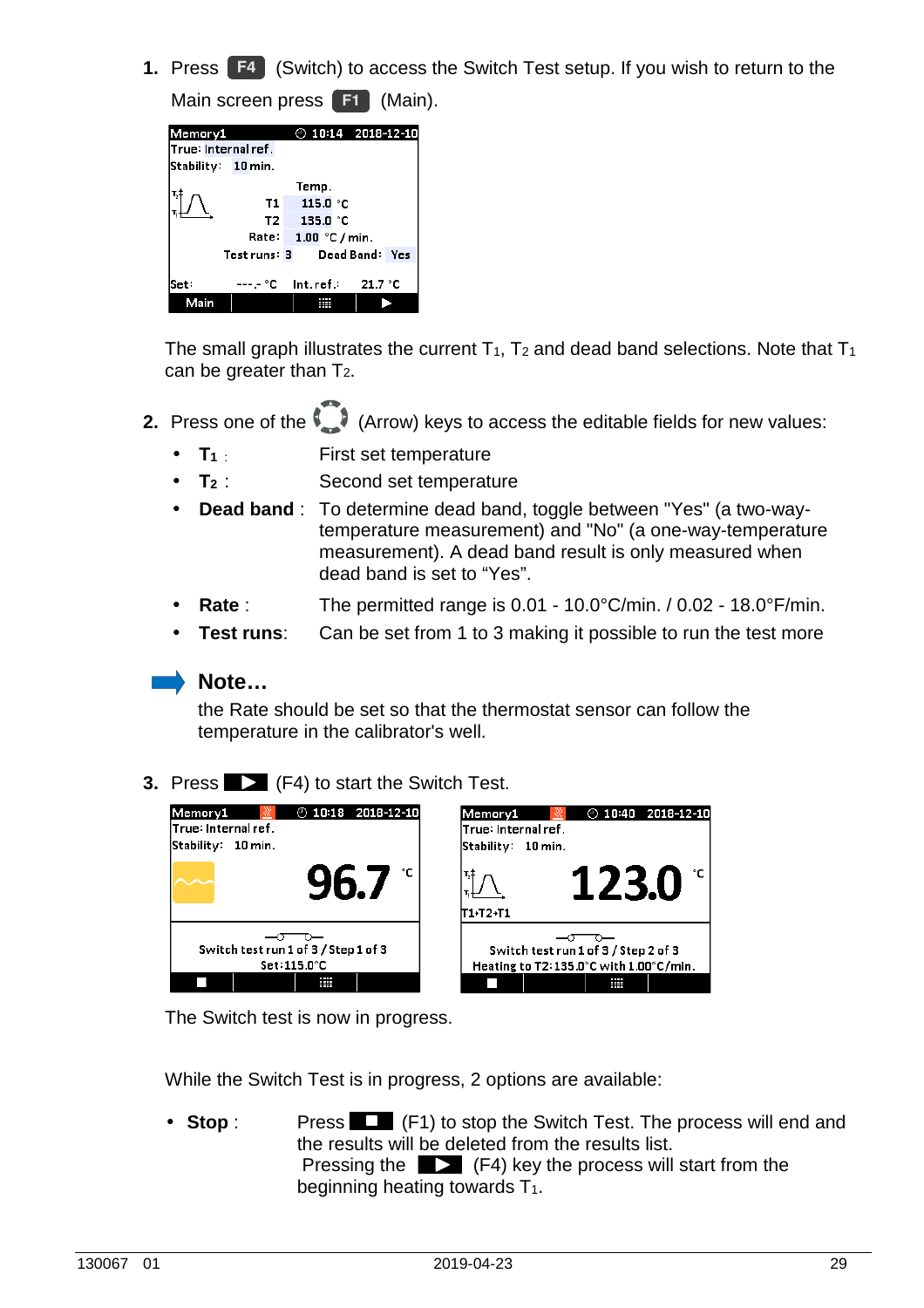• Results : Press **Hill** (F3) to display the current Switch Test result. The results change as the test progresses. The results list is also accessible from the Switch Test menu screen.

#### **5.6.2 The calibrator's Switch Test procedure**

- 1) Once the Switch Test is started, the calibrator starts working towards  $T_1$  as quickly as possible. The calibrator's temperature changes (heating or cooling) and switch status are shown in the display.
- 2) When  $T_1$  is achieved and the temperature is stable, the text and the graphic in the bottom of the screen will change accordingly.
- 3) The calibrator now starts working towards  $T_2$  at the specified Rate.
- 4) In a normal situation, the thermostat changes state before  $T_2$  is achieved. If  $T_2$  is achieved and the temperature is stable, no results will be displayed.



5) When dead band is not selected (single temperature change) (the graphic indicates the choice), the finished switch test result is displayed.

When dead band is selected (two switch changes), the calibrator starts working towards  $T_1$  at the specified Rate.

- 6) Normally, the thermostat changes state before  $T_1$  is achieved. If  $T_1$  is reached and the temperature is stable, no results will be displayed.
- 7) The finished switch test results are displayed in the results list by pressing **Fill** (F3).

The results show the temperature when the thermostat has closed and the temperature when it has opened – whichever comes first. The difference between these 2 temperatures is calculated as the dead band.

| Memory1                              |                            | $\odot$ 11:22 2018-12-10       |      |
|--------------------------------------|----------------------------|--------------------------------|------|
| True: Internal ref.                  |                            |                                |      |
| Stability: 10 min.                   |                            |                                |      |
|                                      | Test1 Test2 Test3          |                                | Avg. |
| Open:                                |                            | 128.8 128.3 128.2 128.4        |      |
|                                      |                            | Close: 122.1 122.0 122.0 122.0 |      |
| Dead Band: 6.7 6.3 6.2               |                            |                                | 6.40 |
|                                      | Rate: $1.00\degree$ C/min. |                                |      |
| Switch test run 3 of 3 / Step 1 of 3 |                            |                                |      |
| Set:                                 |                            | 115.0 °C lnt.ref.: 121.9 °C    |      |
|                                      | Back                       |                                |      |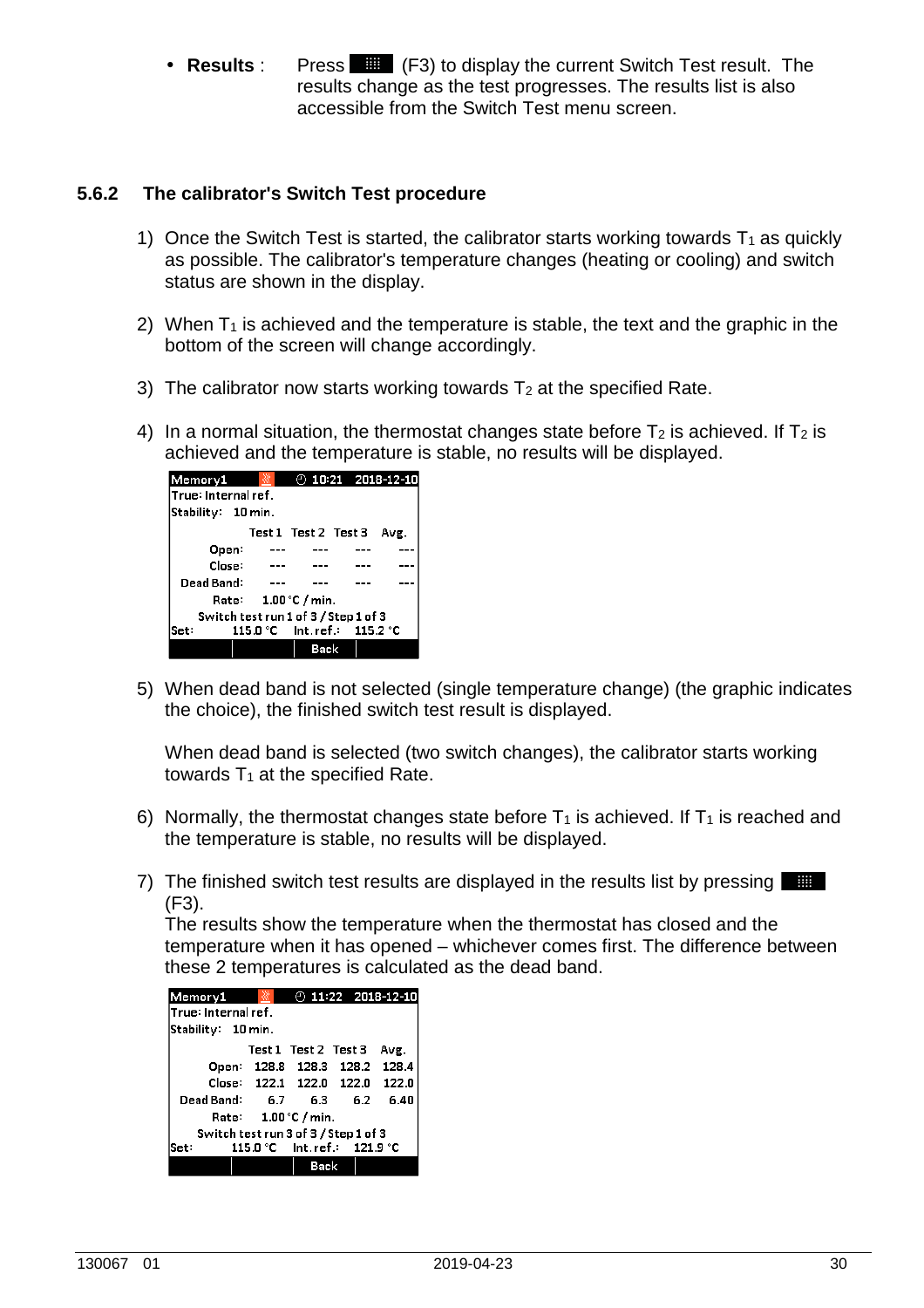# **6.0 Storing and transporting the calibrator**



#### **Caution…**

The following guidelines should always be observed when storing and transporting the calibrator. This will ensure that the instrument and the sensor remain in good working order.



## **Warning**

- The calibrator **must** be switched off before any attempt to service the instrument is made. There are no user serviceable parts inside the calibrator.
- Remember to use appropriate protective equipment or get help when carrying the calibrator (for a longer distance) in order to prevent injuries from dropping the calibrator.

The following routine must be observed **before the insertion tube is** removed and the instrument switched off:



#### **Over 50°C/122°F**

If the calibrator has been heated up to temperatures above 50°C/122°F, you must wait until the instrument reaches a temperature **below 50°C/122°F** before you switch it off.

**1.** Switch off the calibrator using the power control switch.

 Note that the calibration procedure may be interrupted at any time using the power control switch. Switching off the calibrator during the calibration process will not damage either the instrument or the sensor.

**2.** Remove the insertion tube from the calibrator using the tool for insertion tube supplied with the instrument as shown in fig. 5.

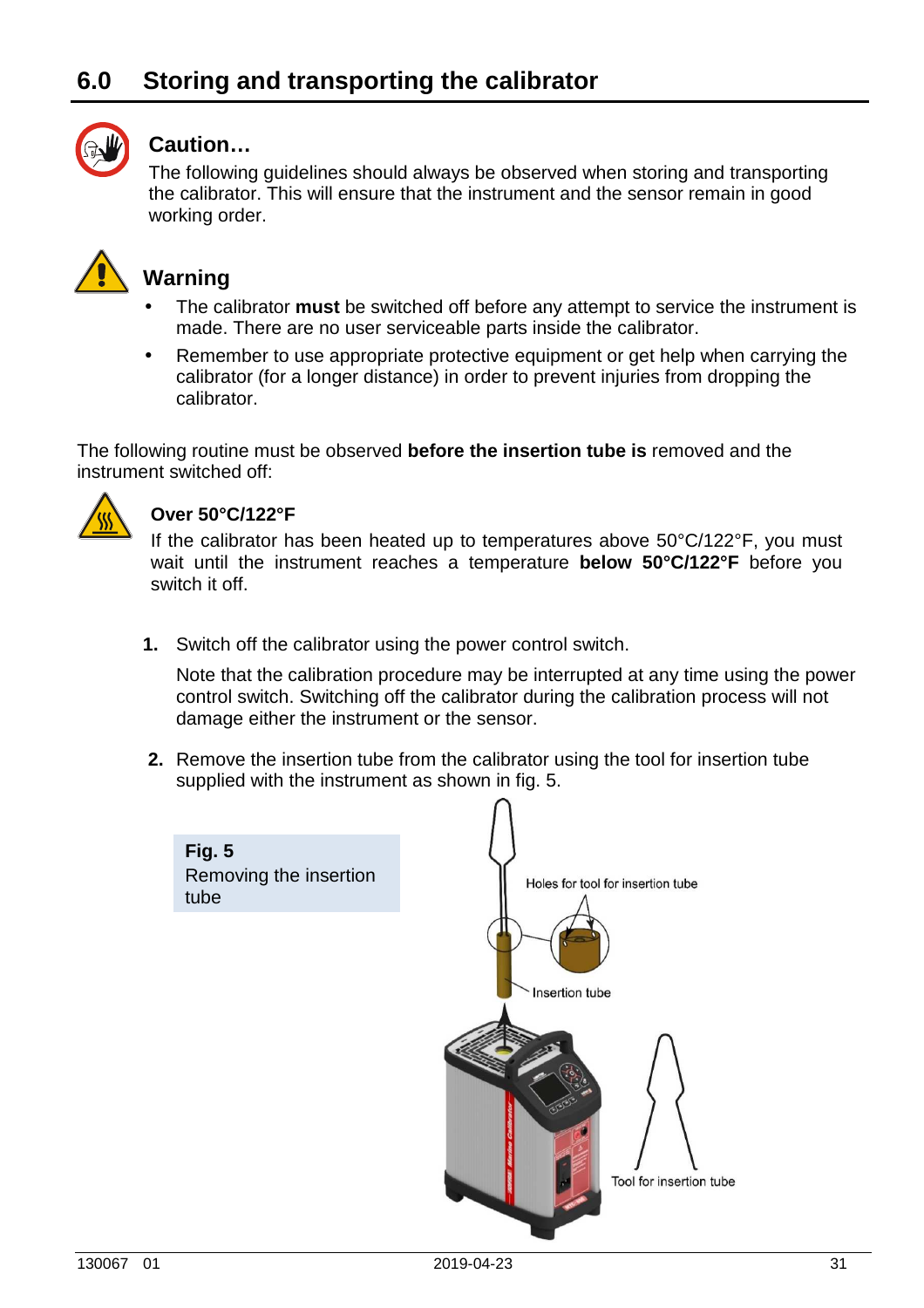

## **Caution – Hot surface**

 **Do not** remove the insert from the calibrator before the insert has cooled down to less than 50°C/122°F



#### **Caution…**

• The insertion tube must **always** be removed from the calibrator after use.

 The humidity in the air may cause corrosion oxidation on the insertion tube inside the instrument. There is a risk that the insertion tube may get stuck if this is allowed to happen.

• If the calibrator is to be transported long distances, the insertion tube **must** be removed from the well to avoid damage to the instrument.

#### **Warning**



• **Never** leave hot insertion tubes which have been removed from the calibrator unsupervised – they may constitute a fire hazard or personal injury.

If you intend to store the calibrator in the optional aluminium carrying case after use, you **must** ensure that the instrument has cooled to a temperature **below 50°C/122°F** before placing it in the carrying case.

- **Never** place a hot insertion tube in the optional carrying case.
- **Do not** touch the well or insertion tube when these are deep frozen they might create frostbite.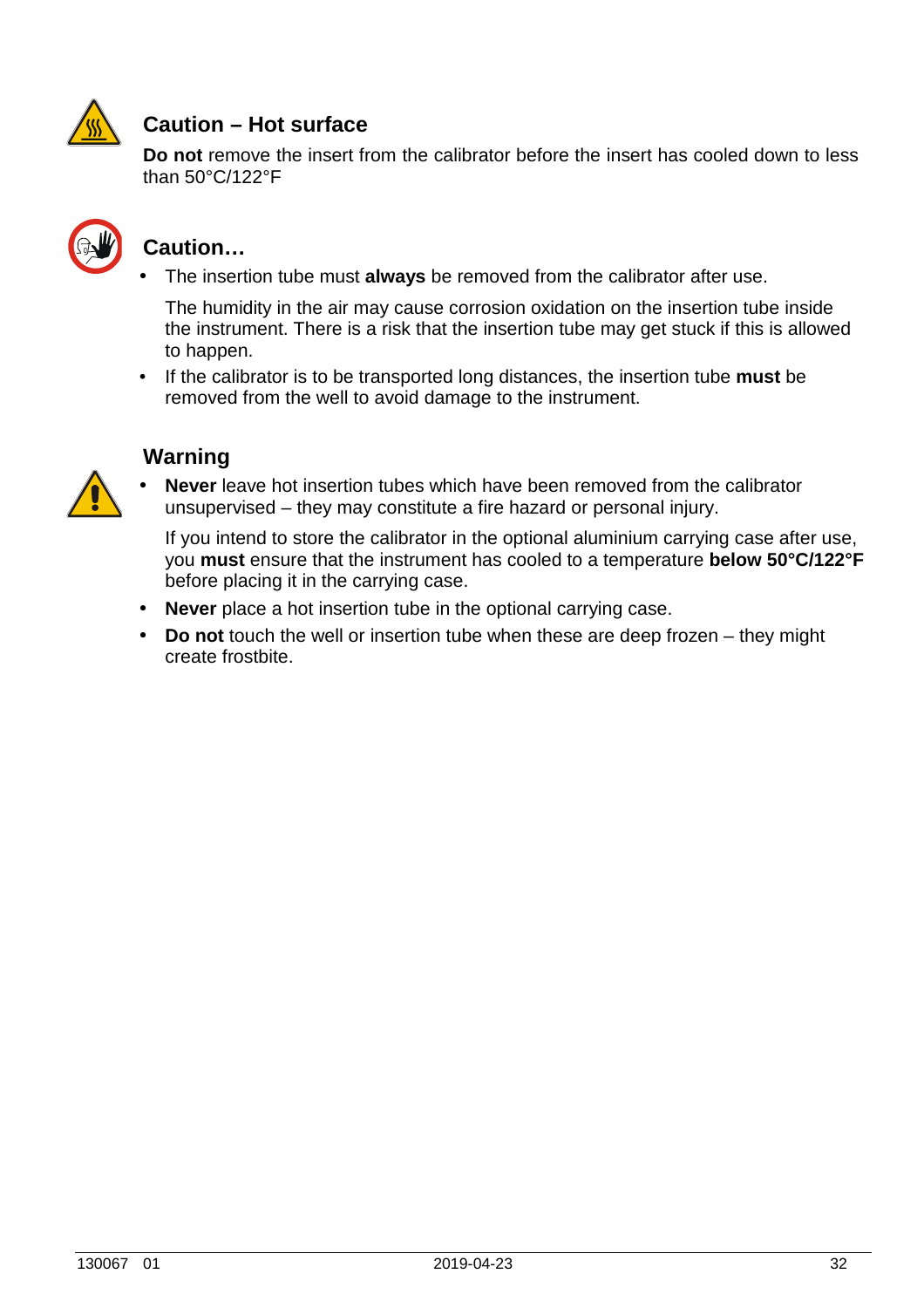

#### **Warning**

The calibrator **must** be switched off before any attempt to service the instrument is made. There are no user serviceable parts inside the calibrator.



#### **Note…**

AMETEK Denmark's liability ceases if:

- parts are replaced/repaired using spare parts which are not identical to those recommended by the manufacturer.
- non-original parts are used in any way when operating the instrument. AMETEK Denmark's liability is restricted to errors which originated from the factory.

If the calibrator detects an error during operation, the instrument will terminate all functions and display a list of alarms. Make a note of the error message and contact your distributor or AMETEK Denmark's service department.

|                 | System Info - MTC-650A MKII |            |
|-----------------|-----------------------------|------------|
| S/N:            | 641488-00002                |            |
| Version: 1.27.0 |                             |            |
|                 | Calibrator calibrated:      | 2018-10-03 |
|                 |                             |            |
|                 |                             |            |
|                 |                             |            |
|                 |                             |            |
|                 |                             |            |
|                 |                             |            |
|                 |                             |            |

- **1.** Press  $\leq$  (Left) to access the System Info display for status information on the instrument.
- **2.** Press  $\blacktriangleright$  (Right) to return to the list of alarms.



#### **Note…**

Errors that are critical to safety and the calibrator remain on the list of alarms until the instrument is switched off and on again.

The following alarms can occur:

| Error message:                                        | Solution:                                                                                       |
|-------------------------------------------------------|-------------------------------------------------------------------------------------------------|
| Wrong mains frequency<br>Please enter code to proceed | Contact your local distributor in order to obtain<br>a special pin code.                        |
| Mains frequency cannot be<br>measured                 | Please report the error to your local distributor<br>or to AMETEK Denmark's service department. |
| Temperature cut off error                             | Please report the error to your local distributor<br>or to AMETEK Denmark's service department. |
| Heater 1-2 error                                      | Please report the error to your local distributor<br>or to AMETEK Denmark's service department. |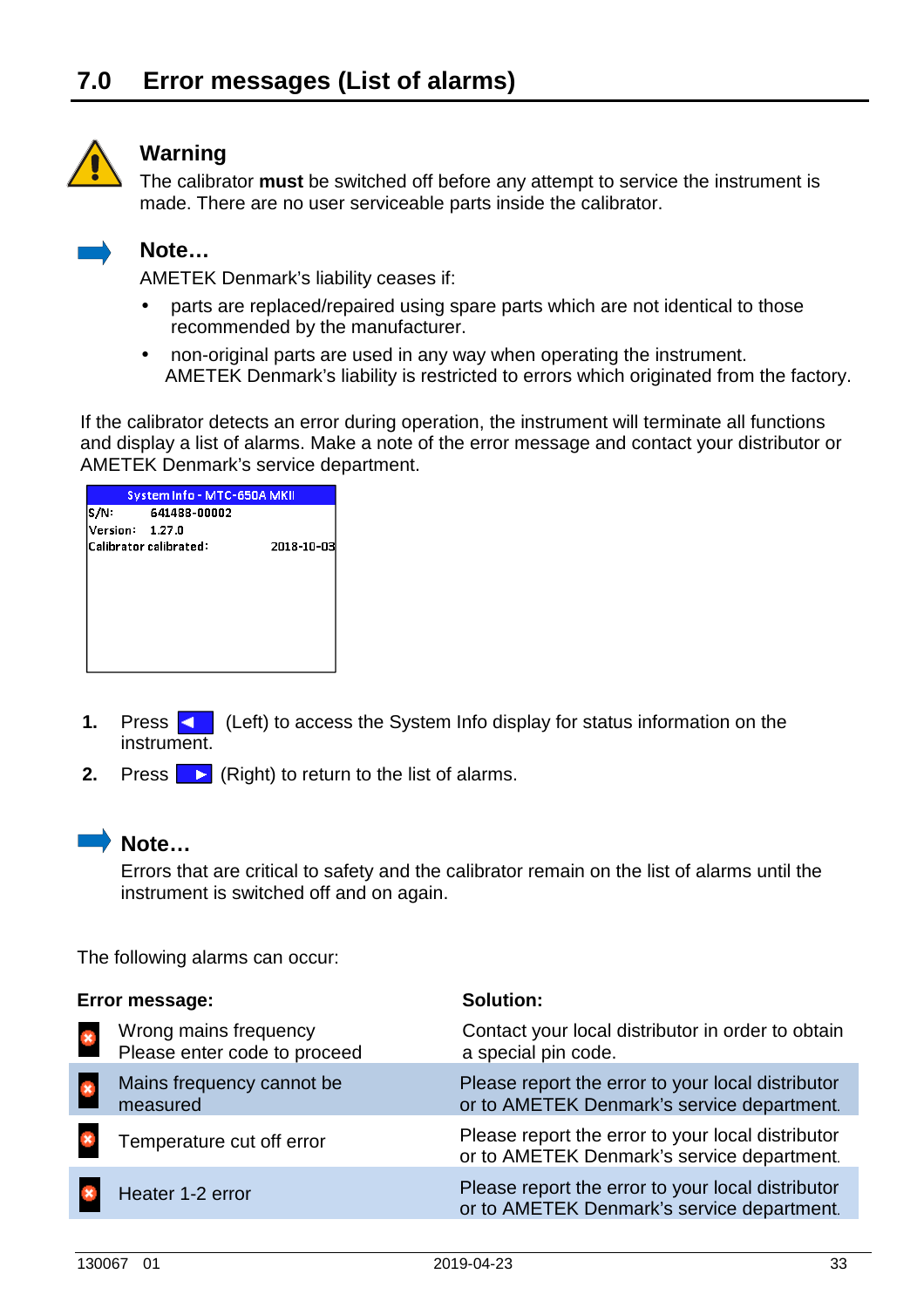| Error message:                                             | <b>Solution:</b>                                                                                                                                                                                                                      |
|------------------------------------------------------------|---------------------------------------------------------------------------------------------------------------------------------------------------------------------------------------------------------------------------------------|
| Heater 3-4 error                                           | Please report the error to your local distributor<br>or to AMETEK Denmark's service department.                                                                                                                                       |
| Temperature control error                                  | Please report the error to your local distributor<br>or to AMETEK Denmark's service department.                                                                                                                                       |
| Ambient temperature too high                               | Cool down instrument. Check that ambient<br>temperature is within specified values. Check<br>fan inlet. If the error still occurs, please report<br>the error to your local distributor or to AMETEK<br>Denmark's service department. |
| Well temperature too high                                  | Please report the error to your local distributor<br>or to AMETEK Denmark's service department.                                                                                                                                       |
| Watchdog reset has occurred                                | Please report the error to your local distributor<br>or to AMETEK Denmark's service department.                                                                                                                                       |
| Software reset has occurred                                | Please report the error to your local distributor<br>or to AMETEK Denmark's service department.                                                                                                                                       |
| Calibrator calibration date has been<br>exceeded           | The instrument needs to be calibrated. Please<br>return the instrument to AMETEK Denmark's<br>service department or to your national<br>laboratory.                                                                                   |
| Communication error, RTC                                   | Please report the error to your local distributor<br>or to AMETEK Denmark's service department.                                                                                                                                       |
| Communication error, safety DAC                            | Please report the error to your local distributor<br>or to AMETEK Denmark's service department.                                                                                                                                       |
| <b>EEPROM</b> read/write error                             | Please report the error to your local distributor<br>or to AMETEK Denmark's service department.                                                                                                                                       |
| Calibrator coefficients have not been<br>set               | Please report the error to your local distributor<br>or to AMETEK Denmark's service department.                                                                                                                                       |
| Default configuration loaded<br>Model number has to be set | Please report the error to your local distributor<br>or to AMETEK Denmark's service department.                                                                                                                                       |
| Default configuration loaded                               | Please report the error to your local distributor<br>or to AMETEK Denmark's service department.                                                                                                                                       |
| Wrong PCB according to configured<br>variant               | Please report the error to your local distributor<br>or to AMETEK Denmark's service department.                                                                                                                                       |
| Illegal hardware version                                   | Please report the error to your local distributor<br>or to AMETEK Denmark's service department.                                                                                                                                       |
| Fan speed to low                                           | Please check that the fan is not blocked                                                                                                                                                                                              |
| Extension board not connected                              | Please report the error to your local distributor<br>or to AMETEK Denmark's service department.                                                                                                                                       |
| Internal RTD excitation current too low                    | Please report the error to your local distributor<br>or to AMETEK Denmark's service department.                                                                                                                                       |
| Internal RTD excitation current too high                   | Please report the error to your local distributor<br>or to AMETEK Denmark's service department.                                                                                                                                       |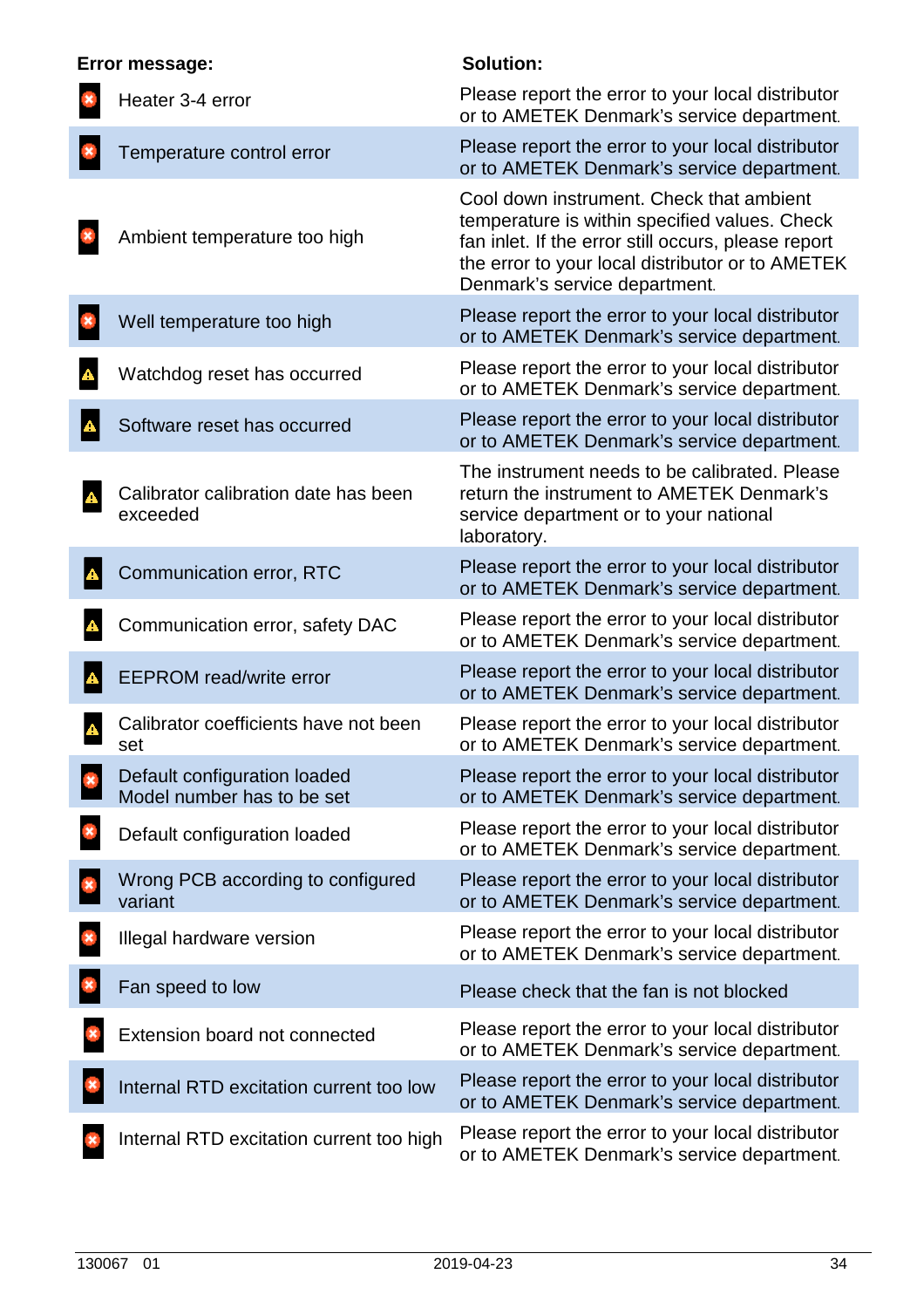| Error message:                               | <b>Solution:</b>                                                                                                                                                                                                   |
|----------------------------------------------|--------------------------------------------------------------------------------------------------------------------------------------------------------------------------------------------------------------------|
| Internal ref. temperature too high           | Internal reference temperature has measured<br>a value outside the temperature calibrator<br>temperature range. Please report the error to<br>your local distributor or to AMETEK Denmark's<br>service department. |
| Internal ref. temperature too low            | Internal reference temperature has measured<br>a value outside the temperature calibrator<br>temperature range. Please report the error to<br>your local distributor or to AMETEK Denmark's<br>service department. |
| Safety sensor temperature too high           | Temperature protection sensor has measured<br>a value outside the temperature calibrator<br>temperature range. Please report the error to<br>your local distributor or to AMETEK Denmark's<br>service department.  |
| Safety sensor temperature too low            | Temperature protection sensor has measured<br>a value outside the temperature calibrator<br>temperature range. Please report the error to<br>your local distributor or to AMETEK Denmark's<br>service department.  |
| Temperature sensor error                     | Please report the error to your local distributor<br>or to AMETEK Denmark's service department.                                                                                                                    |
| Heater 1 error                               | Please report the error to your local distributor<br>or to AMETEK Denmark's service department.                                                                                                                    |
| Heater 2 error                               | Please report the error to your local distributor<br>or to AMETEK Denmark's service department.                                                                                                                    |
| Heater 3 error                               | Please report the error to your local distributor<br>or to AMETEK Denmark's service department.                                                                                                                    |
| Heater 4 error                               | Please report the error to your local distributor<br>or to AMETEK Denmark's service department.                                                                                                                    |
| Safety circuit activated by well temp.       | Information after "Well temperature too high"<br>error. Will remain active until a new SET-<br>temperature is activated.                                                                                           |
| Safety circuit activated by ambient<br>temp. | Information after "Ambient temperature too<br>high" error. Will remain active until a new SET-<br>temperature is activated.                                                                                        |
| Safety circuit activated                     | Information when the temperature safety circuit<br>is trigged. Will remain active until a new SET-<br>temperature is activated.                                                                                    |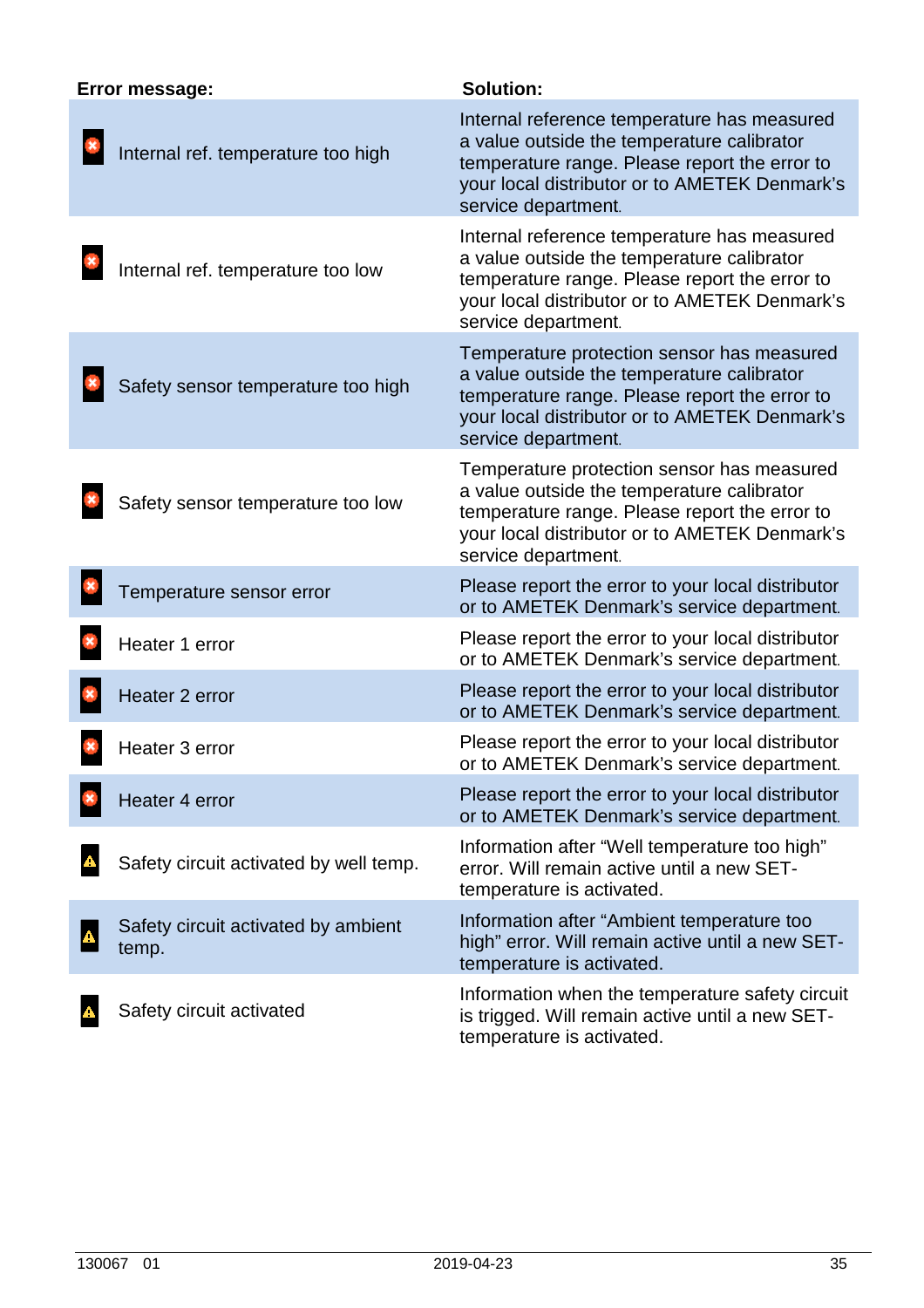When returning the calibrator to the manufacturer for service, please enclose a fully completed service information form. Simply copy/print out the form on the following page and fill in the required information.

The calibrator should be returned in the original packing.

Furthermore please follow the guidelines for transportation described in section 6.0 – Storing and transporting the calibrator.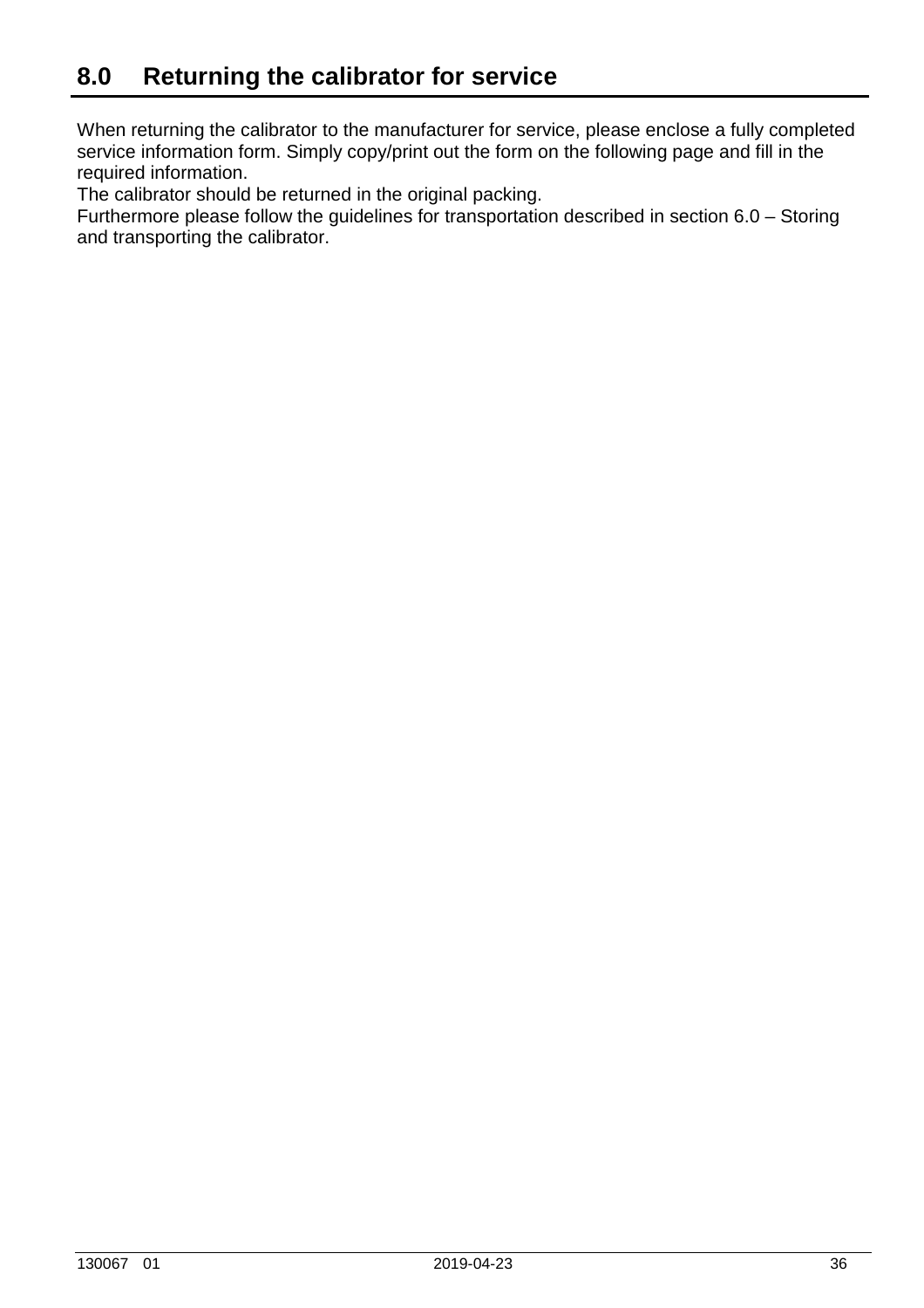# Service info

Safety precautions: if the product has been exposed to any hazardous substances, it must be thoroughly decontaminated before it is returned to AMETEK Denmark A/S. Details of the hazardous substances and any precautions to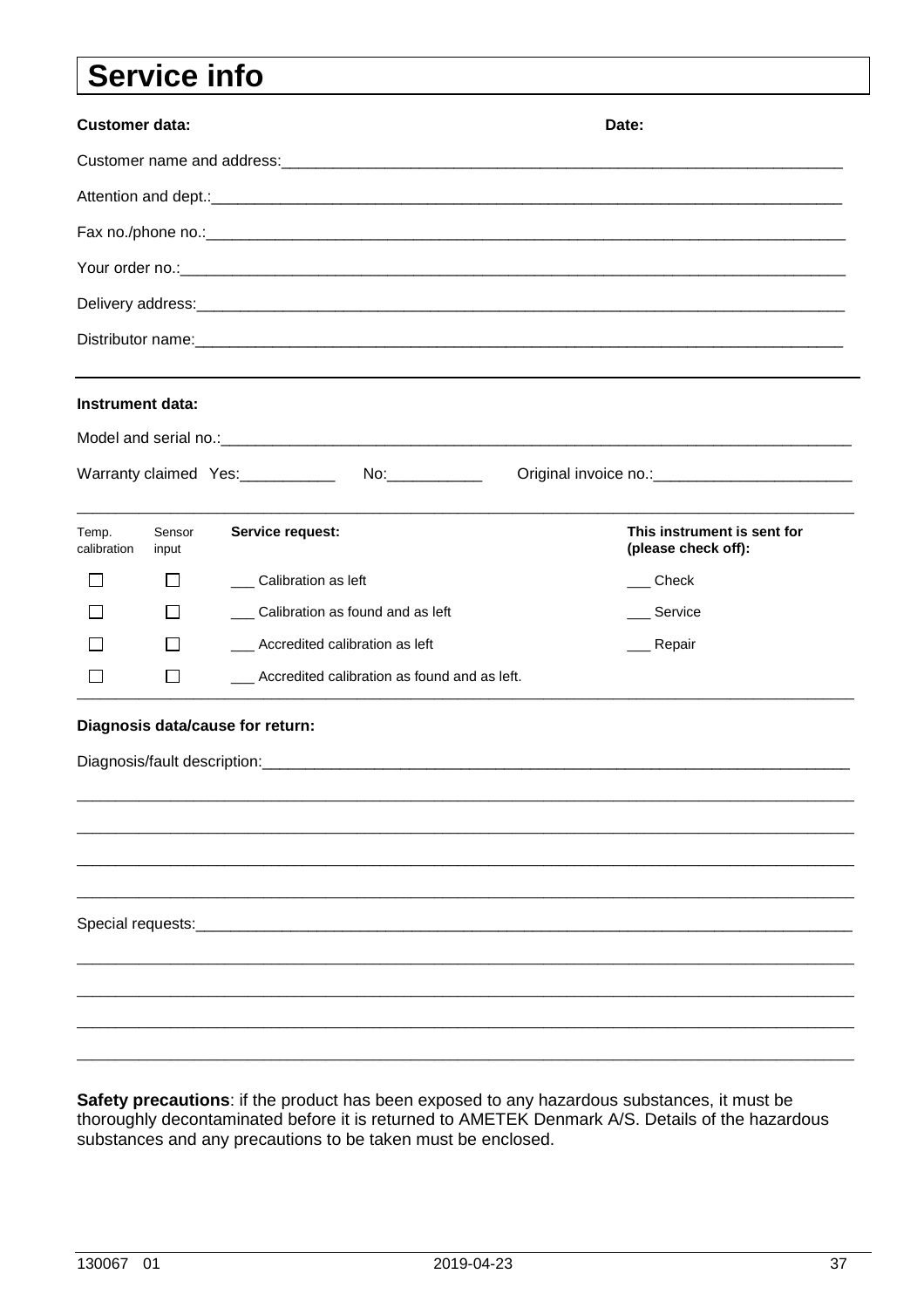## **9.0 Maintenance**

#### **9.1 Replacing the main fuses**



## **Warning**

- The calibrator **must** be switched off before any attempt to service the instrument is made. There are no user serviceable parts inside the calibrator.
- The fuse box **must not** be removed from the power control switch until the mains cable has been disconnected.
- The two main fuses must have the specified current and voltage rating and be of the specified type. The use of makeshift fuses and the short-circuiting of fuse holders are prohibited and may cause a hazard.



- **A.** Locate the main fuses in the fuse box in the power control switch and check the voltage of the power control switch (on/off switch (230V/115V)). If the voltage of the power control switch differs from the line voltage, you must adjust the voltage of the power control switch.
- **B.** Open the lid of the fuse box using a screwdriver and remove the fuse box.
- **C.** Replace the fuses. The fuses must be identical and should correspond to the line voltage.
	- $\blacksquare$  115V: 10AF/250V = 60B302
	- $\bullet$  230V: 5AF/250V = 127573

If the fuses blow immediately after you have replaced them, the calibrator should be returned to the manufacturer for service.

**D.** Slide the fuse box into place with the correct voltage turning upwards.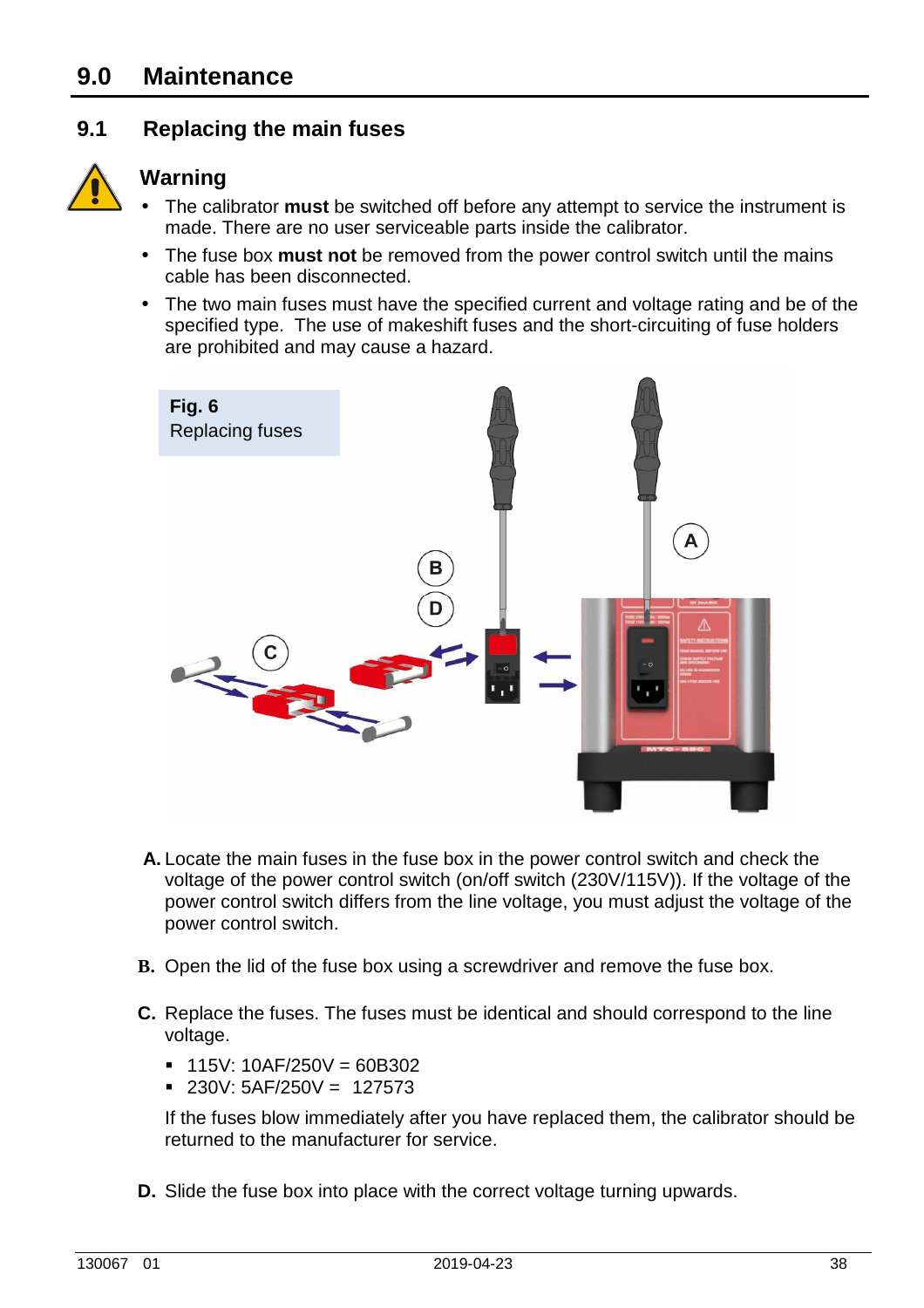#### **9.2 Maintenance mode**

The user can change the configuration of the instrument by accessing the Maintenance mode.

- **1.** Press  $\bigcirc$  (Enter) while switching on the calibrator using the ON/OFF switch.
- **2.** Wait a few seconds and press the **19** (System) key to access the Maintenance System menu.



From the Maintenance System menu you can access the System Settings, the System Info, the Configuration and the Calibration date. You are also presented to a selection of adjustment options.

The editable possibilities in the System Settings and the System Info are the same as described in section 5.1.1.

#### **Configuration**

If the system is locked on a specific main frequency it is possible to change this frequency.

The alarm list will be displayed with the following text:



Wrong mains frequency

#### **Note…**

In order to change the main frequency a pin code is needed. Please contact your local distributor to obtain your special pin code.

**1.** Select the Configuration mode.

|                     | <b>Configuration</b> |                         |        |
|---------------------|----------------------|-------------------------|--------|
| Type:               |                      | MTC-650 mkll            |        |
| Input:              | А                    |                         |        |
| S/N:                |                      | 641488-00002            |        |
| Main frequency: All |                      | Pin code <mark>l</mark> | [1]000 |
|                     |                      |                         |        |
| Back                |                      |                         | Save   |

**2.** Type in the pin code obtained from the distributor using the  $\triangle$  (Up) and  $\nabla$ (Down) keys. The pin code must consist of 4 digits.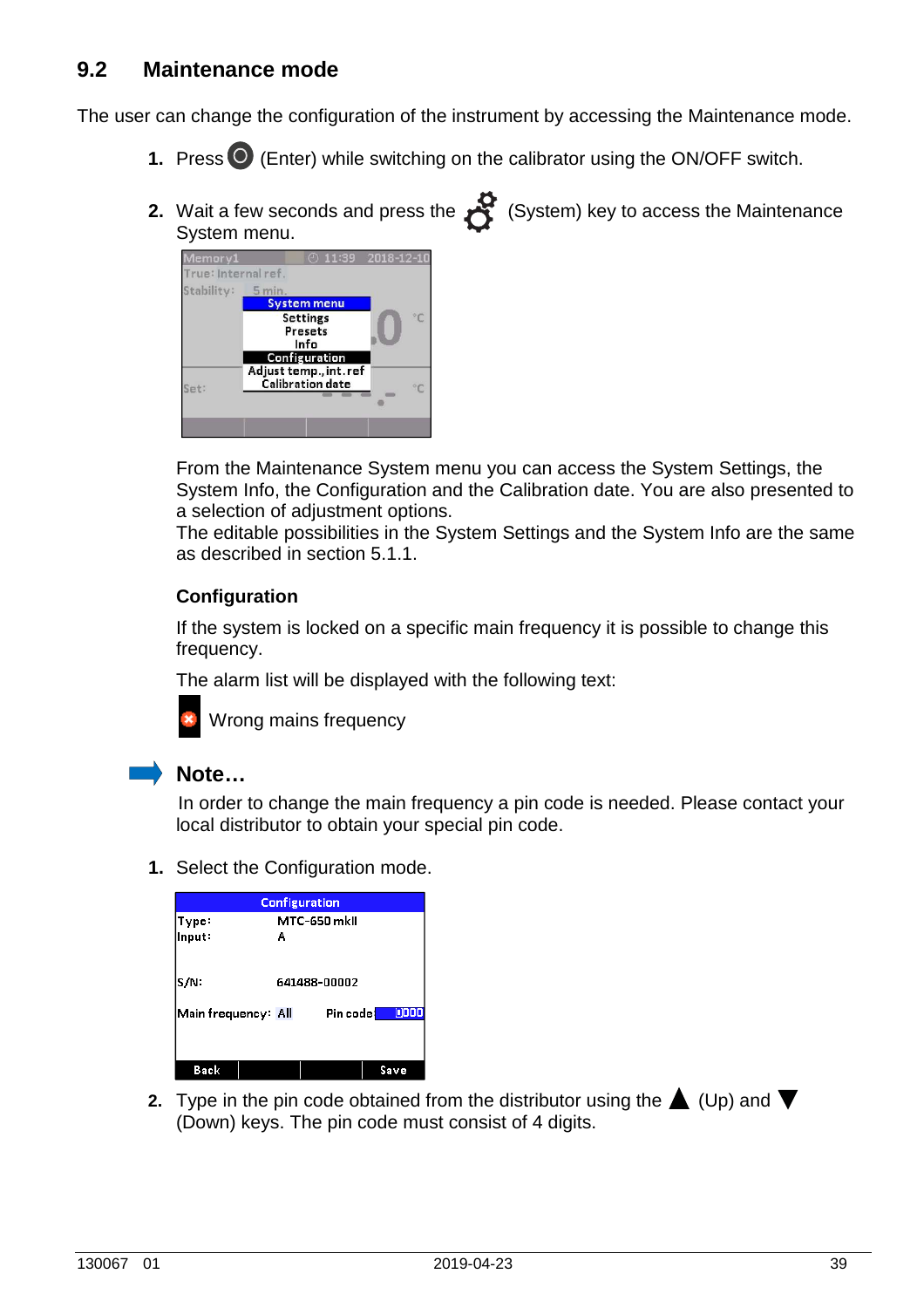**3.** Select a new main frequency from the Main Frequency variant list



**4.** Press **F4** (Save) to save the configuration set up.

#### **Calibration date**

**1.** Select the Calibration date mode.

|                                                       | <b>Calibration date</b> |  |
|-------------------------------------------------------|-------------------------|--|
| Enter the date for calibration of the<br>lcalibrator. |                         |  |
| To maintain this date just press F3                   |                         |  |
| Date:                                                 | 2018-12-10              |  |
|                                                       |                         |  |
|                                                       |                         |  |

- **2.** Use the  $\triangle$  (Up) and  $\nabla$  (Down) keys to enter a new date.
- **3.** Press  $\bigcirc$  (Enter) to accept the new date.
- **4.** Press **EX** (F3) to continue to the next screen setup.
- **5.** Continue pressing the **EX** (Continue) key until the process is completed.

#### **Adjusting temperature, internal reference**

- **1.** Place the reference sensor in the calibrator.
- **2.** Select the Adjust temp., mode for the wanted adjustment procedure.
- **3.** Press  $\bigcirc$  (Enter) and the calibrator starts heating up/cooling down to reach the first calibration temperature.
- **4.** When the calibrator is stable an audible alarm will be emitted.
- **5.** Type in the reference temperature found using the reference thermometer. Use the  $\triangle$  (Up) and  $\nabla$  (Down) keys to type in the value.

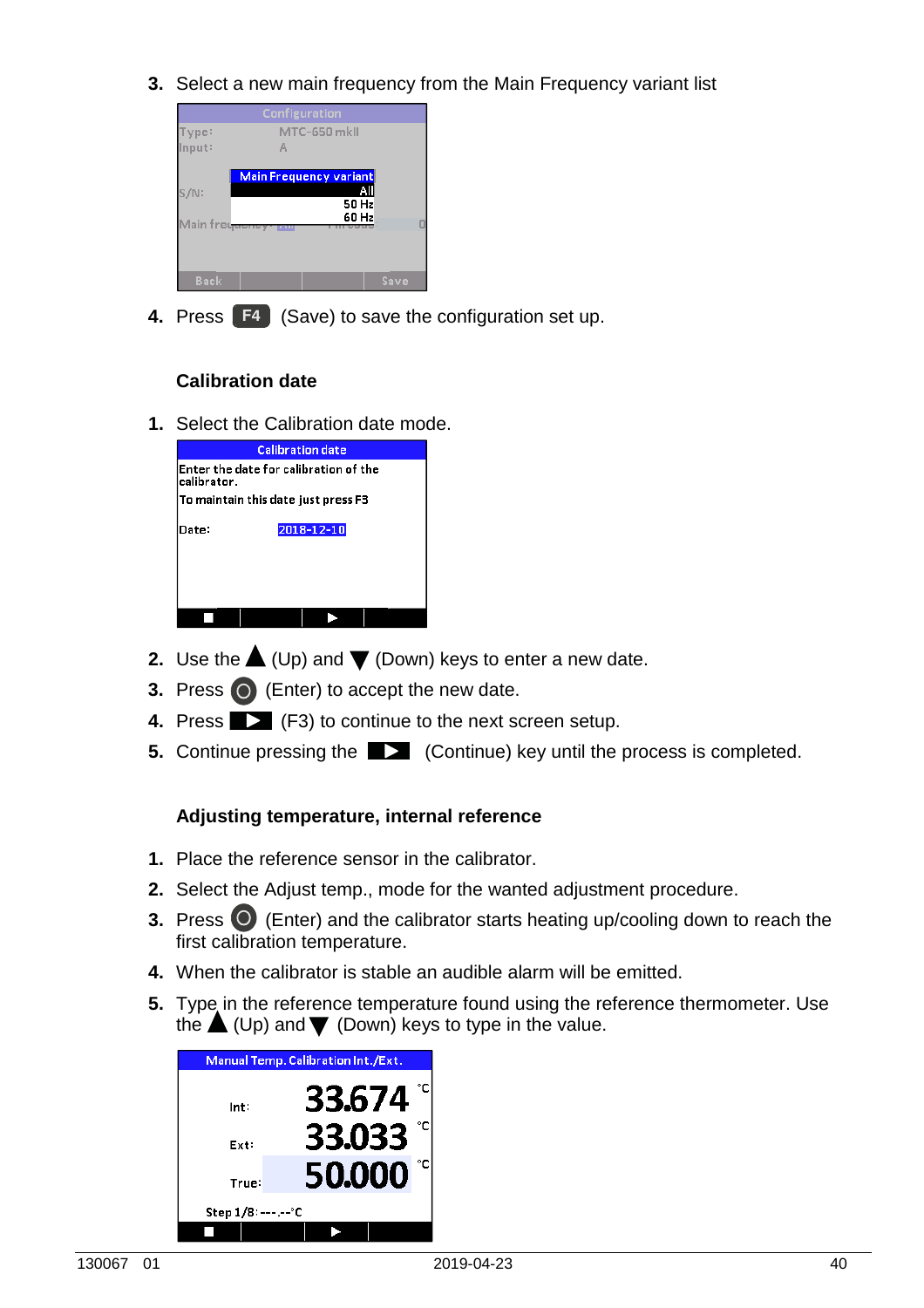- **6.** Press  $\bigcirc$  (Enter) to accept the value.
- **7.** Press **Continue** (F3) to activate the heating up/cooling down process and wait for the stability indication.
- **8.** Once the temperature is stable, press **CONTING 2015** Continue (F3) again.
- **9.** Continue pressing the  $\Box$  (Continue) key until the adjusting process is completed.
- **10.** When the temperature has been adjusted a new calibration date must be typed in. The calibrator automatically asks for a new date.

## **Adjustment temperature Calibration Steps**

MTC-650

50°C, 200°C, 350°C, 500°C, 650°C

#### **9.3 Cleaning**

| 必 |
|---|
|---|

#### **Caution…**

- Before cleaning the calibrator, you **must** switch it off, allow it to cool down and remove all cables.
- The insertion tube must **always** be removed from the calibrator after use. The humidity in the air may cause corrosion oxidation on the insertion tube inside the instrument. There is a risk that the insertion tube may get stuck if this is allowed to happen.



## **Caution – Hot surface**

 **Do not** remove the insert from the calibrator before the insert has cooled down to less than 50°C/122°F



# **Warning**

• **Never** leave hot insertion tubes that have been removed from the calibrator unsupervised – they may constitute a fire hazard or personal injury.

 If you intend to store the calibrator in the optional aluminium carrying case after use, you **must** ensure that the instrument has cooled to a temperature **below 50°C/122°F** before placing it in the carrying case.

• **Do not** touch the well or insertion tube when these are deep frozen – they can create frostbite.

Users should/must carry out the following cleaning procedures as and when required:

• **The exterior of the instrument –** Clean using water or isopropyl alcohol and a soft cloth. The cloth should be wrung out hard to avoid any water penetrating the calibrator and causing damage.

The keyboard may be cleaned using isopropyl alcohol when heavily soiled.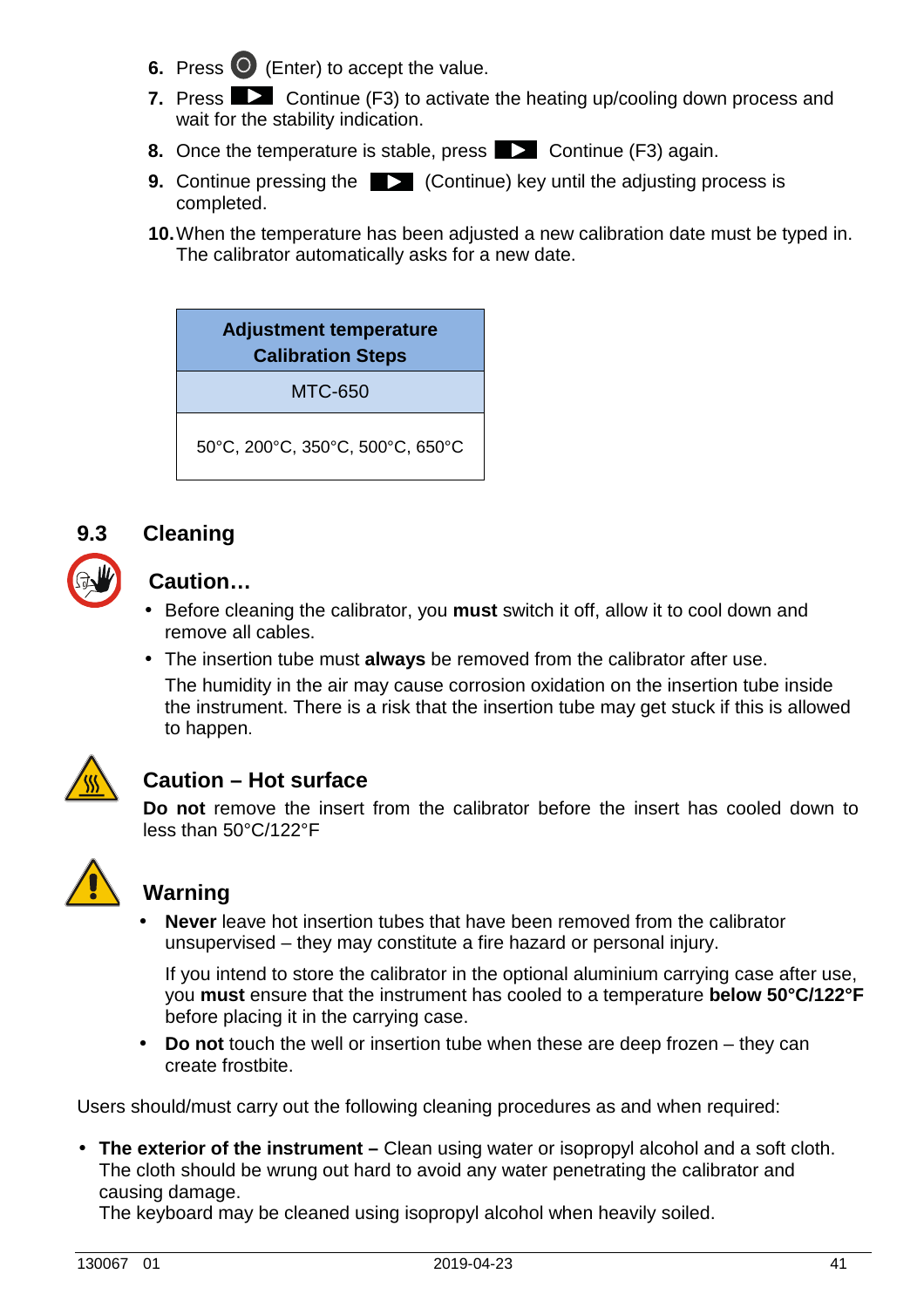• **The insertion tube -** Must **always** be clean and should be regularly wiped using a soft, lintfree, dry cloth.

 You must ensure there are no textile fibres on the insertion tube when it is inserted in the well. The fibres may adhere to the well and damage it.

 To prevent this from happening, the insertion tube must be dried. This is done by heating up the calibrator to min. 100°C/212°F until all water left has evaporated. Remove the insulation plug while heating up.

 It is very important that humidity in the insertion tube is removed to prevent corrosion and frost expansion damages.

• **The well -** Must **always** be clean. Dust and textile fibres should be removed from the well using e.g. compressed air.



**Warning** 

**REMEMBER!** Wear goggles when using compressed air!

#### **9.4 Adjusting and calibrating the instrument**

You are advised to return the calibrator to AMETEK Denmark A/S or another accredited laboratory at least once a year for calibration.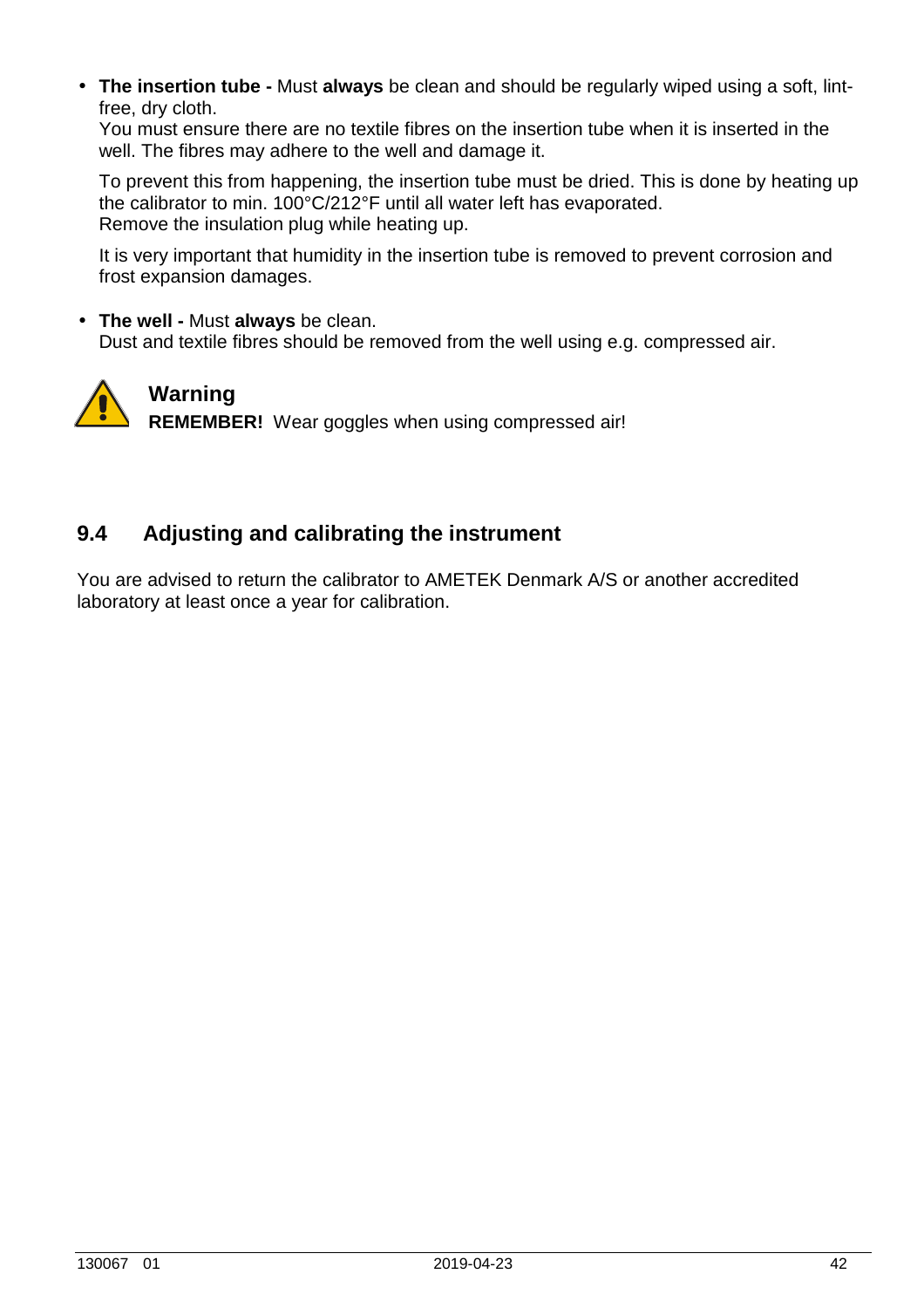# **10.0 Technical specifications**

| <b>MECHANICAL SPECIFICATIONS</b>    | <b>MTC-650 A MKII</b>                                 |
|-------------------------------------|-------------------------------------------------------|
| Dimensions $1 \times w \times h$    | 248 x 148 x 305 mm / 9.76 x 5.83 x 12.01 inch         |
| Weight                              | 6.1 kg / 13.4 lbs (without insertion tube)            |
| Bore diameter/depth of well         | $\varnothing$ 26 mm / 120 mm – ø1.02 inch / 4.72 inch |
| Weight non-drilled insertion tube   | 510 g / 18.0 oz                                       |
| <b>POWER SUPPLY</b>                 |                                                       |
| Line voltage/frequency              | 90-127VAC / 180-254VAC 47-63 Hz                       |
| Power consumption                   | 1150 VA max.                                          |
| Type of connection                  | <b>IEC320</b>                                         |
| <b>COMMUNICATION INTERFACES</b>     |                                                       |
| Type of connections                 | USB type B                                            |
| <b>ENVIRONMENT</b>                  |                                                       |
| Ambient operating temperature range | 0-50°C / 32-122°F                                     |
| Storage temperature range           | -20-50°C / -4-122°F                                   |
| Humidity range                      | 5-90% RH, non-condensing                              |
| <b>Protection class</b>             | <b>IP10</b>                                           |
| Altitude                            | 0-2000 m                                              |
| <b>READOUT SPECIFICATIONS</b>       |                                                       |
| Resolution                          | 1/0.1/0.01                                            |
| Temperature units                   | $°C$ / $°C$ / K                                       |
|                                     |                                                       |

All specifications are given with an ambient temperature of  $23^{\circ}$ C/73.4°F  $\pm$  3°C/5.4°F

| <b>THERMAL SPECIFICATIONS</b>     | <b>MTC-650 A MKII</b>                                                                             |
|-----------------------------------|---------------------------------------------------------------------------------------------------|
| Maximum temperature               | 650°C / 1202°F                                                                                    |
| Minimum temperature               | 55°C / 131°F @ ambient temperature 50°C / 122°F                                                   |
|                                   | 28°C / 82°F @ ambient temperature 23°C / 73.4°F                                                   |
|                                   | 5°C / 41°F @ ambient temperature 0°C / 32°F                                                       |
| Temperature coefficient           | $\pm 0.03^{\circ}$ C/°C (0-20°C and 26-50°C) / $\pm 0.054^{\circ}$ F/°F (32-68°F<br>and 79-122°F) |
| Stability                         | $\pm 0.1^{\circ}$ C/ $\pm 0.18^{\circ}$ F                                                         |
| Total accuracy                    | Internal reference:                                                                               |
| $(1$ year)                        | ±0.9°C / 1.62°F @ 28°C / 82.4°F to 200°C / 392°F                                                  |
| $(3 \text{ years})$               | $\pm$ 1.8°C / 3.24°F @ 200°C / 392°F to 400°C / 752°F                                             |
| Heating time incl. insertion tube | 23°C / 73.4°F to 650°C / 1202°F :<br>18 min.                                                      |
| Time to stability                 | 8 min.                                                                                            |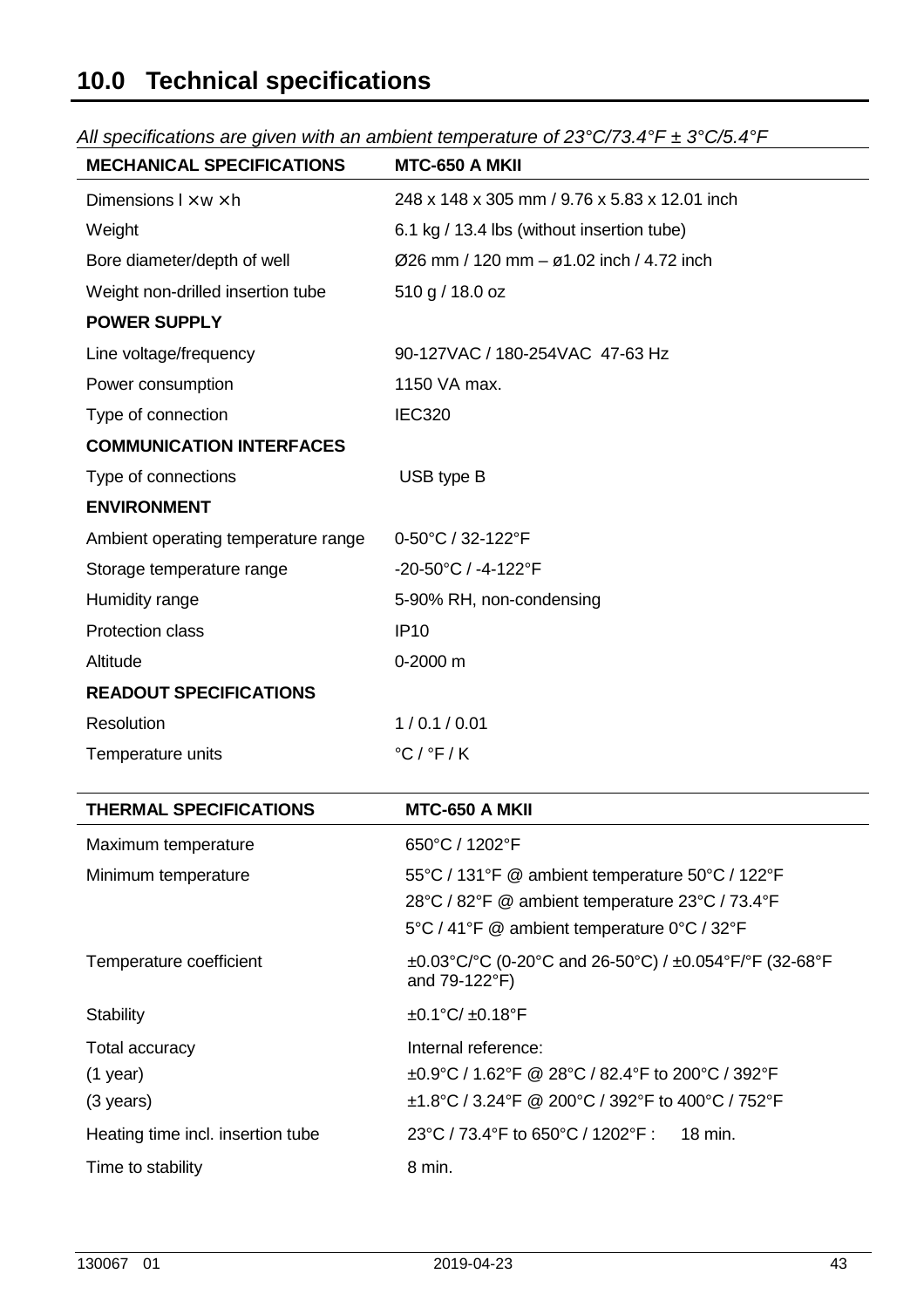| <b>THERMAL SPECIFICATIONS</b>     | MTC-650 A MKII                            |                         |
|-----------------------------------|-------------------------------------------|-------------------------|
| Cooling time incl. insertion tube | 650°C / 1202°F to 100°C / 212°F:<br>mode) | 39 min. (52 min. silent |
|                                   | 100°C / 212°F to 50°C / 122°F:<br>mode)   | 18 min. (26 min. silent |

#### **STANDARDS**

| The following standards are observed<br>according to the EMC-Directive<br>2014/30/EU         | EN 61326-1: 2013:<br>Electrical equipment for measurement, control and<br>laboratory use - EMC requirements                                                                                                           |
|----------------------------------------------------------------------------------------------|-----------------------------------------------------------------------------------------------------------------------------------------------------------------------------------------------------------------------|
|                                                                                              | Part 1: General requirements                                                                                                                                                                                          |
|                                                                                              | Emmision: Class B - equipment suitable for use in<br>domestic estabilishment and in estabilishments directly<br>connected to low voltage power supply network which<br>supplies buildings used for domestic purposes. |
|                                                                                              | Immunity: Table 2 - Immunity test requirements for<br>equipment intended to be used in an industrial<br>electromagnetic environment.                                                                                  |
| The following standards are observed<br>according to the low voltage-directive<br>2014/35/EU | EN61010-1:2010 :<br>Safety requirements for electrical equipment for<br>measurement, control and laboratory use, part 1: General<br>requirement                                                                       |
|                                                                                              | EN61010-2-030:2010:<br>Safety requirements for electrical equipment for<br>measurement, control and laboratory use, part 2-030:<br>Particular requirements for testing and measuring circuits                         |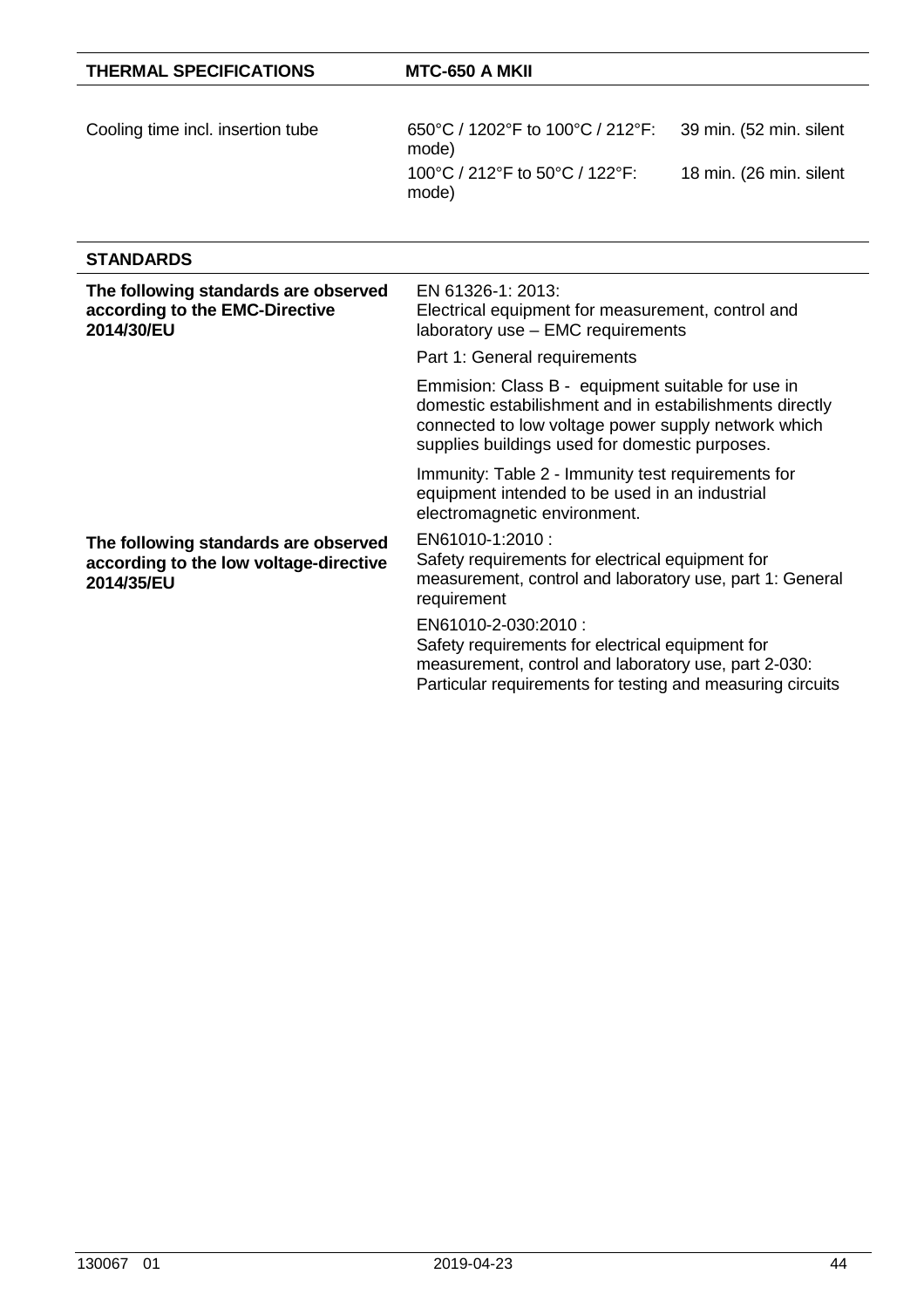All parts listed in the list of accessories can be obtained from the factory through our dealers.

Please contact your dealer for assistance if you require parts which do not appear on the list.

#### **List of accessories**

| <b>Accessories</b>                             | Part no. |
|------------------------------------------------|----------|
| Fuse 115V: 10AF/250V                           | 60B302   |
| Fuse 230V: 5AF/250V                            | 127573   |
| Rugged carrying case                           | 129244   |
| Electronical ref. manual +JOFRACAL PC software | 124915   |
| Tool for insertion tube                        | 60F170   |
| Thermal protection shield                      | 129264   |
| Mains cable, 115V, US, type B                  | 60F135   |
| Mains cable, 240V, UK, type C                  | 60F136   |
| Mains cable, 220V, South Africa, type D        | 60F137   |
| Mains cable, 220V, Italy, type E               | 60F138   |
| Mains cable, 240V, Australia, type F           | 60F139   |
| Mains cable, 230V, Europe, type A              | 60F140   |
| Mains cable, 230V, Denmark, type G             | 60F141   |
| Mains cable, 220V, Switzerland, type H         | 60F142   |
| Mains cable, 230V, Israel, type I              | 60F143   |
| USB cable                                      | 127278   |
| Set of test cables                             | 104203   |
| Cleaning brush, 4 mm                           | 122832   |
| Cleaning brush, 6 mm                           | 60F174   |
| Cleaning brush, 8 mm                           | 122822   |
| Insulation tube 100 mm $x \varnothing 25$ mm   | 65-F100  |
| Insulation tube 400 mm $x \varnothing 25$ mm   | 65-F105  |
| Support rod set                                | 129539   |
| Sensor grip                                    | 125067   |
| Fixture for sensor grip                        | 125066   |